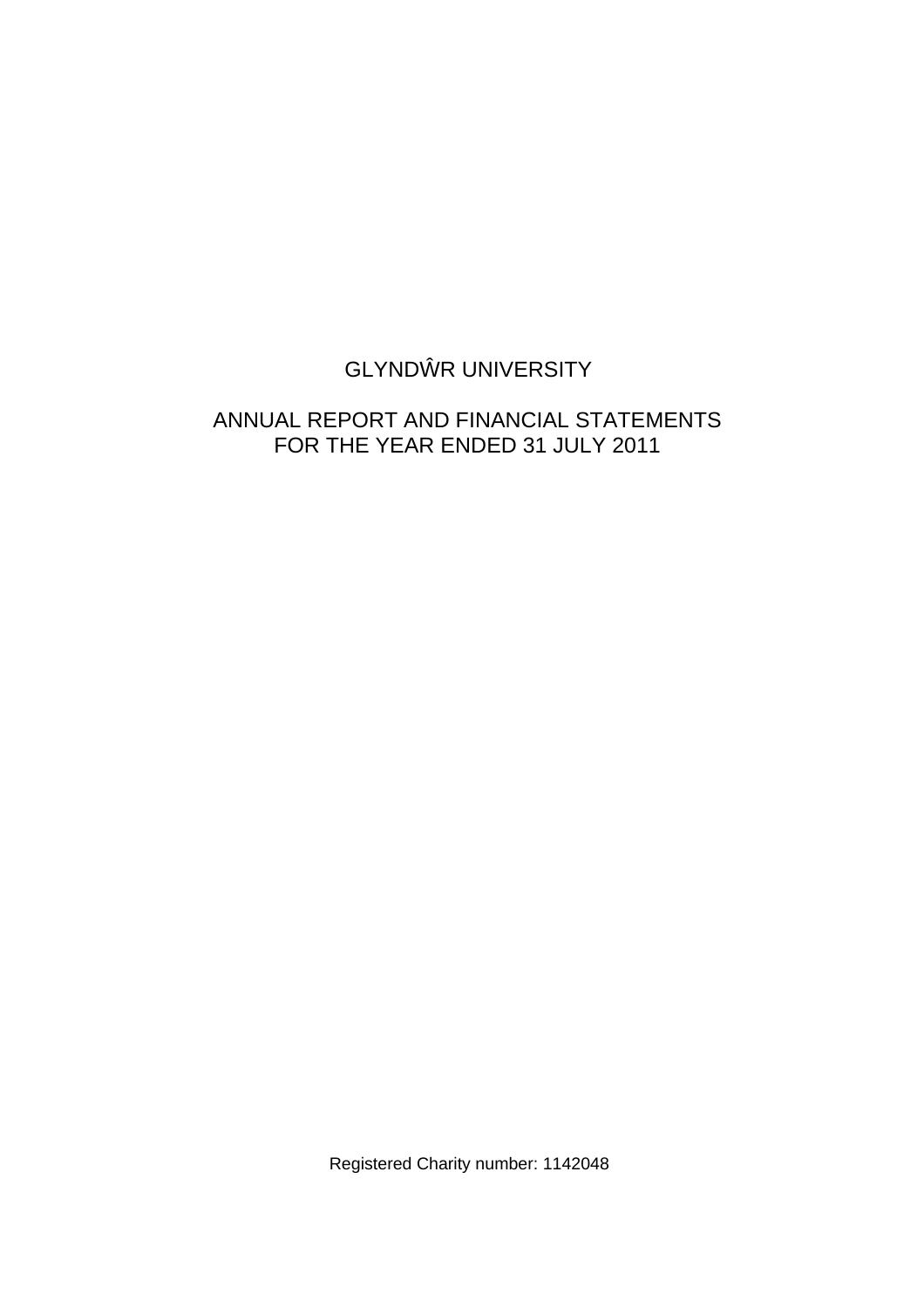# **GLYND R UNIVERSITY**

# **FINANCIAL STATEMENTS FOR THE YEAR ENDED 31 JULY 2011**

# **CONTENTS**

|                                                                             | Page      |
|-----------------------------------------------------------------------------|-----------|
| Report of the Board of Governors                                            | $2 - 7$   |
| <b>Board of Governors</b>                                                   | 8         |
| <b>Operating and Financial Review</b>                                       | $9 - 15$  |
| <b>Corporate Governance</b>                                                 | $16 - 17$ |
| Key Elements of the University's Systems of internal controls               | 18        |
| Responsibilities of the University's Board of Governors                     | 19        |
| independent Auditors' Report to the Governing Body of Glynd r<br>University | $20 - 21$ |
| <b>Consolidated Income and Expenditure Account</b>                          | 22        |
| <b>Consolidated Statement of Historical Cost Surpluses and Deficits</b>     | 23        |
| Consolidated Statement of Total Recognised Gains and Losses                 | 23        |
| <b>Balance Sheets</b>                                                       | 24        |
| <b>Consolidated Cash Flow Statement</b>                                     | 25        |
| Reconciliation of net cash flow to movement in net funds                    | 25        |
| Notes to the Financial Statements                                           | $26 - 48$ |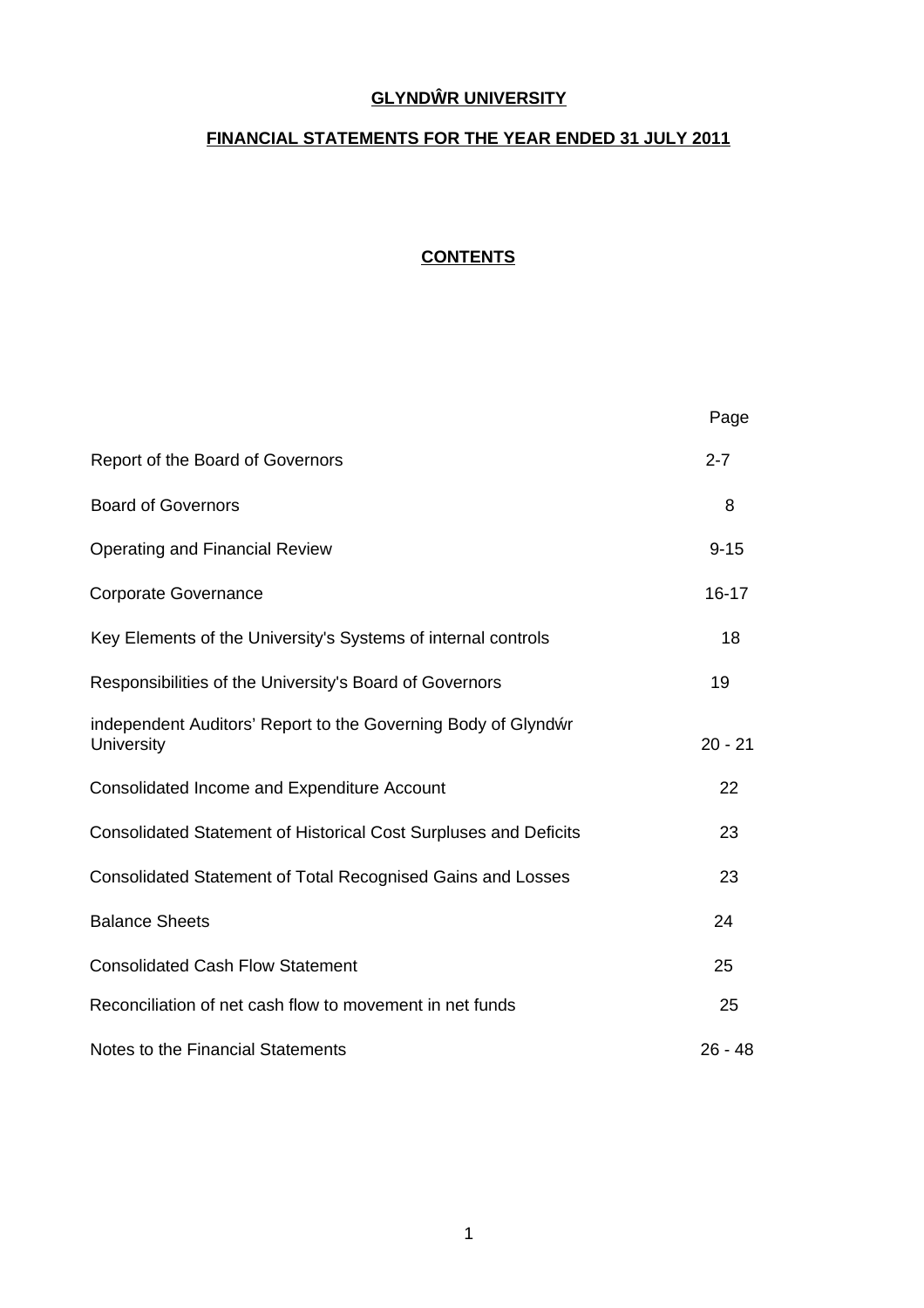# **REPORT OF THE BOARD OF GOVERNORS**

### **Introduction**

Glynd r University is the newest university in Wales, established by the Privy Council in 2008. It is more community and industry focused than traditional universities and therefore places considerable emphasis on the public benefit of its activities.

Over the three years since its establishment the University has obtained an international reputation allowing it to build up a significant network of partners across the world. Yet it has remained deeply committed to its home community.

# **Charitable Status**

*Glynd r University* became an excepted charity from 1 June 2010 *under the terms of the Charities* Act 1993 and successfully registered with the Charity Commission on 23 May 2011. The Charity Commission acts as the principal regulator of Welsh higher education institutions.

The University's Board of Governors as trustees of the University, have complied with the duty in section 4 of the Charities Act 2006 having had due regard to the Charity Commission's guidance on the reporting of public benefit and particularly to its supplementary public benefit guidance on the advancement of education.

The objects of the University are those set out in the Education Reform Act 1988 which state that "a higher education corporation shall have the power - (a) to provide higher education (b) to provide further education and (c) to carry out research and publish the results of research or any other material arising out of or connected with it in such a manner as the corporation thinks fit."

# **The University's Mission and Vision**

The University's mission is to be a market led, student centred *university of international significance* open to all" and through its vision statement it aims "to become indispensable as a significant, relevant and expert partner in regional and national economic and social development".

The mission and vision both inform the University's strategic plan which is also influenced by the University's core values, which are:

- Respect for the individual, for the expression of ideas and the pursuit of knowledge;
- e Educational, academic and professional integrity;
- © Care for students, colleagues and customers and the anticipation of their needs and requirements;
- « Organizational commitment to the pursuit of excellence and loyalty to the University as a community of learning.

# **Public Benefit**

The principal beneficiaries of the University are its undergraduate and postgraduate students who gain from participating in the teaching and research of the University. Such engagement assists them in pursuing meaningful and rewarding careers. In this they are helped by the University's employability rate which is in excess of 94% and the second highest average graduate starting salary in Wales. These students therefore pay tax to the benefit of society as a whole and their success also benefits society through contributing towards the continued viability of the businesses which employ them.

Glynd r University has the second highest intake from state schools in the UK at 99.7% and the fourth highest proportion (46.6%) of students from social classes 4, 5, 6 and 7.

The University is therefore providing a suitable route for people from some of the most deprived areas in Wales to achieve meaningful and well paid careers.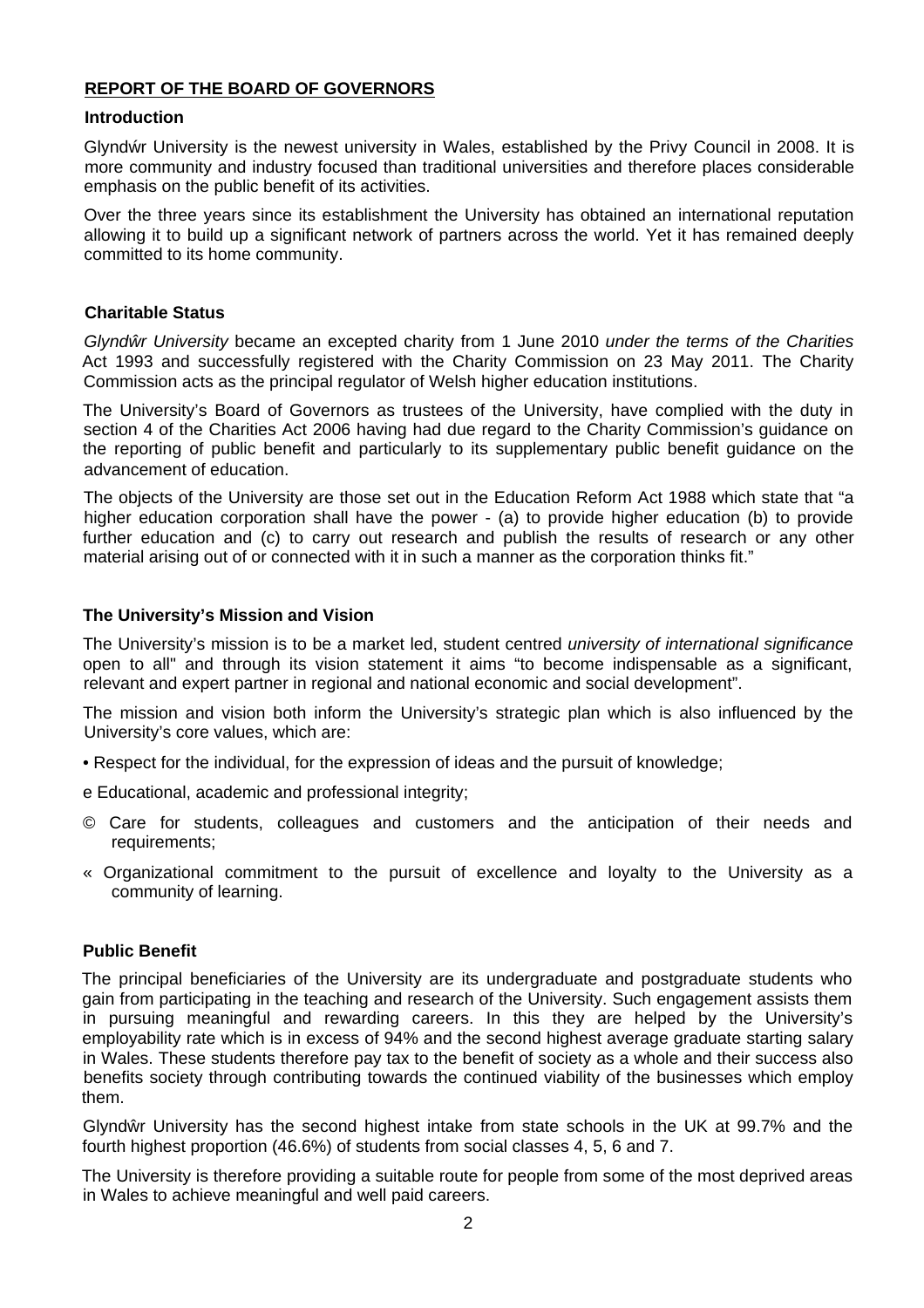*Staff also benefit* through *engagement in* the research of the University, ensuring the currency of their knowledge and enhancing their international reputations within their own specialist areas and in the academic world generally. The fruit of this research benefits society as a whole.

Beneficiaries also include students and academic staff from the University's partner institutions more widely and visiting academics from other higher education institutions.

The general public also benefits from the University's extensive range of community and outreach activities, including exhibitions, public and professional lectures and concerts and performances.

One of these high profile activities is the Wrexham Science Festival which last year attracted 8856 visitors. In addition the University has its own science discovery centre in Techniquest Glynd r which since it opened in 2003 has attracted in excess of half a million visitors from schools and the wider community.

Alumni of the University also have the opportunity to attend educational events at the University or use its facilities.

Glynd r University's fundamental role in the transformation of higher education in Wales continues. The University remains at the forefront of what the Minister for Education has described as the continuing revolution leading to the démocratisation of higher education. It is one of the UK's leading widening participation universities and with its career orientated academic programmes and extensive specialist applied research it is ideally placed to meet the social and economic needs of the country as identified by the Welsh Government.

The University's work with the FE colleges is vital to realising its mission and vision. Through its existing franchise and partnership arrangements it allows students from all parts of Mid and North Wales to have access to higher education often through their local FE colleges. The University responds to the needs of employers, identifies gaps in provision and offers programmes for the benefit of the country and society as a whole.

# **Widening Access**

The Widening Access Strategy is founded on a commitment to socially inclusive, fair and supportive access to higher education, and to breaking down the barriers to accessing Higher Education for both young and older students from disadvantaged sectors of society.

The University believes that higher *education should be available to all who can benefit .from it.* This includes both enrolled students and also those members of the wider community who wish to access the expertise and facilities on the campus.

Widening access and participation is embedded across all areas of the University so as to ensure that it remains integral and continues to be the routine work of the institution and forms an essential element in the relationship between Glynd r University and its learners and potential learners both within the local community and further afield.

The University serves the needs and interests of wider communities and acts as an agent of social cohesion. This includes supporting activities aimed at making North East Wales an attractive prospect for international investment through the promotion of the valuable knowledge-based economic workforce and the creation of an internationally focused community valuing cultural diversity and integration. Glynd r University believes it has an important role to play in the transnational exchange of knowledge and experiences.

### **Student Support**

Students are prepared and supported on entry and feel able to participate with confidence in their studies and be successfully retained in higher education.

Students from ail backgrounds and of all ages have access to effective academic and pastoral support including study support, and other forms of career/financial support to ensure that students are encouraged to reach their full potential.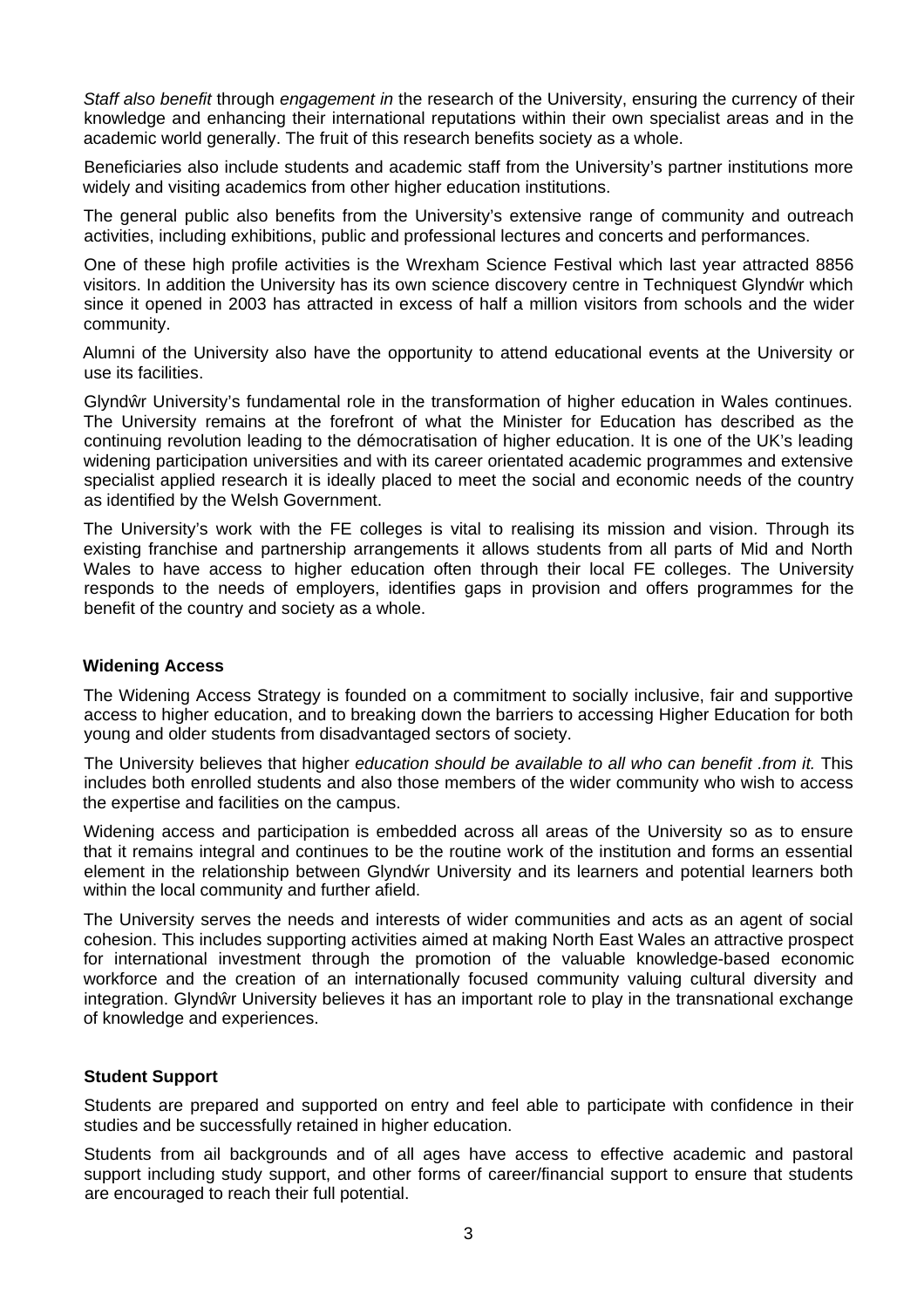Emphasis is placed on the enhancement of the student experience and the retention of students. An effective student voice enables feedback and ongoing enhancement of learning and teaching.

# **Admissions**

The University's admissions team, study support team and programme teams are working together to identify students in need of additional learning support, from the student's point of entry and throughout their time at Glynd r University.

Out and About campaigns have been revised to effectively target students from Communities First areas and Low Participation Neighbourhoods as well as those with disabilities and other protected characteristics.

# **Bursaries and Financiai Support**

Tuition and financial policies were introduced to support access to and affordability of participating in Higher Education for the people of Wales. The Glynd r University bursary is available to all full-time undergraduate students from the UK who meet the base criteria. In addition, Glynd r University has several bursaries and scholarships it has awarded to assist gifted students. An example of this is the Frank Buttle Trust accreditation, through which a care leaver scholarship is offered of £1,000 per year of study to qualifying care leavers. The Disabled Students' Allowance (DSA) helps with costs incurred as a direct result of a student's disability. In 2010/11 788 students in total have approached the service over the course of the year of which 550 are in receipt of DSA. In total the University gave out 1,850 Glynd r bursaries and 198 scholarships in the year 2010/11.

A **Financial Contingency Fund is in place to** provide financial help to students who face difficulties in meeting their living costs.

# **Engagement with Schools**

The University engages on a weekly basis with school and FE learners and the community through the delivery of a range of activities such as subject taster days, also engaging with local industry to offer STEM awareness sessions. Increasing numbers of schoolteachers are engaging with the University, becoming actively involved and aware of the particular role that staff from the University can provide.

# **Community engagement**

Glynd r University is a community based university. Born out of the wishes of local people it and its predecessor organisations have continued to serve the people of Wrexham and North East Wales faithfully for 124 years. That community link was integral to the commitment of the One Wales Government in 2007 to establish Glynd r University, a commitment contained not in the education section of the government's programme but in the section on social and economic development.

The year 2010-11 saw numerous examples of that commitment being justified by the University's actions. The most obvious example of that was the post year-end the decision of the University to buy Wrexham FC's Racecourse Football stadium and Colliers Field Training Ground. This was not an altruistic gesture by the University but one grounded in sound academic, commercial and community benefits, bringing significant advantages to the University. Some classes are already being held there with Sports Science and Business set to make greater use of the facilities over the next few months. The benefits to the community of this transaction are significant. Sport and in particular the Racecourse Ground have played an integral role in the development and maintenance of Wrexham community life. The University's purchase of the stadium has allowed football, rugby league and other sports to be continued to be played at the Racecourse contributing to growth through the economic activity of visiting fans.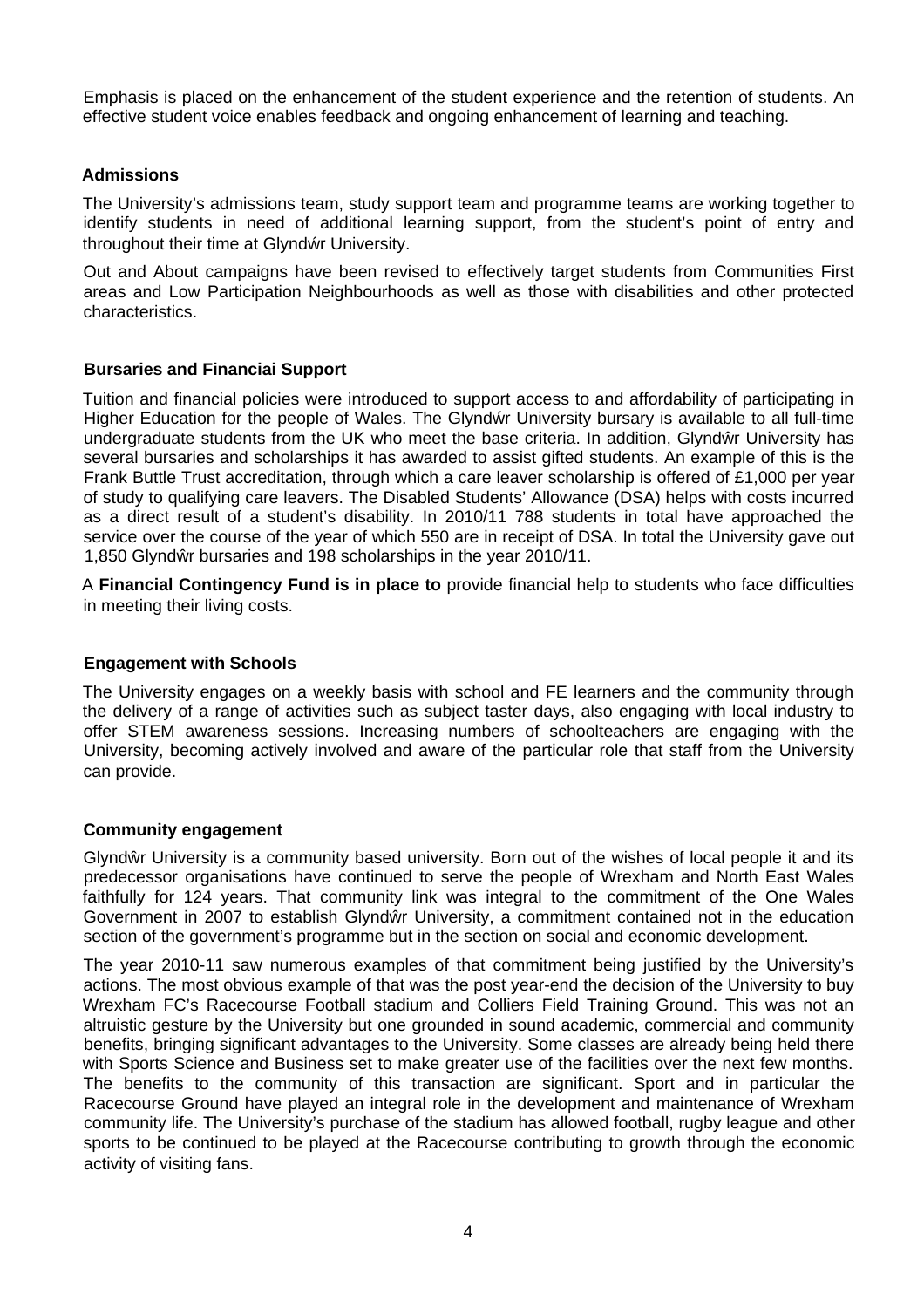The University's commitment to the community was also shown in the preparations for the National Eisteddfod of Wales held this year in Wrexham. Throughout the Eisteddfod the name of the University was highly prominent and the popular Maes B activities took place on the University campus.

The Eisteddfod also provided an opportunity for a number of staff to deliver lectures for the first time in Welsh and the University also had the pleasure of escorting the Archbishop of Canterbury around the maes.

The University was also praised by the Archdruid of Wales in his keynote speech at the Eisteddfod for its work in raising the profile of Wales internationally and also for helping the revival of the Welsh language in Wrexham.

The University also has a highly successful community radio station, Calón FM. Since it was established in 2007 it has grown to be one of the most successful community radio stations in Wales and its broadcasting on the Internet means that it is now being heard across the world. The Board of Trustees of Calón FM agreed, subject to the approval of the Board of Governors to apply for a further five year broadcasting licence.

### **Research**

As a community-based university, Glynd r University is focused on the economic and social development of its region; that ethos is reflected in its research as much as in its learning and teaching. The University's research is predominantly applied in nature, designed to produce benefits directly and indirectly for the economy and for society. The University believes that the sustained development of the region's economy and achieving the goal of social justice for its people requires a university that has widening participation at its heart and in particular a university that works in partnership with local industry. That partnership necessarily involves helping businesses to improve their competitive advantage, which in turn requires applied research and knowledge transfer. It also necessitates a supply of well-qualified graduates, with a practical knowledge of cutting-edge research, to support the growth of those businesses.

For example, the Social Inclusion Research Unit carried out a study on behalf of the North Wales Criminal Justice Board, examining perceptions of East European migrant workers and crime, among a wide range of criminal justice service providers and those working with migrant workers in the statutory and voluntary sectors, in North Wales. Very little is known, specifically about crime rates, or types of crimes committed, by East European migrants and the aim of the study was to gain a better understanding about this group of migrants in order to inform policies and practice. The study found that East European migrants were understood to be generally law abiding citizens, and most criminal activity associated with them tended to be a function of their misunderstanding of UK law and social justice processes, and cultural differences (for example relationships with the police and drink driving legislation) between Wales and their countries of origin.

A major current engineering project with the potential for significant economic impact is concerned with developing methodologies for the production of prototype mirror segments for the European Southern Observatory's proposed 42m European extremely Large Telescope. A single 42m mirror could be neither made nor moved to a remote mountain site, and so the mirror will be tiled'' of 984 hexagonal segments. One segment would take months to make by traditional methods, so the challenge is to reduce this through technological advances being developed by the University's research teams based at the technology campus at St Asaph.

Increasing collaboration with Welsh businesses and industry is central to the University's mission, and research and advanced scholarship lie at the heart of its Innovation and Engagement strategy. Knowledge transfer is a key element of the University's support of business and industry. The University has hosted 18 Knowledge Transfer Partnership (KTP) projects in the last three years, thereby providing significant financial and commercial benefit to the 18 businesses concerned as well as their supply chains. These partnerships also benefited the individual graduates employed under the scheme both in financial terms and in the form of valuable experience of problem solving and project management.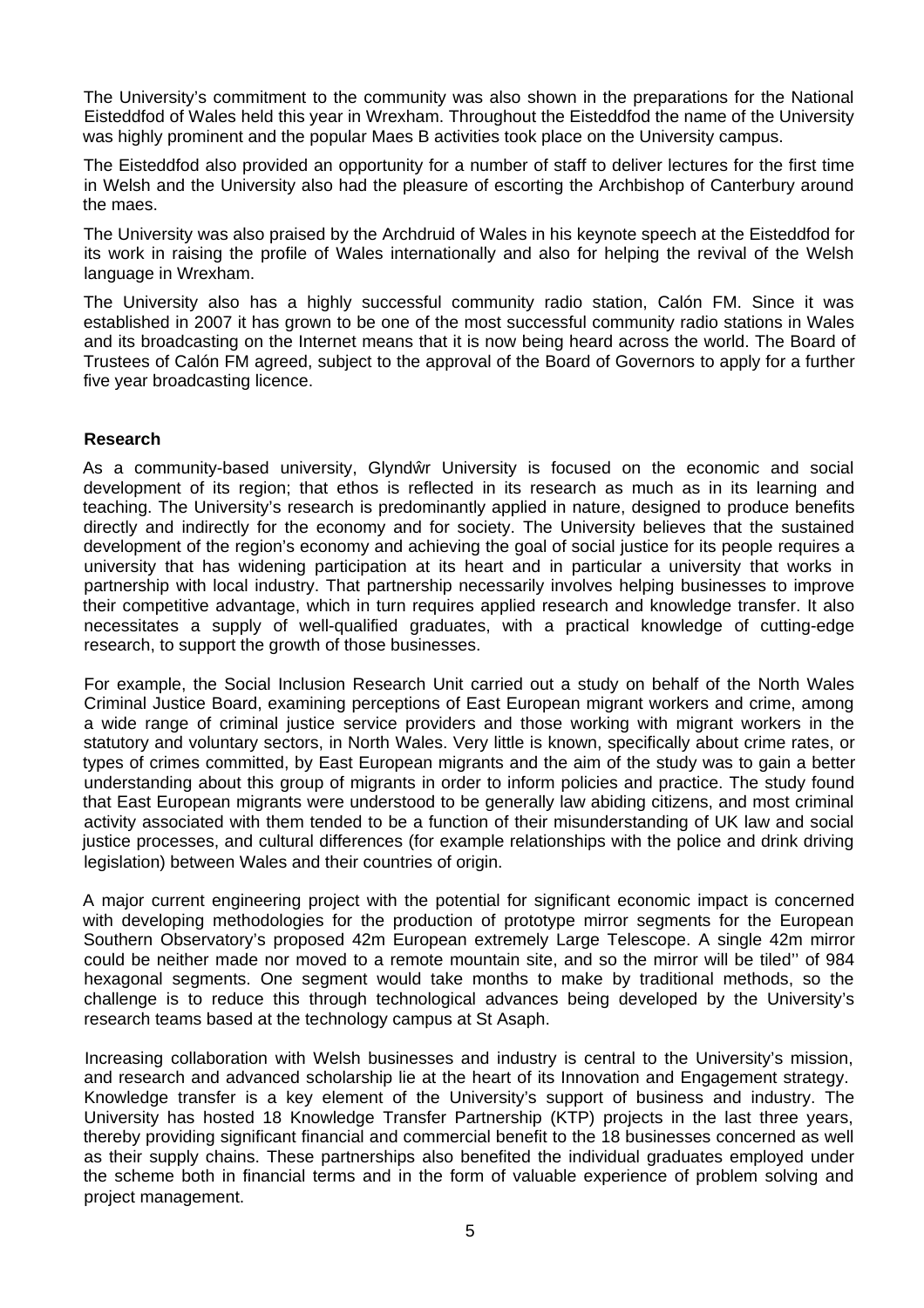# **Education for Sustainable Development and Global Citizenship**

Throughout 2010/11 Glynd r University has continued to make good progress in this area, with a proactive approach to issues of environment sustainability and the take up of issues raised in the Welsh Government's EDSGC and subsequent HEFCW funding with work focused through the Sustainability Forum. Environmental sustainability was recognised as a cardinal element of wider sustainability, and an Environmental Policy has been developed which provides a framework within which issues relating to environmental sustainability can be progressed. The key to this is the establishment of an Environmental management system with the monitoring of the institution's environmental impact in order to ensure continual improvement of performance and compliance with all legislative and regulatory requirements.

The University's Environmental Policy is designed to:

- ® Raise levels of environmental awareness in all of its staff and students through ongoing campaigns and monitoring of all taught programmes to see where sustainability and global citizenship could be further incorporated.
- ® Minimise energy use through improved energy conservation measures, training staff and students in the better use of energy and by the phased introduction of more efficient boilers and energy management systems and equipment
- ® Maintain existing buildings and estates in good condition and ensuring that the environmental impact of new buildings and facilities is assessed, with all new projects subject to BREEAM assessment and a target rating of "excellent".
- « Work towards more efficient use of materials and the reusing or recycling of materials.
- ® Encourage through a new green travel plan: public transport use; bicycles and lift-sharing for staff and students; the use of video and telephone conferencing where appropriate; and furthermore will minimise the environmental impact of its own transport fleet by purchasing vehicles of appropriate engine capacities using low-emission fuel.
- ® Minimise waste generation by addressing the use, re-use and recycling of materials in-house, disposal of its general wastes externally with regard to the best recycling practices and disposal of chemical/biological wastes in accordance with prevailing legal regulations.
- ® More effective use of water, with rigorous monitoring of usage, ensuring use is made of recycled water where possible, and raising awareness of water usage amongst staff and students.
- e Ensuring that outputs to its drainage systems comply with anti-pollution regulations and do not pose an environmental hazard in the event of the accidental spillage of any potentially polluting materials on-site.
- © Maximisation of campus biodiversity through the judicious planting of native species and provision of nest boxes and refuges for birds and insects.
- © Review of purchase and procurement policy to assess the environmental impact of purchases and services.

These policy commitments to environmental sustainability provide a central focus within the Estates Strategy (2008), which is designed to address the impact and costs of environmental sustainability including reducing energy consumption, the control and reduction in generated waste and the introduction of waste recycling initiatives. The Estates Department has an energy policy and a policy for the environmental management of waste.

The Energy Policy sets out the University's aim to reduce consumption and eliminate waste without adversely affecting living and working conditions. The policy is based on the conservation and protection of the environment, whilst also seeking to reduce costs through use of the most cost effective suppliers. It also addresses overall energy consumption and utilisation and means of increasing energy efficiency. This is implemented in number of ways, including all building and maintenance works (increasing double glazing, more efficient boiler systems, energy efficient lighting, etc) and the purchase and consumption of energy and water. Setting targets for energy use, increasing the awareness of staff and students and the use of effective energy and environmental management practices/systems form part of the policy document. A key dimension is the improved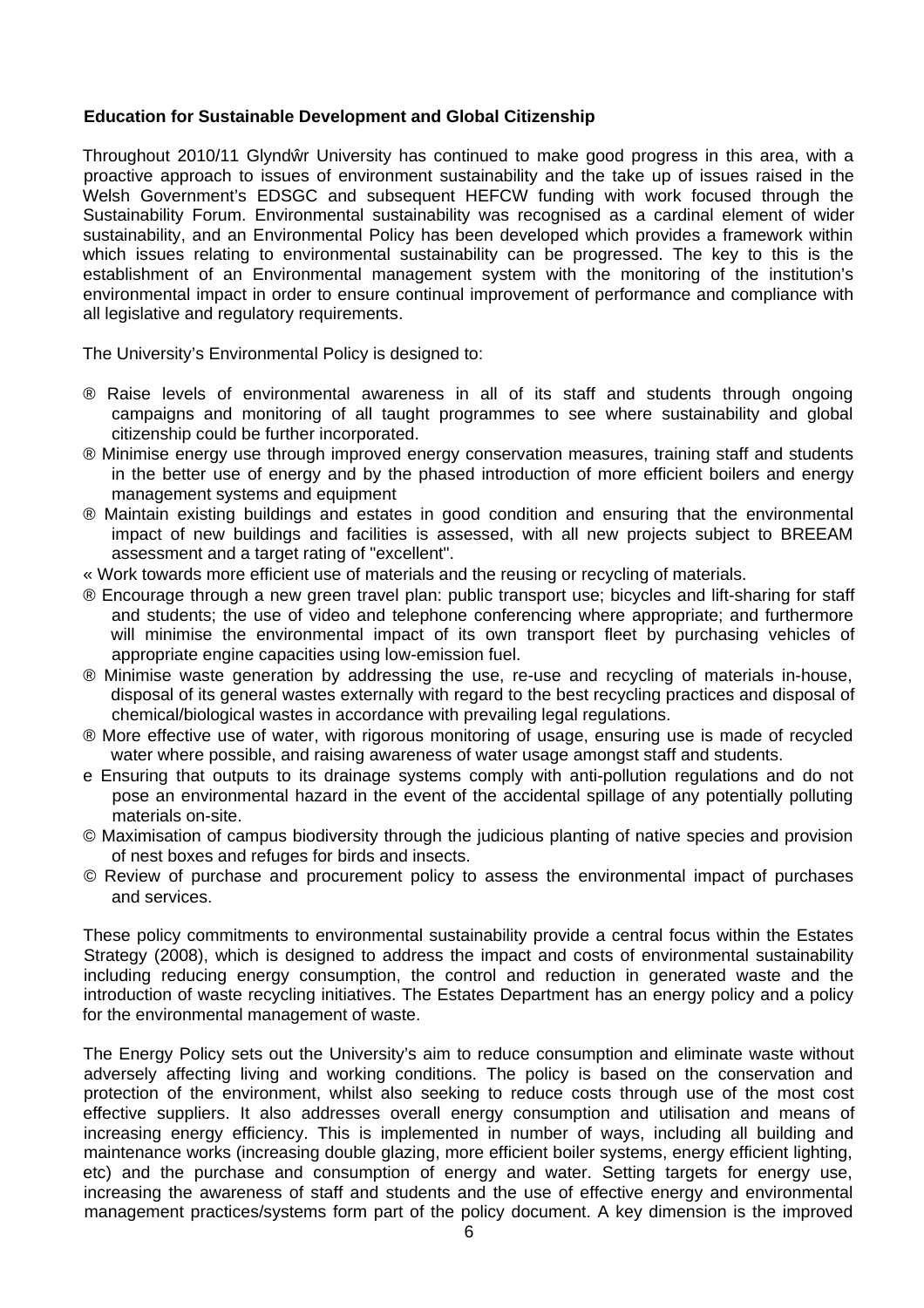monitoring of energy and resource use, and the setting up of an energy monitoring group and the installation of sub-meters which have improved the University's ability to monitor and target energy and water consumption across the campus. The University is in the process of finalising its Carbon Management Plan.

The University's Environmental Policy for the Management of Waste is designed to review sustainable waste management and disposal practices within the University. This policy aims to achieve the Welsh Government targets for reducing the amount of municipal waste destined for landfill sites, whilst also obtaining financial savings, increase the positive, public profile of the University and have positive benefits for public health. The policy clearly identifies the roles and responsibilities of all managers for environmental matters and will set targets to reduce waste. The Sustainability Forum provides a platform for the determination of effective methods for waste segregation and associated resource and cost implications, as the first steps towards a comprehensive recycling scheme throughout the University.

Work on Environmental Sustainability and Global Citizenship has been progressed more widely in the work undertaken on the review and monitoring of the curriculum, and an assessment of ways in which awareness can be embedded within the curriculum and its delivery.

# **Estates and Sustainability.**

The University's Estates Strategy (2008) provides a clear statement of estates and resource development to support the planned growth of student numbers and diversification of curriculum. Capital completions during 2010/11 included a new Centre for the Child and a major new Centre for the Creative Industries to support the development and delivery of new interdisciplinary curriculum. The former building has been assessed as BREEAM very good with the latter being assessed as excellent. The Estates Strategy also places considerable focus on measures and performance indicators linked to environmental sustainability, as signalled above, including procedures for monitoring environmental indicators and ensuring more efficient use of resources.

# **Conclusion**

Glynd r University has a specific role in society. That role is clearly articulated not only in its vision and mission, but more particularly in all its actions. Its concentration on vocationally relevant programmes and applied research bring significant public benefit through its core activities and its role in the community through public events and specific initiatives provide benefit to the wider community through its secondary activities.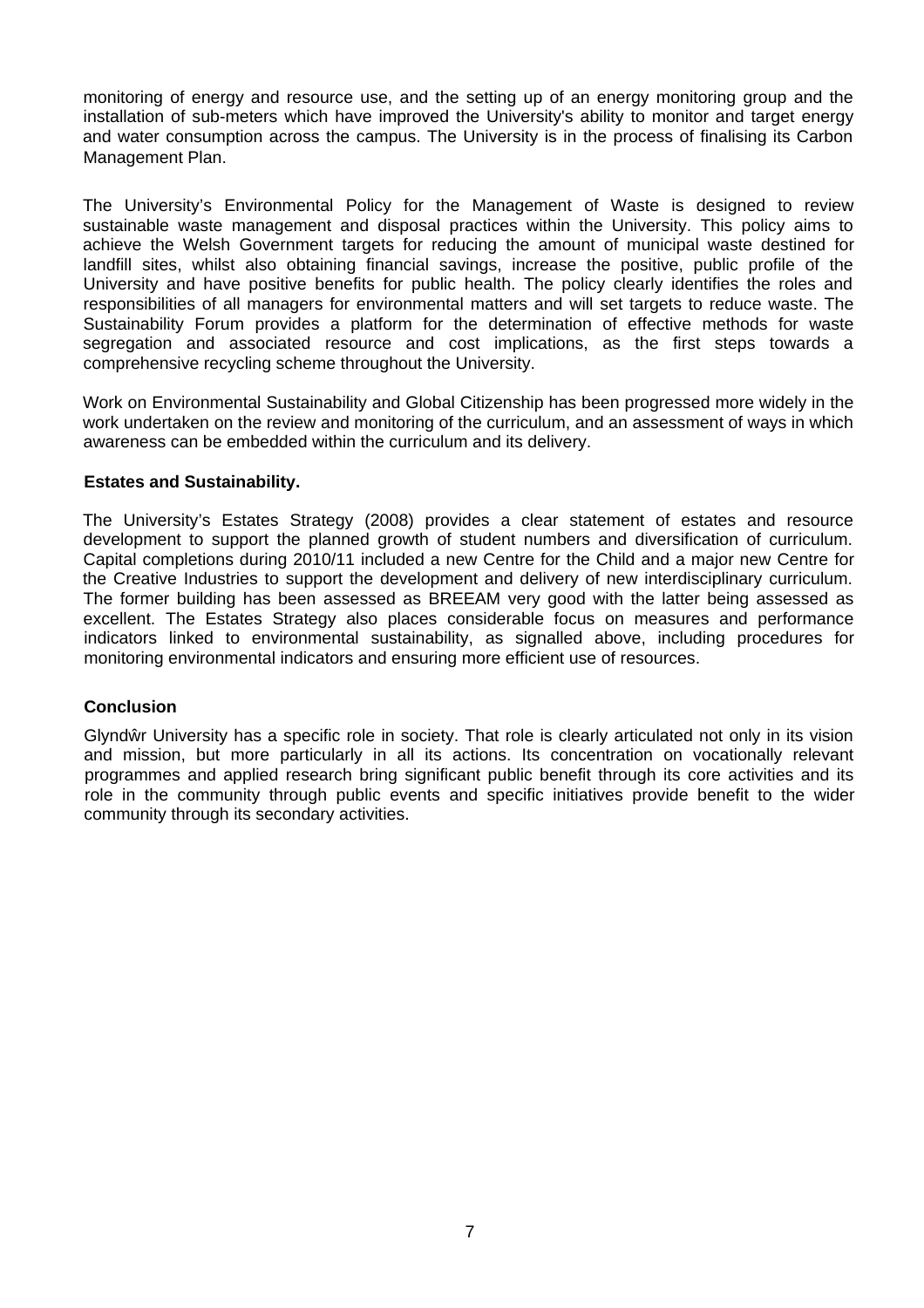# **BOARD OF GOVERNORS**

### **Membership**

| Mr Michael             | Cant BArch MBA MLoD MRICS     |
|------------------------|-------------------------------|
| Mr Mervyn              | <b>Cousins MMus BMus PGCE</b> |
| Mr Derek               | Griffin                       |
| Ms Julia               | Grime LLB ACA                 |
| Mr David               | Howard BSc (Hons) ACII        |
| Mr John                | Kenworthy                     |
| Mr Bruce               | Roberts BSC BA FCA            |
| <b>Professor Peter</b> | Toyne CBE DL                  |
| Mr Ian                 | Williams                      |

Chairman

Vice Chairman

# **Members who joined during 2010/11**

Mrs Colette Bieakley (appointed October 2010) Mr Vincent Ryan LLB (appointed May 2011)

### **Members who retired during 2010/11**

Professor Bim Mr Bob Judge R Philip Mr Malcolm Bhowmick DL OBE MD FRCP (May 2011) Hill (March 2011) Hughes (February 2011 ) Thomas (June 2011)

### **Co-opted Members to the Board's Committees**

Mr Ian Morris (Audit Committee) Dr Janet Wademan (Audit Committee) BA, PhD, FCMI, FRSA Judge Roger Dutton BA DL (Nominations Committee)

### **Vice Chancellor and Chief Executive**

Professor M Scott DL BA MA PhD FRSA

### **Senate Nominee**

Ms Pam Hope BSc,DipN,PGCDE,RGN,RNT

### **Co-opted member of teaching staff**

Mr Brian Heath BSc,MSc,MASI,FRSPH

### **Co-opted member of operational staff**

Mrs Lynda Powell MBA MIH

### **Students' Nominee**

Mr Carwyn Minard

### **Governor's remuneration**

Members of the Board of Governors are not remunerated for their posts but may receive reimbursement of expenses necessarily incurred in the performance of their duties. Travel and subsistence expenses of £5,186 were reimbursed during 2010/11 (£3,022 in 2009/10).

### **Members of the Board of Governors are the trustees for the charity.**

### **Auditors**

The University has, for the year, appointed the firm PricewaterhouseCoopers LLP as its external auditors and RSM Tenon as internal auditors for the year to 31 July 2011.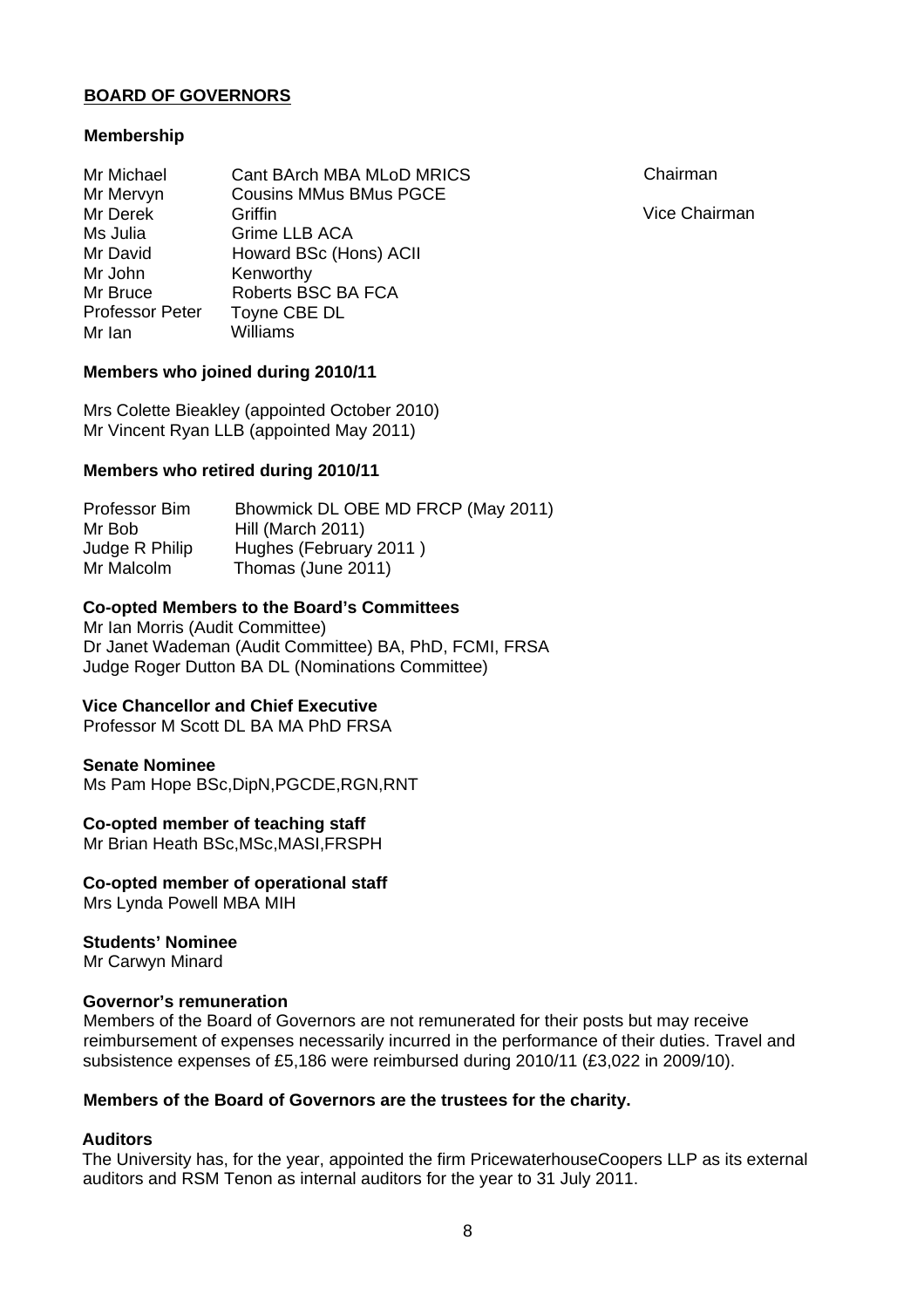# **OPERATING AND FINANCIAL REVIEW**

# **Scope of the financial statements**

These financial statements cover the activities of the University and its subsidiary companies, for the year ended 31 July 2011. The subsidiaries donate their taxable profits to the University.

# **Operating Review**

Glynd r University has inherited a 124 year history of providing higher education for the people of North East Wales. It was established by the people as a result of what they saw as a gap in educational provision in the North Wales. It soon established excellent links with business, a relationship it is proud to continue today. The University is committed to two core priorities:

- 1. Employability of graduates
- 2. Contribution to the socio-economic growth of the region

and it has bold and exciting plans to create a new kind of institution, one able to meet the needs and priorities of Wales, to meet the higher-level skills needs of Wales, to work closely with industry and public sectors to deliver a dynamic and relevant curriculum. It will retain its strengths in terms of Widening Access and Participation, strengthening the quality of student experience, whilst also growing significantly in the period of its Strategic Plan. The University will grow as a sustainable, forward-looking and business-facing organisation, with a clear and integrated approach to strategic planning at all levels and with clear and deliverable targets reviewed and monitored through welldeveloped systems and processes.

# **Aspirations**

Glynd r University has clear aspirations for the next five years.

- 1. To position itself as a University, with a clear and distinctive vision, and new 21<sup>s</sup> ' Century University of, and for Wales. It will be modern, responsive and dynamic in outlook, committed to growing and being recognised, nationally and internationally, with a growing research profile and socio-economic contribution to the regional and national economy.
- 2. It will continue to build on its existing strengths, the commitment to employability, socioeconomic development and its partnerships with industry and employers. Its curriculum will be vibrant, modern and close to market, including interdisciplinary and innovative programmes in areas such as Creative Industries, Technology and work-based programmes and its research will be applied and close to market needs.
- 3. It will also build on its existing strengths of Widening Access, its well-developed close community basis (including the Science Festival and the Children's University) and its commitment to student-centeredness and proactive student support.

# **Strengths and Areas for Development**

There are a number of reasons why Glynd r University can be seen to be developing on sound foundations. Its energy, commitment and vision can be ascertained from the range, breadth and pace of curriculum development which has taken place in recent years ensuring that Glynd r University has a range of modern and innovative programmes which will meet the current and future needs of the market. This new curriculum will help to ensure that it can deliver on the ambitious targets it has set itself for the growth of the University.

The University retains a clear and relevant vision which is wholly in line with Welsh Government priorities for HE provision which meets the needs for employability and higher skills development. It is already well-placed in the delivery of work-based programmes and Foundation Degrees (such as those offered in association with Airbus UK and the Health and Social Care professions), and has a range of active partnerships with industry and public sector organisations. It is establishing itself as a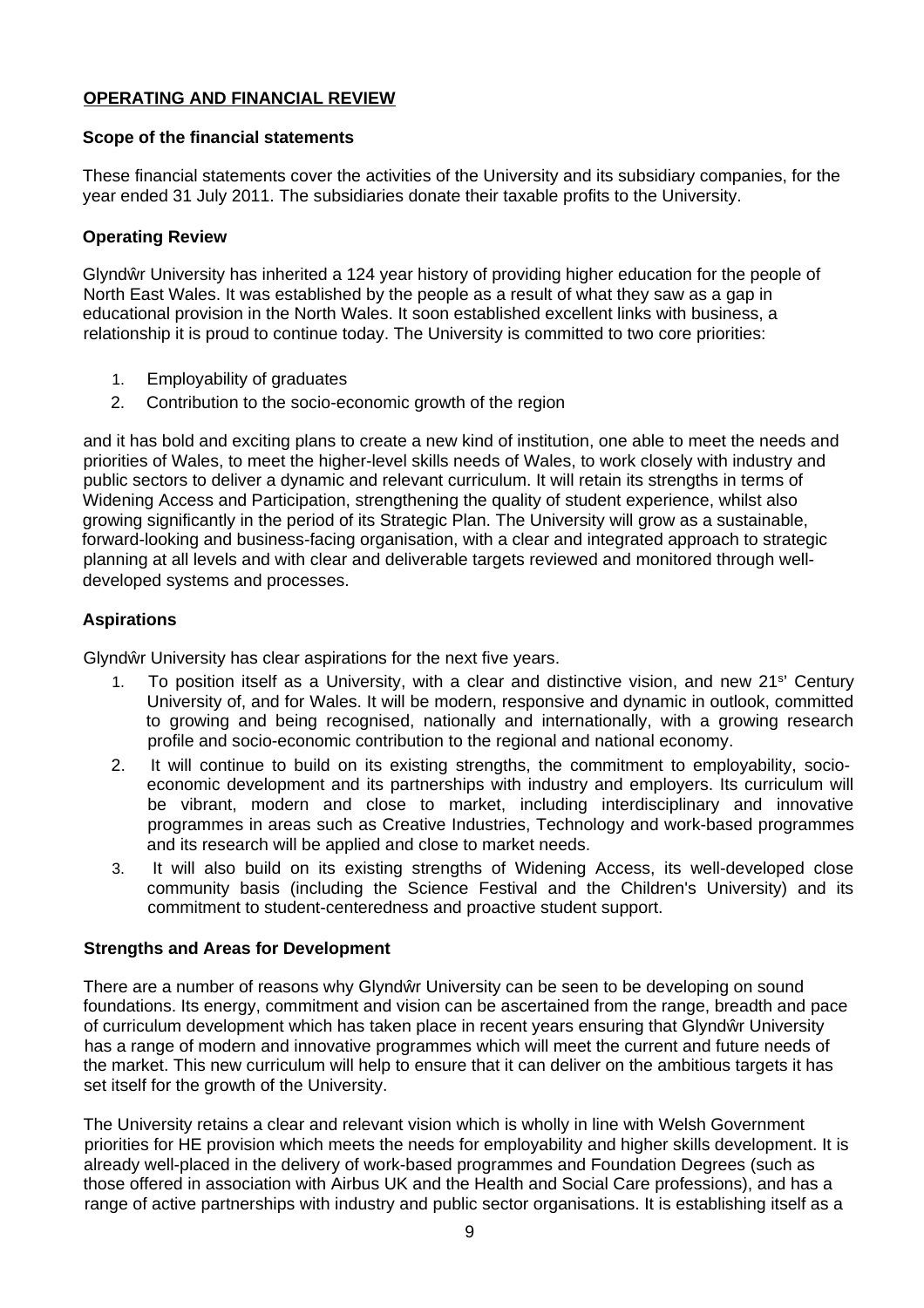lead institution in Wales in the delivery of work-based learning programmes. It also has a wellestablished position in terms of Widening Access and Participation, and consistently over-performs against benchmark in these areas. It is, therefore, well-placed to develop its strengths in Employability as a significant USP, building on current work-based and industry links, and curricular innovations.

The University remains in a strong financial position, having no material loans or mortgages, with strong capital reserves and a well-developed capital investment programme. Its long-term financial health will be secured through the fee income derived from the growth of numbers across targeted levels and modes of delivery, the on-going commitment to securing greater cost efficiencies, and through the growth of research and consultancy income. It is weii-piaced to grow, with an excellent estate, an ambitious capital investment programme, a well-developed geographical base (population base, skills base and the strengths of industry links within the region, including two of the largest industrial parks in Europe within 15 miles), which will enable it to realise this growth.

The University is committed to excellence in learning and teaching, with a strong record in terms of pedagogic research and national profile in these areas. It was the first in Wales to have a Higher Education Academy accredited professional development programme, and these foundations will ensure that it is well-placed to enhance this reputation and status.

In terms of governance and management the University has evidence of sound governance and effective managements. The University has a well articulated planning process, based on clear overall strategic vision, and a full range of sub-plans and systems for tracking, monitoring and review of progress against targets.

In our view, Glynd r University is therefore, well-placed amongst Welsh HEIs and has a clear sustainable future as a university in its own right. It recognises that there are areas for further action and development in a number of areas, but does have plans to address each of these. In Welsh Medium provision, for example, growth and diversification (including validation of new bilingual provision) has taken place.

The University's research strategy reflects existing applied research strengths whilst acknowledging the principal role of the University as a widening access institution contributing to the social and economic development of the region. The strategy primarily aims to preserve the existing wellregarded pockets of excellence, principally in STEM subjects, and ensuring that high quality applied research and scholarship underpin academic delivery. This is an excellent base from which to work towards our commitment to securing Research Degree Awarding Powers (rDAPs).

# **Planning Assumptions**

The University is fully committed to supporting the policies of the Welsh Government as documented in the One Wales agreement and the higher education strategy, which flowed from it, *For our Future.* It sees both the economic and the social development of Wales as the key drivers of its activities. The Plan for the period of the strategic plan to 2009/14 is underwritten by a series of assumptions, a number of which are detailed below.

- There will be growth in student numbers overall over the next five years, rising to over 6,000 enrolments, with a 20% increase in overseas student enrolments which builds upon our success in developing partnerships in India and China. This will be supplemented by an increase of 25% by 2014/15 in the number of students enrolled on post-graduate programmes.
- In terms of the student experience the retention rate is targeted at 10% with a projected completion rate of 70% and an overall student satisfaction from the National Students Survey of 86% over the life of the plan.

® Included within the economic indicators is a target of a graduate employability rate of 95%.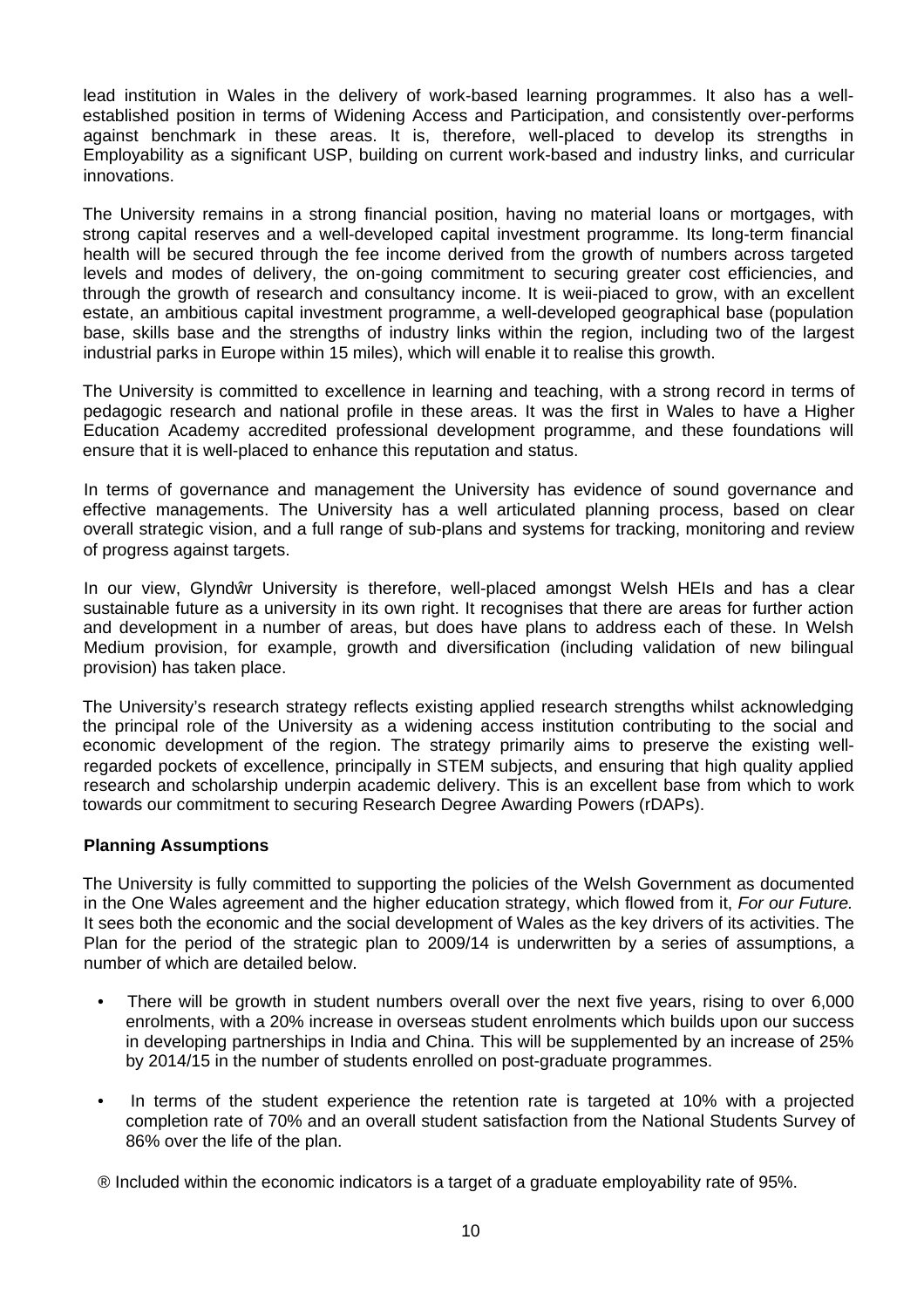- e The financial position will continue to remain healthy and robust and with a consistent operating surplus after extraordinary items in excess of 3% achieved over the life of the plan.
- Income from Research and Consultancy to increase also in line with planned projections to 10% of overall income.
- Capital investment programme to continue as outlined in Estates Strategy.
- ® The University will continue to maintain planned performance levels in Widening Access and participation.

### **Research and Scholarship.**

The University has set itself the target of securing rDAPs by 2012/13 and has undertaken a major revision and updating of the Research and Scholarship Strategy to define key objectives and targets, drawn directly from the rDAPs criteria but directed towards capacity building of staff research and qualification base, research income and professional staff development.

The University's latest research report describes both advanced research and development and the application of research and knowledge in support of businesses, industry, external bodies, and the community. It also shows how the research underpins the academic courses offered by the University and ensures that students are exposed to the latest ideas at the forefront of their fields of study.

### **Welsh Medium Provision**

The strengthening of the Welsh language in the North East of Wales is reflected in the University's Welsh medium development strategy which aims to create a sustainable and deliverable system of Welsh medium higher education which will provide increased Welsh and bilingual learning opportunities at the University for the benefit of the economic, social and cultural life of North East Wales.

The strategy emphasises the development of Welsh medium elements of programmes rather than programmes delivered exclusively through the medium of Welsh. In terms of performance, the number of Welsh domiciled students undertaking some element of their course through the medium of Welsh is targeted at 750 by 2014.

### **Student Statistics**

Total student numbers in 2010/11 have increased to 8,953 enrolments, compared with 8,002 last year, an increase of 12%. The projected student FTE has also increased, from 5,048 to 5,308, an increase of 5.1%.

There has been significant growth in International student numbers, exceeding original student number projections for 2010/11, with a total of over 1,524 full-time International student enrolments (compared with 727 in 2009/10). This includes a total of 603 enrolments at Glynd r LSMS (GLSMS) in London.

Full-time degree enrolments were 28% higher than 2009/10, and full-time Foundation degree were also up, at 397 compared with 285 in 2009/10, an increase of 39%. Enrolments to part-time programmes were marginally up by 1% on 2009/10 levels, with increases to part-time PGR, taught postgraduate, degree and FD enrolment levels of 19%, 23%, 10% and 13% respectively. Enrolments to other part-time undergraduate courses were reduced by 6%, and this accounts for the overall marginal increase.

In terms of the classification of degree qualifications, the distribution was generally in line with the previous year with First Class at 12% (11% in 2009/10), Upper Second at 35% (33% in 2009/10), Lower Second at 30% (36% in 2009/10) and Third/Pass at 24% (21% in 2009/10).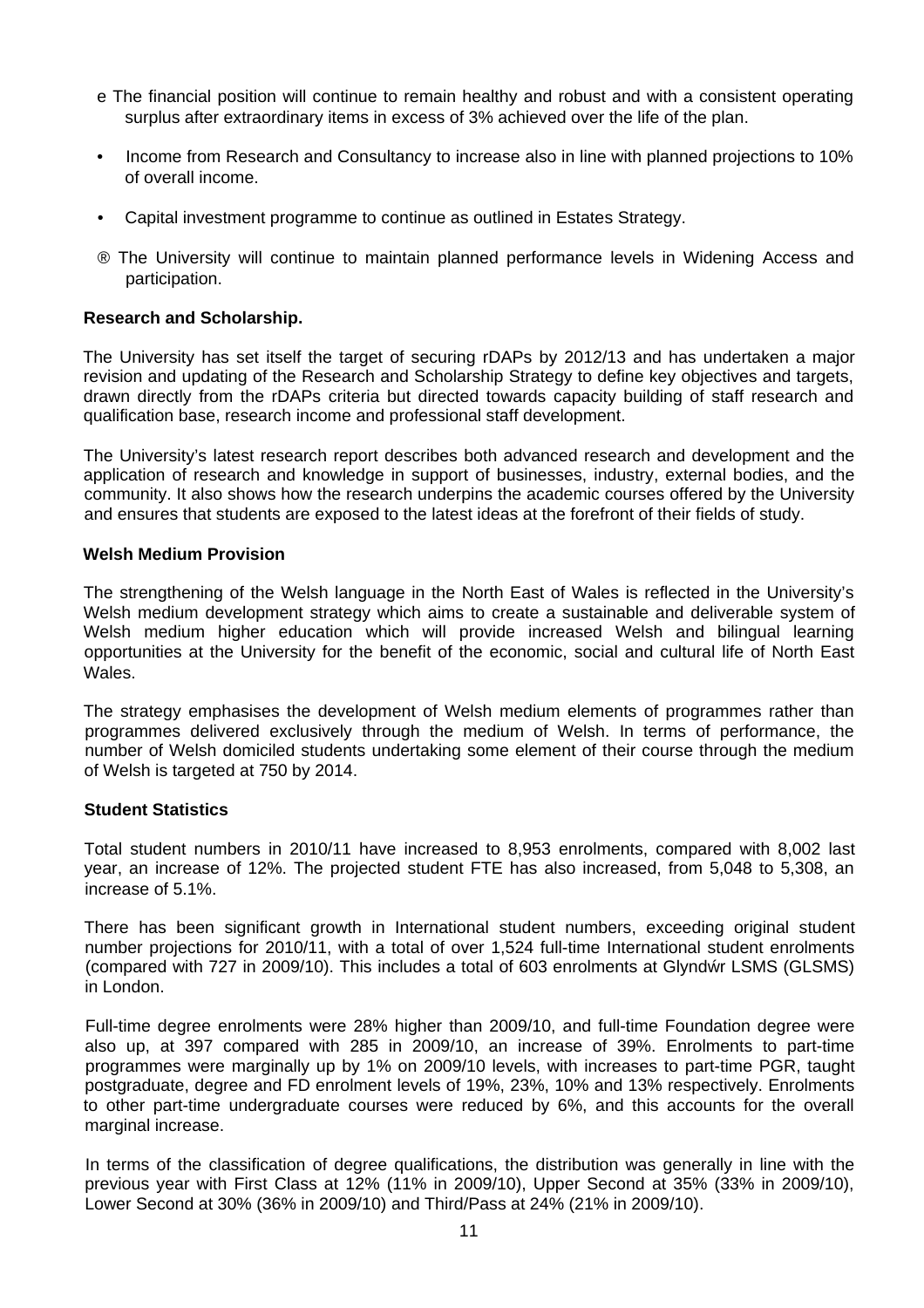# **Financial Strategy**

The University's financial strategy is concerned with financing the strategic plan of the University, the fundamental purpose being to support the achievement and sustainability of the University's mission and positioning in the current funding and financial environment. The financiai strategy has been structured on the basis of five guiding principles that are fundamental to long term viability, compliance with which is demonstrated by:

- 1. Long-term viability and matching resources with objectives.
- 2. Maintaining productive capacity to meet current objectives.
- 3. Financing development and investment.
- 4. Evaluating strategic alternatives and managing risks.
- 5. Integrating financial and other corporate strategies.

These principles are considered in the development and implementation of the treasury policy, its normal planning, budgeting and medium-term forecasting cycle, and in the planning and execution of its capital investment programme. This is further articulated through four key parameters:

- 1. Reduce reliance on funding council income as a percentage of total income 38.2% achieved in 2010/11 (41.7% in 2009/10).
- 2. Maintain an operating surplus, before exceptional costs, as a percentage of total income at 3% - 3.8% achieved in 2010/11 (3.8% in 2009/10).
- 3. Increase total gross turnover for the Group £44.4 million achieved in 2010/11 (£43.5 million in 2009/10).
- 4. Maintain cash liquidity at a minimum of 80 days' of expenditure 62 days in 2010/11 (70 days in 2009/10).

### **Financial Review**

Glynd r University's consolidated group result for the 12 months to 31 July 2011 after exceptional restructuring costs of £631,000 can be summarised as follows:

| Income                           | 2011<br>£000<br>44,366 | 2010<br>£000<br>43,508 |
|----------------------------------|------------------------|------------------------|
| Expenditure                      | (42,681)               | (41, 825)              |
| Operating surplus                | 1,685                  | 1,683                  |
| Exceptional impairment reversal  | 240                    | 630                    |
| <b>Exceptional restructuring</b> | (631)                  | (634)                  |
| <b>Exceptional impairment</b>    |                        | (513)                  |
| <b>Result for the year</b>       | 1.294                  | 1,166                  |

The underlying operating surplus on continuing operations for the University and its subsidiary companies, after group recharges, for 2011 is detailed below:

|                                    | 2011<br>£000  | 2010<br>£000 |
|------------------------------------|---------------|--------------|
| Glynd r University                 | 2,206         | 1,368        |
| Plas Coch Sports Limited           |               | (60)         |
| <b>Glyndwr Innovations Limited</b> | 21            | (16)         |
| North Wales Science                |               |              |
| Optic Glynd r Limited              | (11)<br>'922) | <u> (IM</u>  |
| <b>Group position</b>              | 1.294         | 1,166        |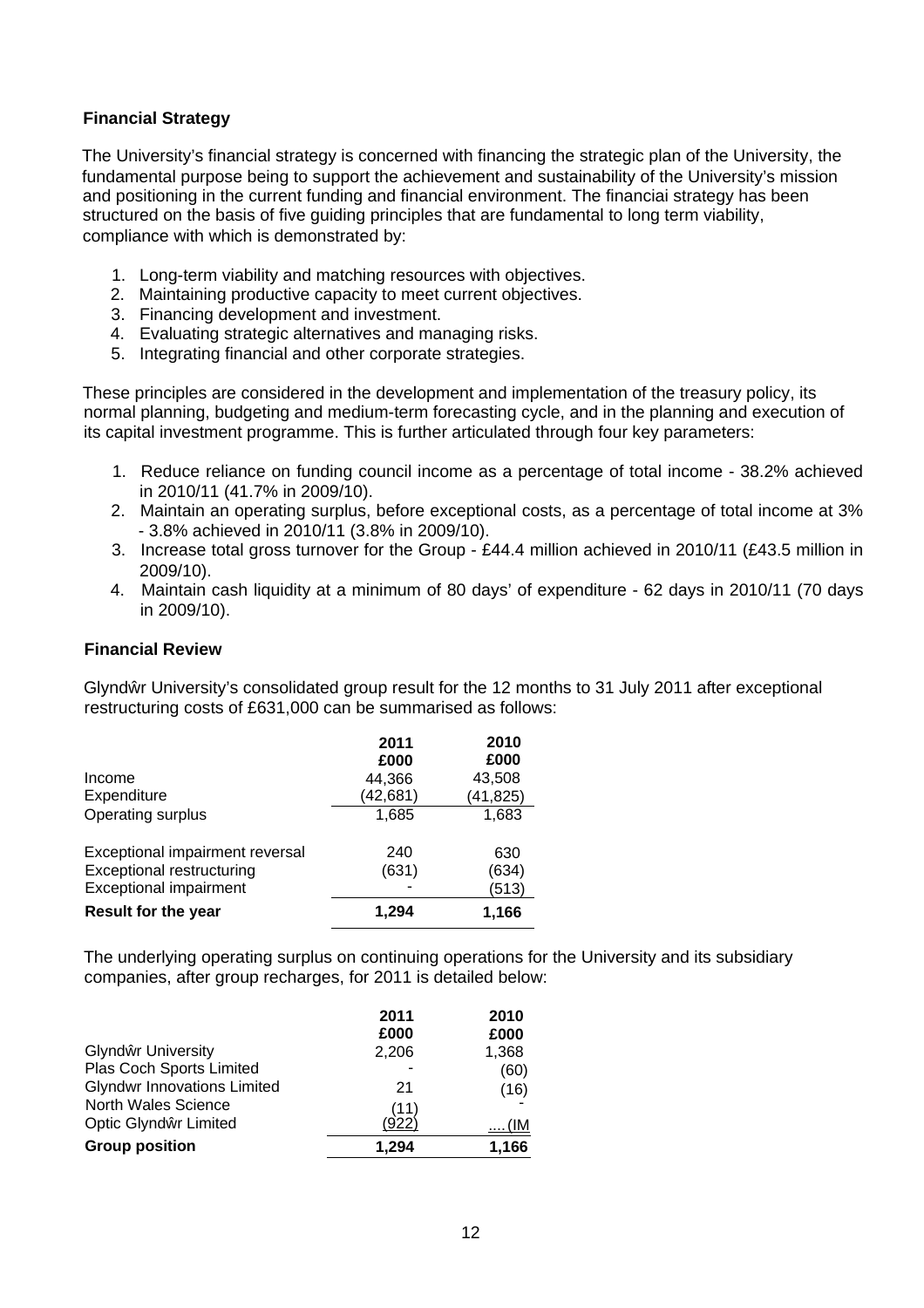The Group operating surplus performance before exceptional restructuring was strong with a surplus of £1.9 million, 4.4% of total income, (2009/10 £1.8 million 4.1%). Even after allowing for the restructuring costs the surplus is a strong result at £1.3 million, 3% of total income, (2009/10 £1.2 million 2.7%).

The trade of the subsidiary company Plas Coch Sports Limited was subsumed in year into Glynd r Innovations Limited. The activity within Optic Glynd r Limited relates wholly to the European Southern Observatory (ESO) project. Whilst this company has incurred a trading loss, there has been a significant improvement in the overall control environment and additional contingency has been built into the remaining cost to completion for the project. In addition a prudent approach has been taken with regard to income recognition. The project may benefit from further grant funding and the release of the warranty totalling approximately  $£1$  million in the future. These releases are due over the remaining life of the project and will improve considerably the overall profit and loss position. The University has confidence that given its strategic importance with regard to the University's research ambitions, it will generate sufficient return to support the carrying value of its fixed assets going forward. Recent progress and discussions concerning milestones reached with ESO officials have confirmed their satisfaction with the overall project to date which mitigates the inherent funding risk associated with this project.

Other activities undertaken at the St Asaph campus e.g. conferencing, incubation and technical services, have been integrated within the University and Glynd r Innovations Limited. The advantages of this approach have been that the University has been able to leverage greater synergistic benefits to the Group.

### **Income**

Total income has increased by £0.858 million (a 2% increase from 2009/10). Funding Council grants decreased by £1.16 million (a 6.4% reduction from 2009/10) essentially due to a reduction in the recurrent main teaching grant of £1.08million. Tuition fees and educational contracts increased by £1.46 million or 9% in line with increases in the Full-time Home fee and further growth in international student recruitment.

Income from research grants and contracts has increased by £0.146 million (6%) in 2010/11. Research income now accounts for 5.5% of overall income (an increase from 5% of overall income in 2009/10).

# **Expenditure**

Total expenditure has increased by £0.7million (a 1.6% increase on 2009/10) the majority of which was in relation to depreciation. Premises running costs and research costs have also seen an increase in year. The *pay award in* year was 0.4% with effect from 1st August 2010 which was in line with the Universities & Colleges Employer Association national agreement.

### **Balance Sheet review**

The net assets of the University's Group stand at £40 million, an increase of £2.6 million from the previous year. This is a result of investments in a new building programme and infrastructure and equipment upgrades supported by deferred capital grants. This figure is after taking into account a pension liability of £11.5 million (£10.4 million in 2009/10), valued in accordance with FRS17 'Retirement benefits'.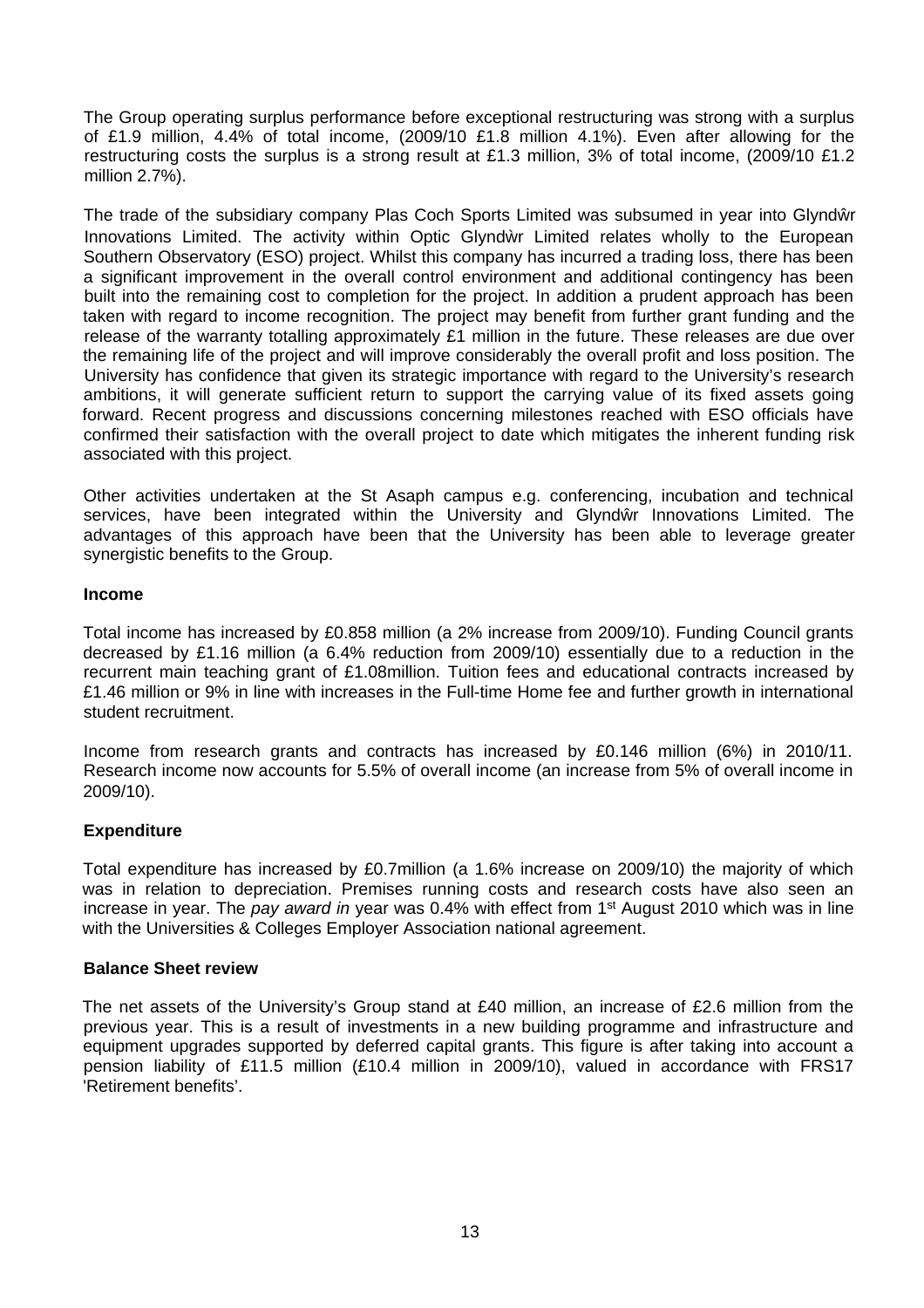# **Fixed assets**

The net book value of land and buildings, including assets under construction, increased to £51.7 million over the year reflecting the progress on the University's ambitious capital development programme. There have been additions of £8.1 million in the year under review including the Creative Industries Building and the Centre for the Child.

### **Endowment assets**

There was no change in the endowment assets of the University during the year.

### **Current assets**

### **Debtors**

The overall debtors' position for the Group has increased by £2 million this being trade debtors related to three cohorts of students in the University being under the variable fee regime for the first time.

### **Cash at bank and investments**

This balance represents cash and investments held in current accounts and in interest bearing current accounts. As at the year end date, there was an overall decrease in cash of £545k to £7.3 million. Of this just over £3 million is held in interest bearing current accounts.

# **Creditors**

Creditors falling due within one year are £0.2 million more than 2010 at £9.4 million, relating to an increase in other creditors.

There is a single obligation under finance leases of £0.89 million which is due after more than one year which relates to the acquisition of assets in respect of Optic Glyndwr Limited.

# **Deferred capital grants**

Deferred capital grants have increased by £2.2 million in line with grants given in relation to the capital development programme.

# **Pension**

The actuarial valuation of the University's Local Government pension fund has increased the liability to £11.5 million.

### **Revaluation reserve**

The main reduction of the revaluation reserve comes from the release of excess depreciation to the l&E amounting to £446k.

### **Treasury policy and objectives**

Treasury management comprises the management of all cash, money market investments and capital market transactions connected with the cash and funding resources of the University and the identification and control of all associated risks.

The University's policy is to invest no more than  $£1$  million in any one instrument provider and its objective is to maximise returns whilst protecting the capital amount of any deposit.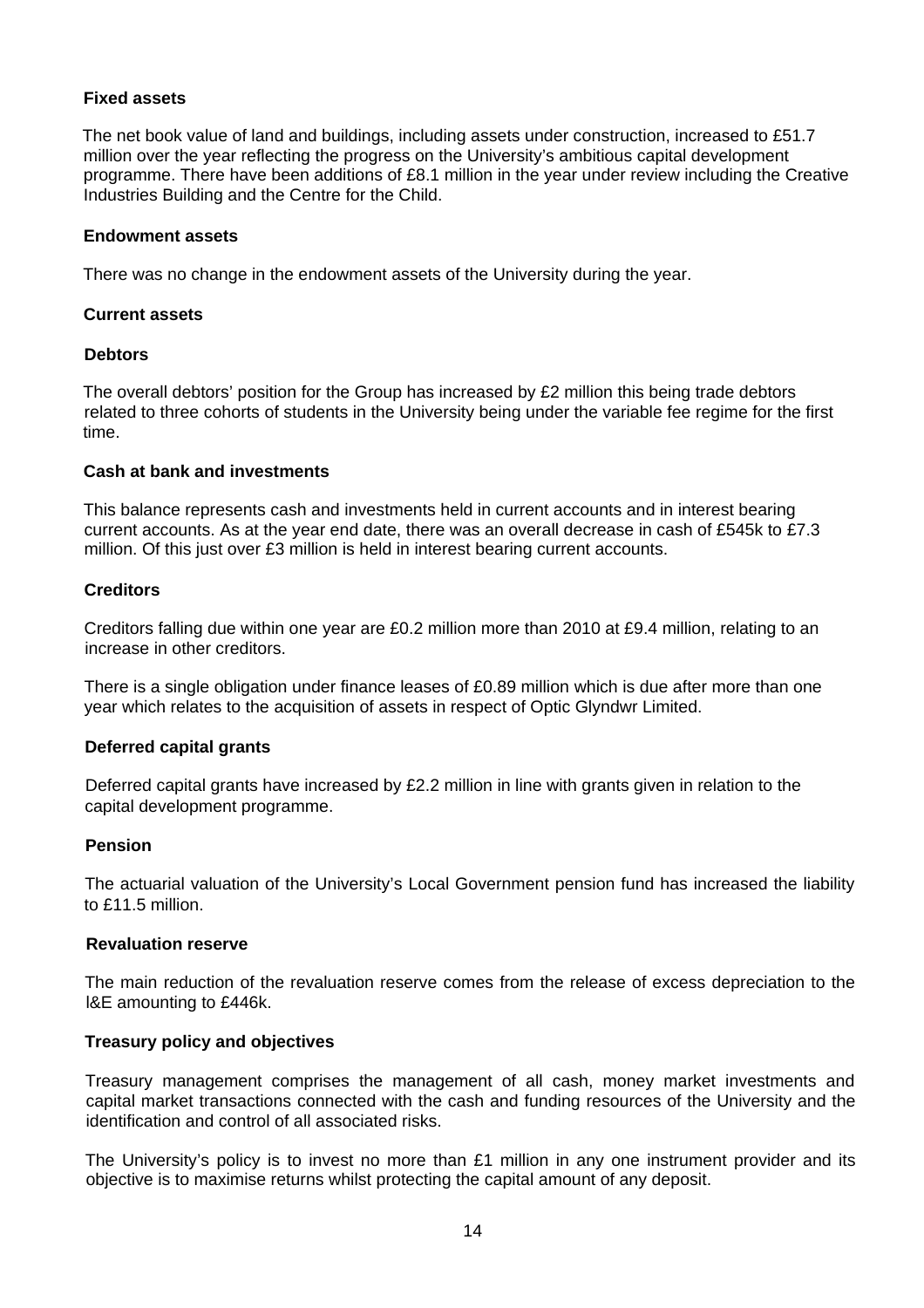Investment of surplus funds

The objective for any lending or investing of funds is to achieve the best possible return whilst minimising risk and preserving capital value. The overriding principle being the avoidance of risk over the maximising of return.

Post balance sheet events

The University have acquired two assets after the balance sheet date:

Racecourse Stadium, Wrexham - the University have purchased the stadium, the home of Wrexham AFC, and the training ground facility Colliers Park, Gresford.

London School of Management and Science - the University have purchased a college in London specialising in the teaching of undergraduate international students in the disciplines of Health and Business.

Reporting statement

This review has been compiled in line with the Operating and Financial Review guidance provided.

Signed on behalf of the Board:

Mr Paul Whiting/ Executive Director of Finance & Estates

Michael Cant

Date: 9<sup>th</sup> December 2011 **Date: 9th December 2011**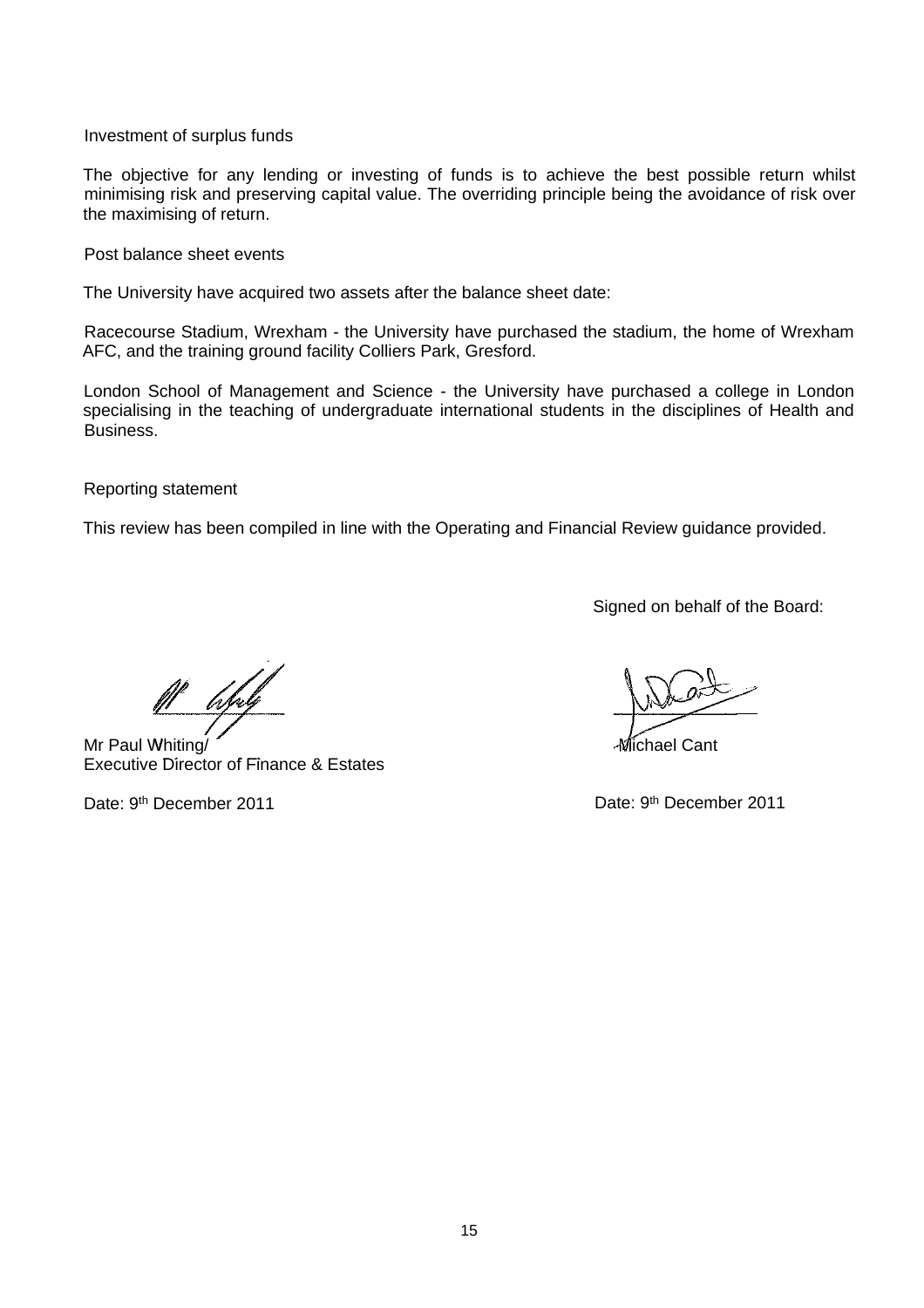### <span id="page-16-0"></span>**CORPORATE GOVERNANCE**

Glynd r University, like other public bodies, has a duty to conduct affairs in a responsible and transparent way, and to take into account the requirements of funding bodies, the standards in public life enunciated by the Nolan Committee, the Combined Code and recommendations arising from the Dearing Inquiry into Higher Education.

Throughout the year ended 31 July 2011, the University has been in compliance with all the Code provisions set out in the Combined Code insofar as they relate to Universities.

The University's corporate governance arrangements have been established in such a way as to conform with these duties, and, where appropriate, are also informed by the guidance on good practice in university governance offered by the Committee of University Chairmen most recently issued in March 2009. This incorporates a Governance Code of Practice.

In respect of the year ended 31 July 2011, the Board of Governors can report that there was no element of this Code with which the University's practice was not consistent. A review of a corporate governance matter which was raised in the year ended 31st July 2010 was concluded and assurance on the governance arrangements at Glyndwr University was provided.

The Board of Governors has adopted a statement of primary responsibilities, which is published on the University's governance website. This statement sets out the Board's responsibilities in respect of the proper conduct of public business, strategic planning, monitoring effectiveness and performance, finance, audit, estate management, human resource management, equality and diversity, student welfare, health and safety and the appointment of the University Officers.

The Board has the following committees: an Audit Committee; Finance and General Purposes Committee; Human Resources Committee; and a Nominations Committee. The Board, on the recommendation of the Nominations Committee, appoints all members of the Board who sit on these committees. The Board also appoints external members co-opted to Board Committees. A Register of Interests is maintained and declarations of any conflicts of interest are made at the start of each Committee and Board meeting. The Audit Committee and the main Board conduct annual effectiveness reviews. All sub committees review and reflect on their work and provide an annual report to the Board of Governors.

As the governing body of the Glynd r University, we have responsibility for maintaining a sound system of internal control that supports the achievement of policies, aims and objectives, while safeguarding the public and other funds and assets for which we are responsible, in accordance with the responsibilities assigned to the governing body in the instrument and articles and the Financial Memorandum with HEFCW.

The system of internal control is designed to manage rather than eliminate the risk of failure to achieve policies, aims and objectives; it can therefore only provide reasonable and not absolute assurance of effectiveness against material misstatement or loss.

A strategic risk register has been in place all year up to 31 July 2011 designed to identify the principal risks to the achievement of policies, aims and objectives, to evaluate the nature and extent of those risks and to manage them efficiently, effectively and economically. Risk management and control processes have been in place throughout the period and risk review is embedded within the management culture and applied to the risks on the register and to all new initiatives identified during the year. These processes have been applied up to the date of approval of the financial statements and accords with HEFCW guidance.

As the governing body, we have responsibility for reviewing the effectiveness of the system of internal control. The following processes have been established:

• We meet at regular intervals to consider the plans and strategic direction of the University.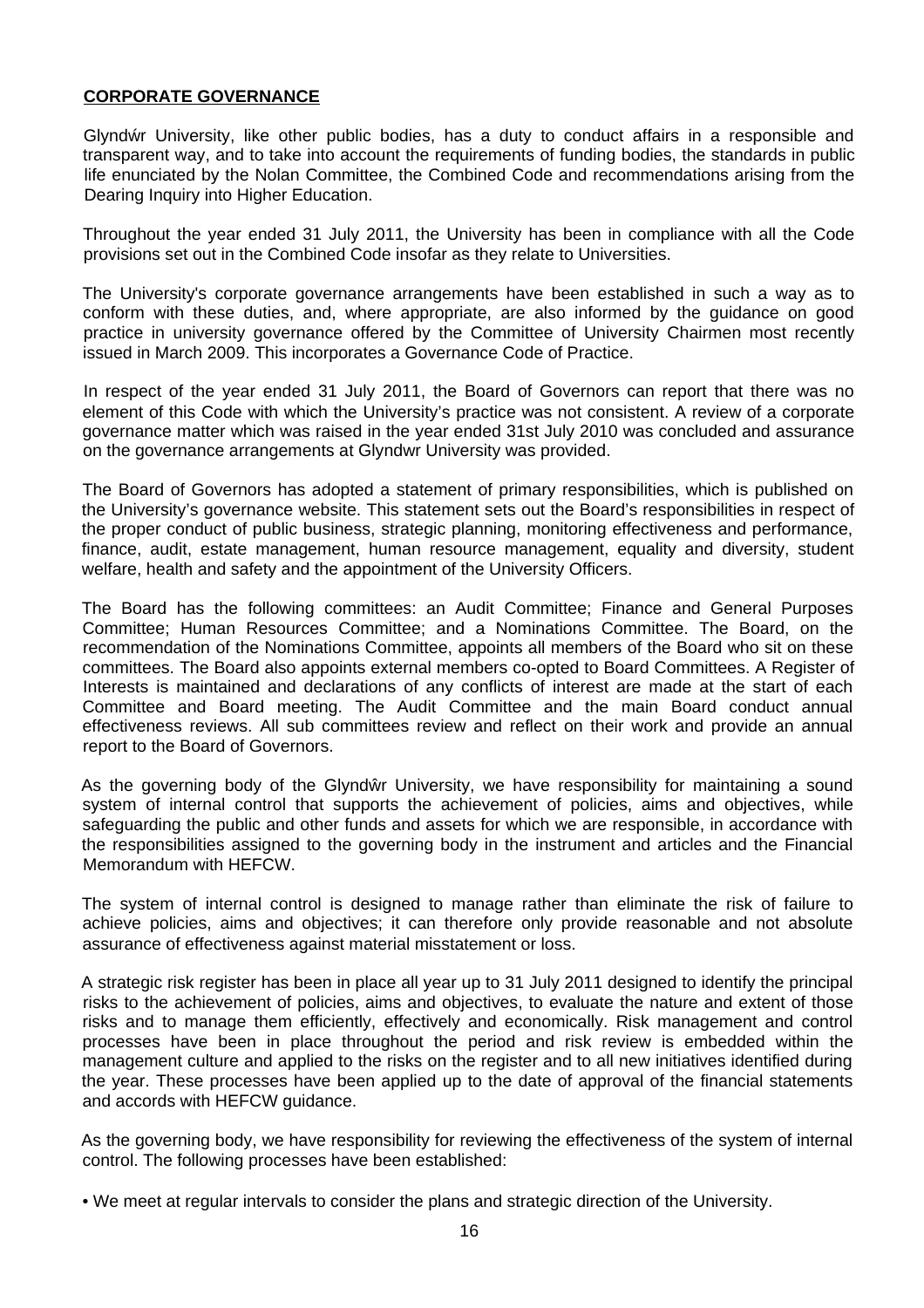- © We receive periodic reports from the Chair of the Audit Committee concerning internal control and we require reguiar reports from managers on the steps they are taking to manage risks in their areas of responsibility, including progress reports on key projects and issues.
- © We have requested the Audit Committee to provide oversight of the University's management of risks.
- ® The Audit Committee receives regular reports from the independent internal audit provider, RSM Tenon, which include the internal audit's independent opinion on the adequacy and effectiveness of the University's system of internal control, together with recommendations for improvement.
- © A programme of facilitated workshops is held for Governors, senior and other managers to identify and keep up to date the key issues and risks for the University, including the anticipation and appropriate response to risks emerging/associated with changing social, environmental and legislation requirements.
- The University-wide risk register is maintained and a system of reporting on risk management has been agreed by the Board and Audit Committee. This involves a range of formal reports received during the year.
- © A risk prioritisation methodology based on risk ranking has been established and is regularly reviewed.
- © Each risk is assigned to a relevant director who reports regularly to the Executive on the actions taken.
- At the end of the year the Chair of the Audit Committee formally reports to the full Board on the Committee's activities during the year in accordance with relevant guidance. This report includes an assessment of the effectiveness of the Internal Control System (including risk management) during the year.

Our review of the effectiveness of the system of internal control is informed by internal audit, which operates to standards defined in the HEFCW Audit Code of Practice.

The key risks for Glyndwr University arise from the potential failure to: 1. ensure its financial sustainability; 2. enhance the student experience; and 3. continue to build its research excellence in support of the regional economy. The University has managed its budgets well, reliance on HEFCW funding has reduced to 38.2% for 2010/11 and the benchmark surplus requirement for 2010/11 has been achieved yet again. The student experience is also critical to the continued success of the University and the results of the national student satisfaction survey showed an increase in student satisfaction of 5% on the previous year. In addition the University recruited above its target numbers for 2010/11. The University believes its research capability is such that it can demonstrate that it meets the necessary criteria to provide public confidence in its ability to award its own research degrees and therefore intends to submit its application for RDAPs to the Privy Council in autumn 2011. These risks are of sufficient concern to be the subject of regular review at meetings of both the Executive Group and the Audit Committee who report to the Board of Governors.

Our review of the effectiveness of the system of internal control is also informed by the work of the executive directors within the University, who have responsibility for the development and maintenance of the internal control framework and by comments made by the external auditors in their management letter and other reports from external bodies such as the Wales Audit Office.

There were no significant issues arising during 2010/11 in respect of Corporate Governance.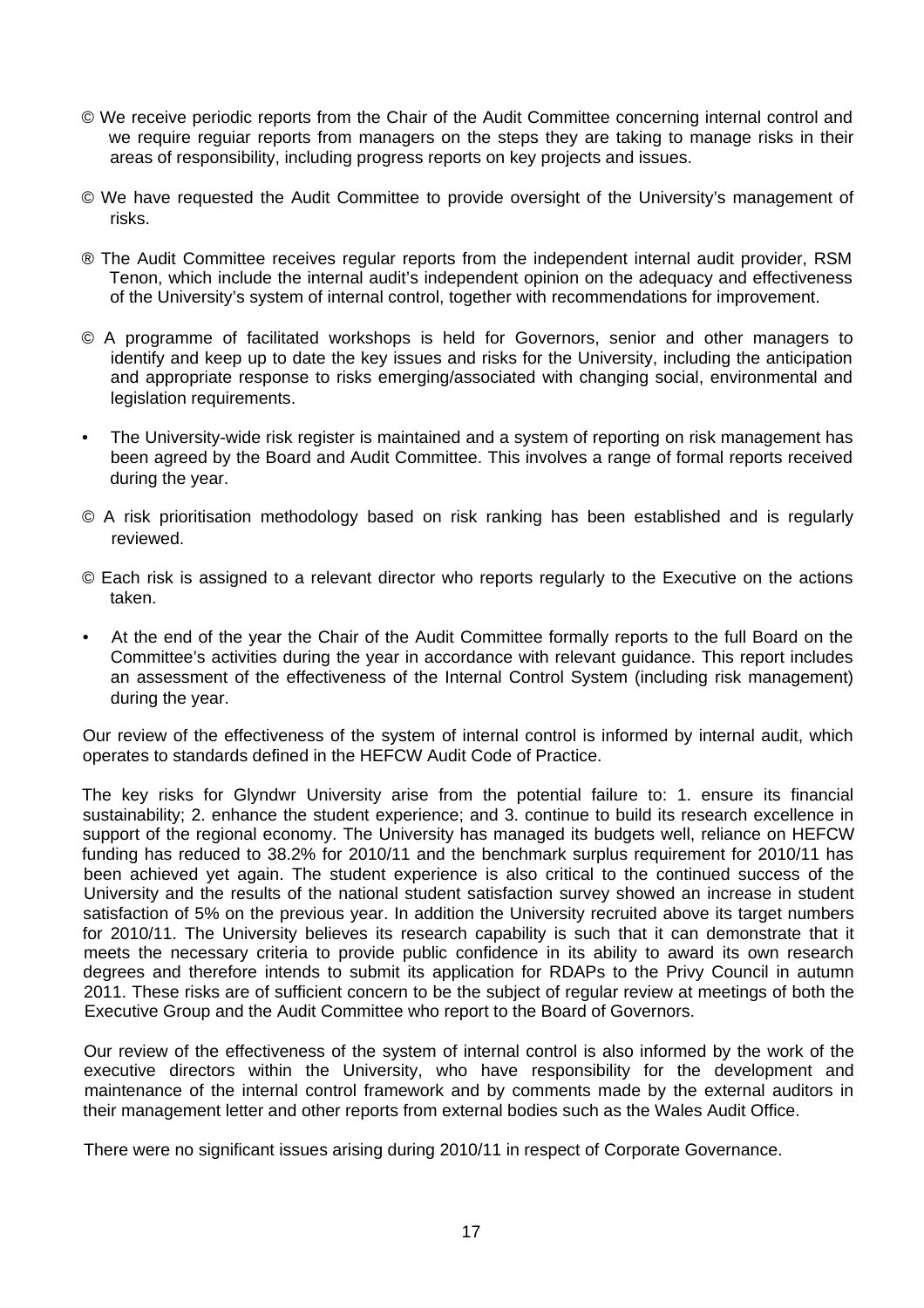# <span id="page-18-0"></span>**KEY ELEMENTS OF THE UNIVERSITY'S SYSTEM OF INTERNAL CONTROLS**

The key elements of the University's system of internal financial controls, which is designed to discharge the responsibilities set out above, include the following:

- ® clear definitions of the responsibilities of, and the authority delegated to, directors of academic and operational areas;
- o a comprehensive medium and short-term planning process, supplemented by detailed annual income, expenditure, capital and cash flow budgets;
- » regular reviews of student recruitment and monthly reviews of financial results involving variance reporting and updates of forecast outturns;
- © clearly defined and formalised requirements for approval and control of expenditure, with investment decisions involving capital or revenue expenditure being subject to formal detailed appraisal and review according to approved levels set by the Board of Governors or HEFCW;
- comprehensive Financial Regulations, detailing financial controls and procedures, approved by the Audit Committee and Board of Governors;
- a professional independent Internal Audit team whose annual programme is approved by the Audit Committee.
- linking the identification and management of risk to the achievement of the University's strategic objectives through the annual planning process;
- evaluating the likelihood and impact of risks becoming a reality as part of that same process and establishing mitigating controls;
- having review procedures that cover business, operational, compliance and financial risk;
- embedding risk assessment and internal control processes in the ongoing operation of all units;
- reporting regularly to *Audit* Committee, and then to the Governing body, on *internal control and* risk;
- ® reporting annually to the Governing body the principie results of risk identification, evaluation and management review.

The Audit Committee, on behalf of the Board of Governors, has reviewed the effectiveness of the system of internal control of both the University and the group. Any systems of internal financial control can, however, only provide reasonable, but not absolute, assurance against material misstatement or loss.

During the period covered by this report and up to the date this report is signed there were no material weaknesses or irregularities in operation or financial practice brought to the attention of the Board.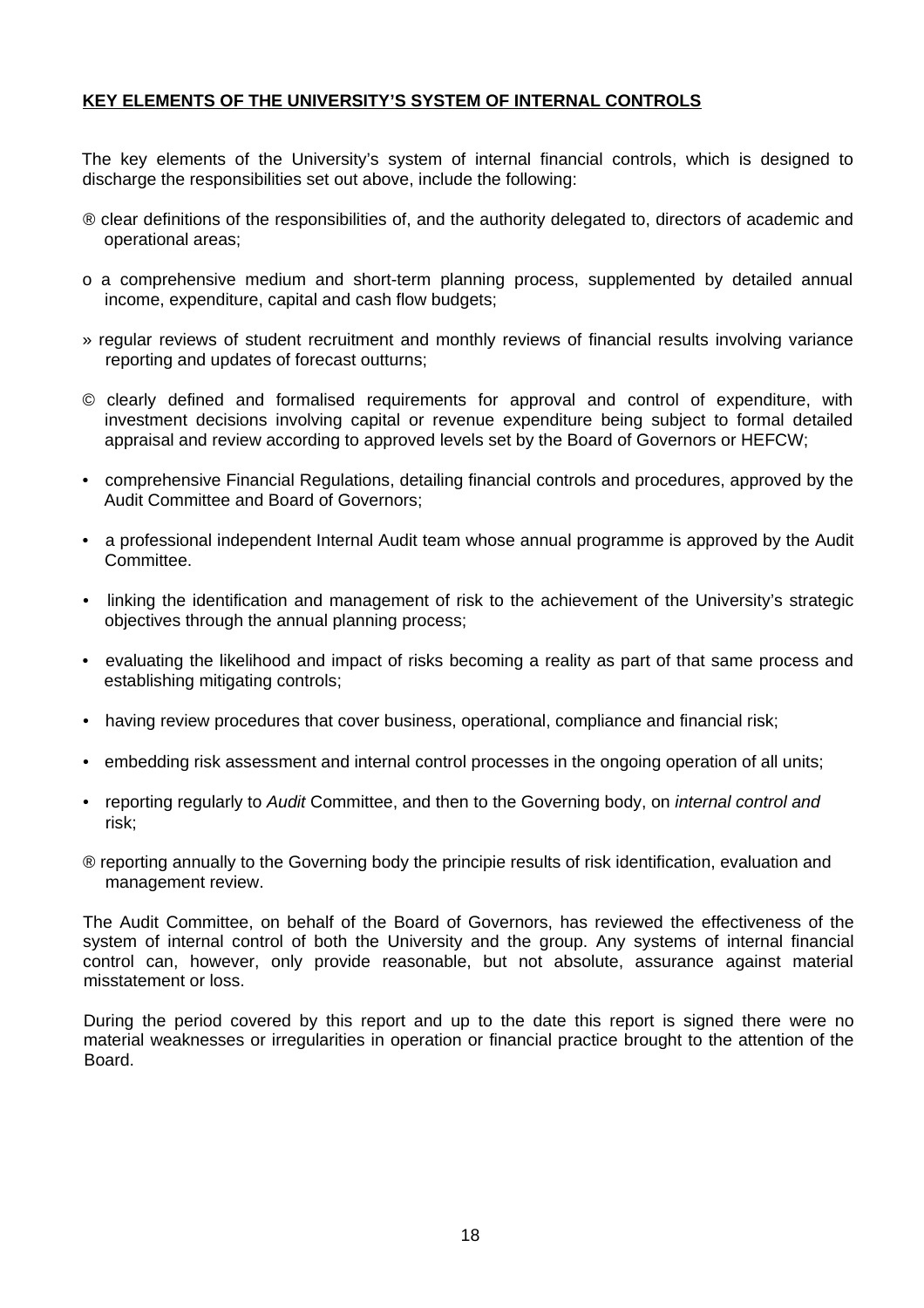# <span id="page-19-0"></span>**RESPONSIBILITIES OF THE UNIVERSITY'S BOARD OF GOVERNORS**

In accordance with the University's Financial Memorandum, the Governing body is responsible for the administration and management of the affairs of the University and Group and is required to present audited financial statements for each financial year.

The Governing body is responsible for ensuring that proper accounting records are kept, which disclose with reasonable accuracy at any time, the financial position of the University and Group and to enable it to ensure that the financial statements are prepared in accordance with the Financial Memorandum, the Statement of Recommended Practice on Accounting in Further and Higher Education Institutions and other relevant accounting standards. In addition, within the terms and conditions of a Financial Memorandum agreed between the Higher Education Funding Council for Wales and the Board of Governors of the University, the Board of Governors, through its designated office holder, is required to prepare financial statements for each financial year which give a true and fair view of the state of affairs of the University and Group and of the surplus or deficit and cash flows for that year.

In causing the financial statements to be prepared, the Board of Governors has ensured that:

- suitable accounting policies are selected and applied consistently;
- ® judgements and estimates are made that are reasonable and prudent;
- ® applicable accounting standards have been followed, subject to any material departures disclosed and explained in the financial statements;
- financial statements are prepared on the going concern basis unless it is inappropriate to presume that the University and Group will continue in operation. The governing body is satisfied that it has adequate resources to continue in operation for the foreseeable future: for this reason the going concern basis continues to be adopted in the preparation of the financial statements.

The Governing body has taken reasonable steps to:

- ensure that funds from the Higher Education Funding Council for Wales are used only for the purposes for which they have been given and in accordance with the Financial Memorandum and any other conditions, which the Funding Council may from time to time prescribe;
- ensure that there are appropriate financial and management controls in place to safeguard public funds and funds from other sources;

© safeguard the assets of the University and prevent and detect fraud;

- » ensure that there are effective systems of risk identification and management that cover all risks, produce a balanced portfolio of risk exposure, are based on a clearly articulated policy and approach, are monitored and reviewed regularly, are integrated into normal business processes and aligned to the University's strategic objectives and are managed by senior managers;
- « secure the economical, efficient and effective management of the University's resources and expenditure.

So far as the governing body are aware, there is no relevant audit information (that is, information needed by the auditors in connection with preparing their report) of which the auditors are unaware, and they have taken all the steps that they ought to have taken as governors in order to make themselves aware of any relevant audit information and to establish that the auditors are aware of that information.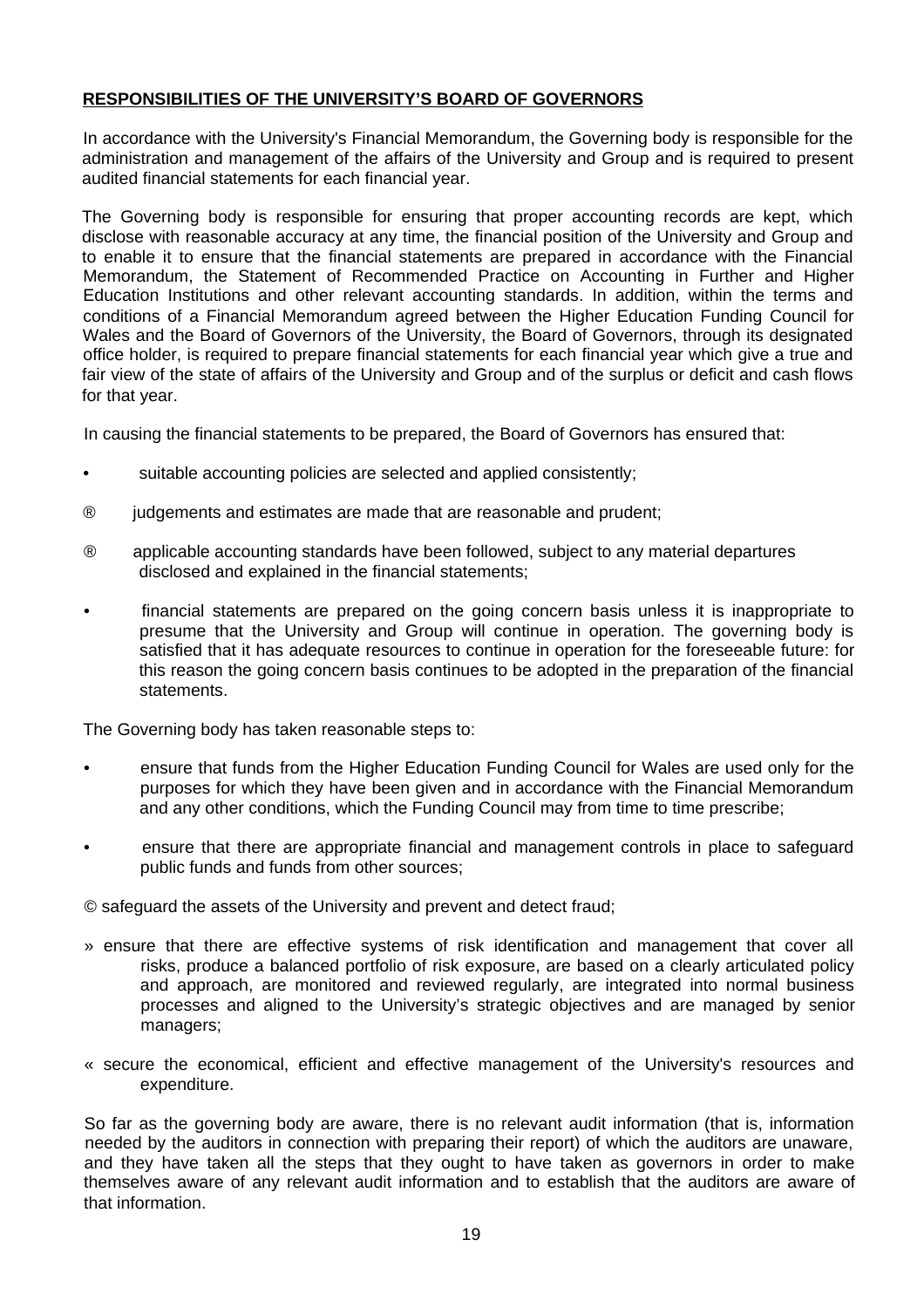# INDEPENDENT AUDITORS' REPORT TO THE GOVERNING BODY OF GLYND RUNIVERSITY

We have audited the financial statements of Glynd r University for the year ended 31 July 2011 which comprise the Consolidated Income and Expenditure Account, the Consolidated statement of historical costs surpluses and deficits, the Consolidated statement of the recognised gains and losses, the Balance Sheets, the Consolidated cash flow statement, and the related notes. The financial reporting framework that has been applied in their preparation is applicable law and United Kingdom Accounting Standards (United Kingdom Generally Accepted Accounting Practice).

# **Respective responsibilities of the governing body and auditors**

As explained more fully in the Responsibilities of the University's Board of Governors statement set out on pagel 9, the governing body (who are also trustees for the purposes of charity law) are responsible for the preparation of financial statements and for being satisfied that they give a true and fair view.

We have been appointed as auditors under section 43 of the Charities Act 1993 and report in accordance with regulations made under section 44 of that Act, Our responsibility is to audit and express an opinion on the financial statements in accordance with applicable law and International Standards on Auditing (UK and Ireland). Those standards require us to comply with the Auditing Practices Board's Ethical Standards for Auditors.

This report, including the opinions, has been prepared for and only for the institution's governing body as a body in accordance with Article 22 part 2 of the institution's Articles of Government and section 124B of the Education Reform Act 1988 and Regulation 30 of The Charities (Accounts and Reports) Regulations 2008 and for no other purpose. We do not, in giving these opinions, accept or assume responsibility for any other purpose or to any other person to whom this report is shown or into whose hands it may come save where expressly agreed by our prior consent in writing.

### **Scope of the audit of the financial statements**

An audit involves obtaining evidence about the amounts and disclosures in the financial statements sufficient to give reasonable assurance that the financial statements are free from material misstatement, whether caused by fraud or error. This includes an assessment of: whether the accounting policies are appropriate to the group's and parent institution's circumstances and have been consistently applied and adequately disclosed; the reasonableness of significant accounting estimates made by the governing body; and the overall presentation of the financial statements. In addition, we read all the financial and nonfinancial information in the Annual Report to identify material inconsistencies with the audited financial statements. If we become aware of any apparent material misstatements or inconsistencies we consider the implications for our report.

# **Opinion on financial statements**

In our opinion the financial statements:

- » give a true and fair view of the state of the group's and the parent institution's affairs as at 31 July 2011, and of the group's Income and expenditure, recognised gains and losses and group's cash flows, for the year then ended;
- » have been properly prepared in accordance with United Kingdom Generally Accepted Accounting Practice;
- have been prepared in accordance with the requirements of the Statement of Recommended Practice - Accounting for Further and Higher Education; and

*9* have been prepared in accordance with the requirements of the Charities Act 1993.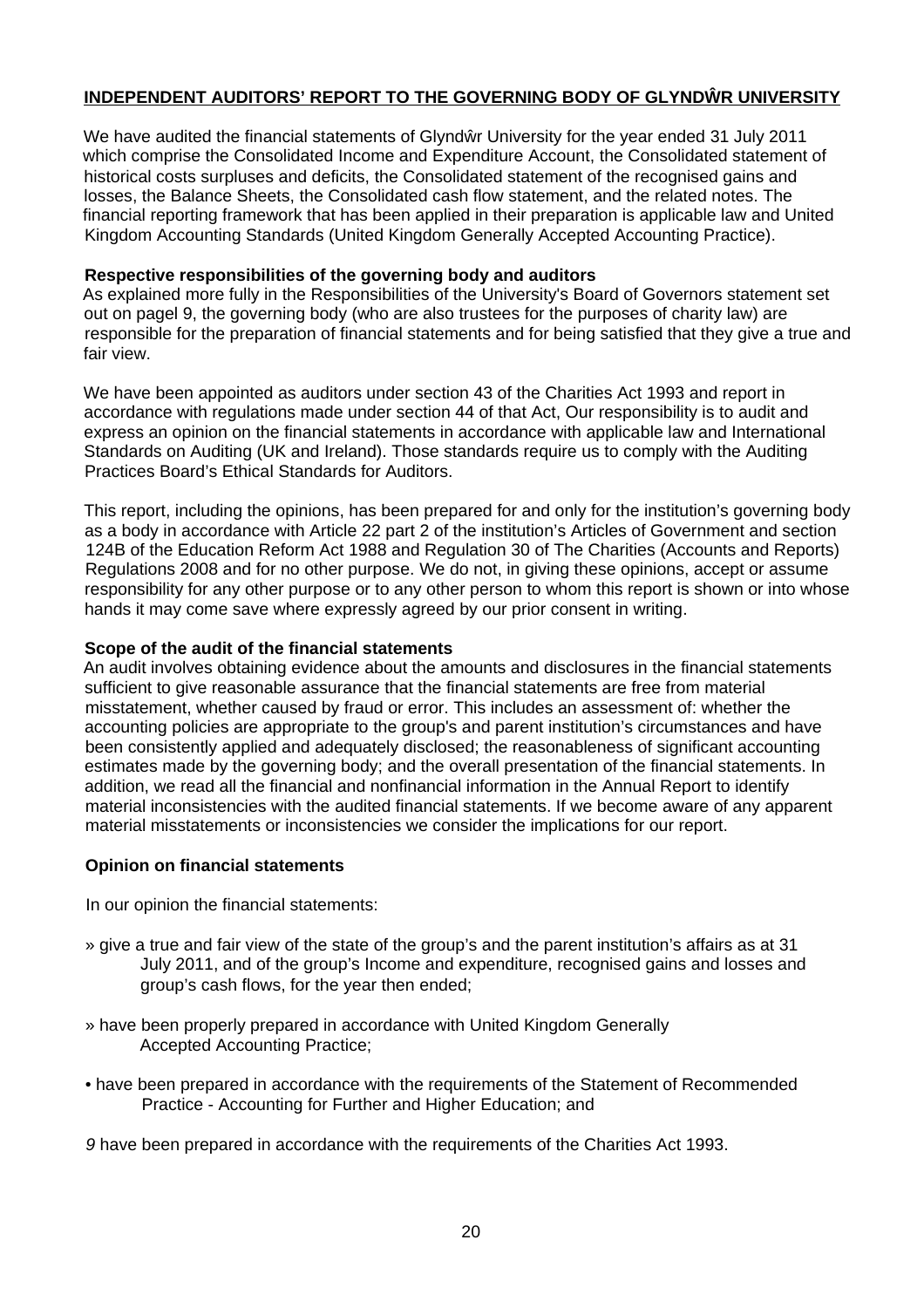### **Opinion on other matters prescribed in the HEFCW Audit Code of Practice issued under the Further and Higher Education Act 1992**

In our opinion, in all material respects:

- © from whatever source administered by the Institution for specific purposes have been properly applied to those purposes and managed in accordance with relevant legislation and any other terms and conditions attached to them; and
- ® funds provided by HEFCW have been applied in accordance with the financial memorandum and any other terms and conditions attached to them.

### **Matters on which we are required to report by exception**

We have nothing to report in respect of the following matters where the Charities Act 1993 requires us to report to you if, in our opinion:

- ® the information given in the Trustees' Annual Report is inconsistent in any material respect with the financial statements; or
- ® sufficient accounting records have not been kept by the parent institution; or
- ® the parent institution financial statements are not in agreement with the accounting records and returns; or

® we have not received all the information and explanations we require for our audit.

We have nothing to report in respect of the following matter where the HEFCW Audit Code of Practice issued under the Further and Higher Education Act 1992 requires us to report to you if, in our opinion:

® the statement of internal control included as part of the Corporate Governance Statement is inconsistent with our knowledge of the parent institution and group.

riguationnesse compos LLT

**PricewaterhouseCoopers LLP** Chartered Accountants and Statutory Auditors Manchester December 2011

PricewaterhouseCoopers LLP is eligible to act as an auditor in terms of section 1212 of the Companies Act 2006

### *Notes:*

a) The maintenance and integrity of Glyndwr University website is the responsibility of the governing body; the work carried out by the auditors does not involve consideration of these matters and, accordingly, the auditors accept no responsibility for any changes that may have occurred to the financial statements since they were initially presented on the website.

b) Legislation in the United Kingdom governing the preparation and dissemination of financial statements may differ from legislation in other jurisdictions.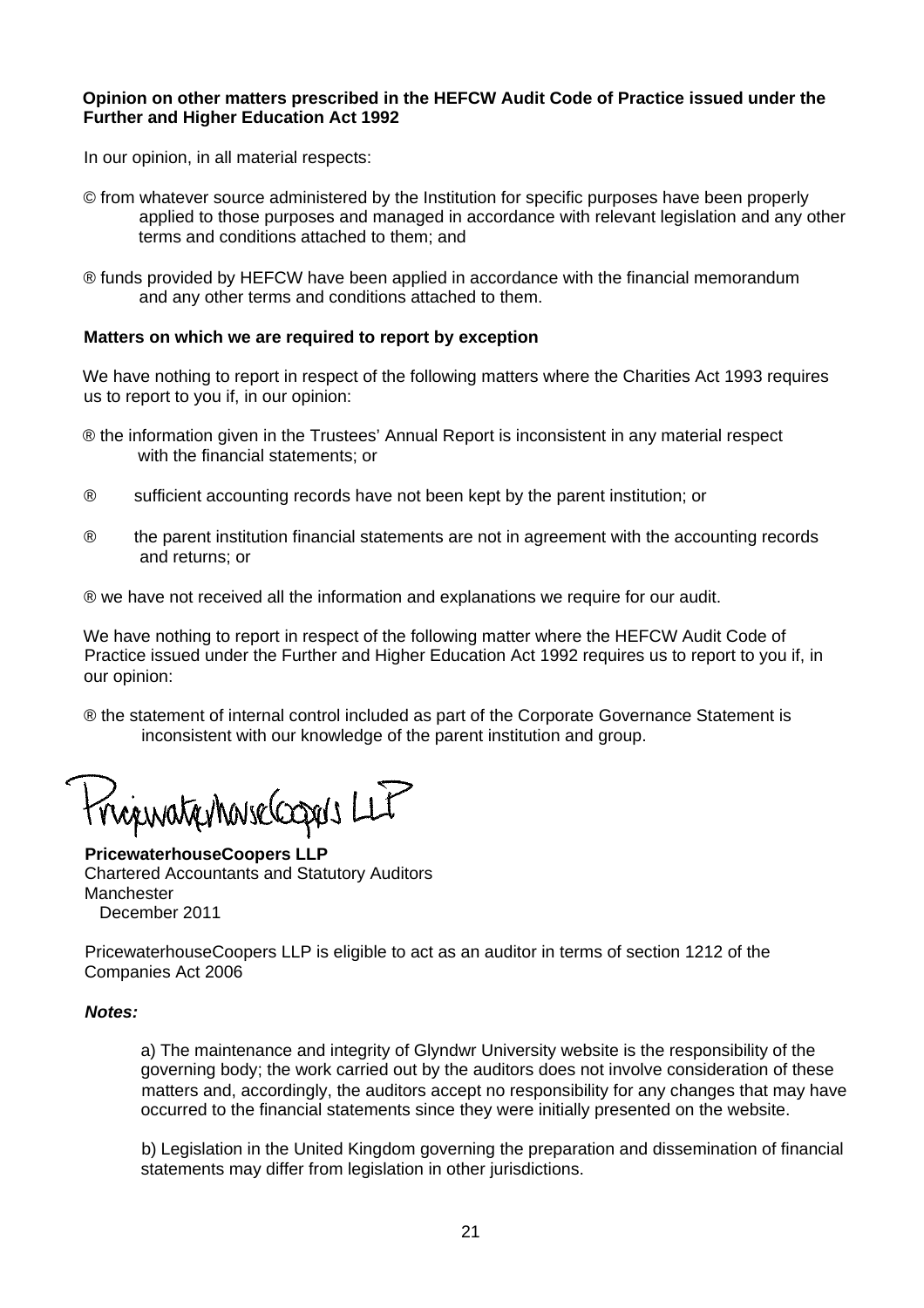### **Glynd r University Consolidated income and expenditure account for the year ended 31 July 2011**

|                                                                             | <b>Note</b>    | 2011   | 2010   |
|-----------------------------------------------------------------------------|----------------|--------|--------|
|                                                                             |                | £000   | £000   |
| <b>Income</b>                                                               |                |        |        |
| Funding body grants                                                         | $\overline{c}$ | 16,966 | 18,128 |
| Tuition fees and education contracts                                        | 3              | 17,624 | 16,168 |
| Research grants and contracts                                               | 4              | 2,469  | 2,323  |
| Other income                                                                | 5              | 7,272  | 6,872  |
| Endowment and investment income                                             | 6              | 35     | 17     |
| <b>Total income</b>                                                         |                | 44,366 | 43,508 |
| <b>Expenditure</b>                                                          |                |        |        |
| Staff costs                                                                 | 7              | 24,779 | 24,765 |
| Exceptional restructuring costs                                             | $\overline{7}$ | 631    | 634    |
|                                                                             |                | 25,410 | 25,399 |
| Other operating expenses                                                    | 8              | 15,625 | 15,047 |
| Exceptional reversal of impairment                                          | 8              | (240)  | (630)  |
| Exceptional impairment of goodwill                                          | 13             |        | 513    |
|                                                                             |                | 15,385 | 14,930 |
| Depreciation                                                                | 12             | 1,944  | 1,342  |
| Interest and other finance costs                                            | 9              | 333    | 671    |
| <b>Total expenditure</b>                                                    |                | 43,072 | 42,342 |
| Surplus after depreciation of tangible fixed assets at valuation and before |                |        |        |
| tax                                                                         |                | 1,294  | 1,166  |
| <b>Taxation</b>                                                             | 10             |        |        |
| Surplus for the year retained within general reserves                       |                | 1,294  | 1,166  |

The income and expenditure account is in respect of continuing activities.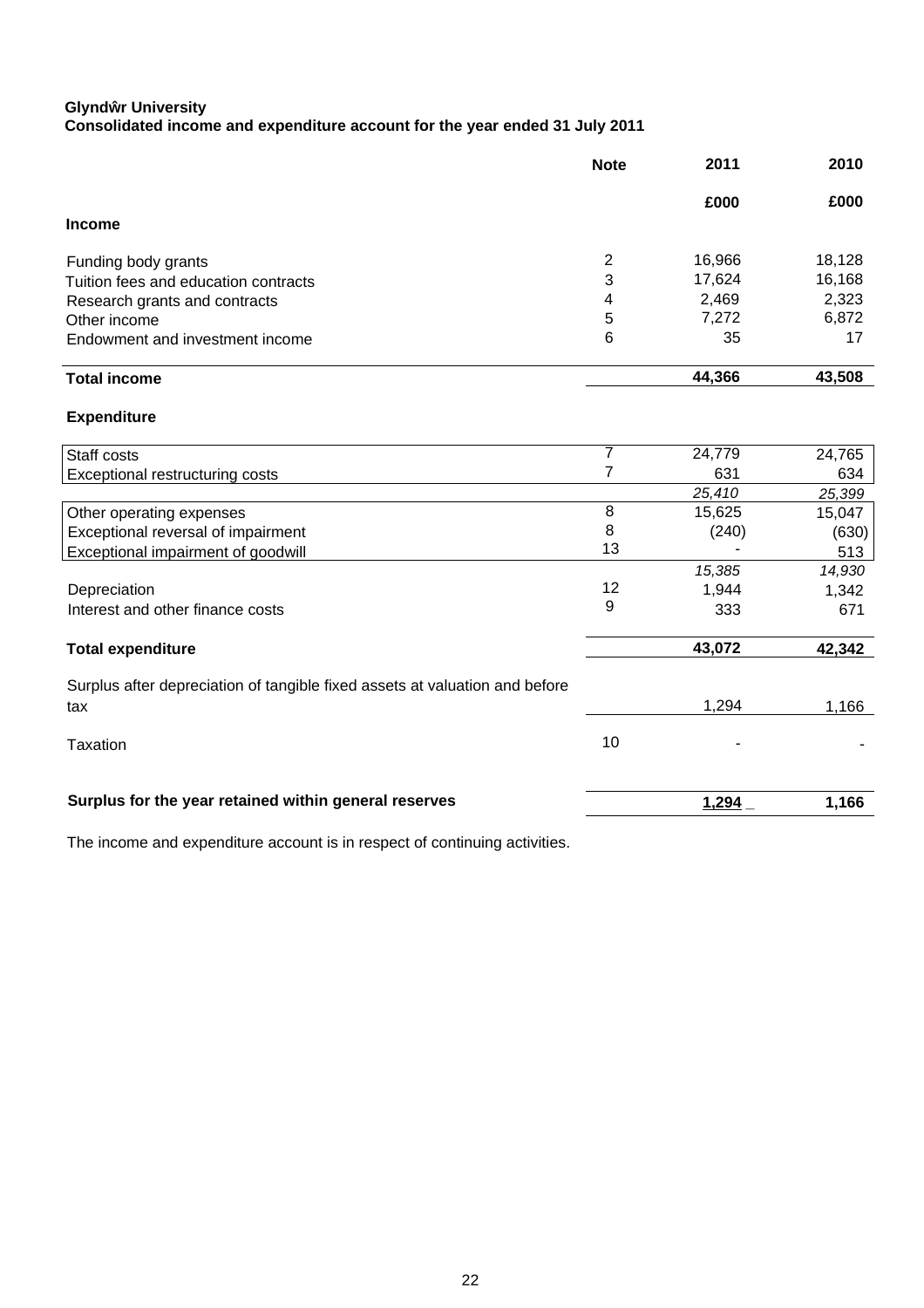# **Glynd r University Consolidated statement of historical cost surpluses and deficits for the year ended 31 July 2011**

|                                                                                                                         | <b>Note</b> | 2011  | 2010  |
|-------------------------------------------------------------------------------------------------------------------------|-------------|-------|-------|
|                                                                                                                         |             | £000  | £000  |
| Surplus on continuing operations before taxation                                                                        |             | 1,294 | 1,166 |
| Difference between historical cost depreciation and the actual<br>charge for the year calculated on the revalued amount | 25          | 446   | 446   |
| Historical cost surplus for the year before taxation                                                                    |             | 1,740 | 1,612 |
| Taxation                                                                                                                | 10          |       |       |
| Historical cost surplus for the year after taxation                                                                     |             | 1.740 | 1,612 |

# **Consolidated statement of the total recognised gains and losses for the year ended 31 July 2011**

|                                                                                                              | <b>Note</b> | 2011   | 2010   |
|--------------------------------------------------------------------------------------------------------------|-------------|--------|--------|
|                                                                                                              |             | £000   | £000   |
| Surplus on continuing operations after depreciation<br>of assets at valuation and disposal of assets and tax |             | 1,294  | 1,166  |
| Unrealised surplus on revaluation of fixed assets                                                            | 25          | (5)    |        |
| Appreciation of endowment asset investments                                                                  | 24          | 1      |        |
| Actuarial (loss) / gain in respect of pension scheme assets and liabilities                                  | 33          | (844)  | 1,827  |
| Total recognised gains relating to the year                                                                  |             | 446    | 2,993  |
| <b>Reconciliation</b>                                                                                        |             |        |        |
| Opening reserves and endowments                                                                              |             | 29,198 | 26,205 |
| Total recognised gains for the year                                                                          |             | 446    | 2,993  |
| <b>Closing reserves and endowments</b>                                                                       |             | 29,644 | 29,198 |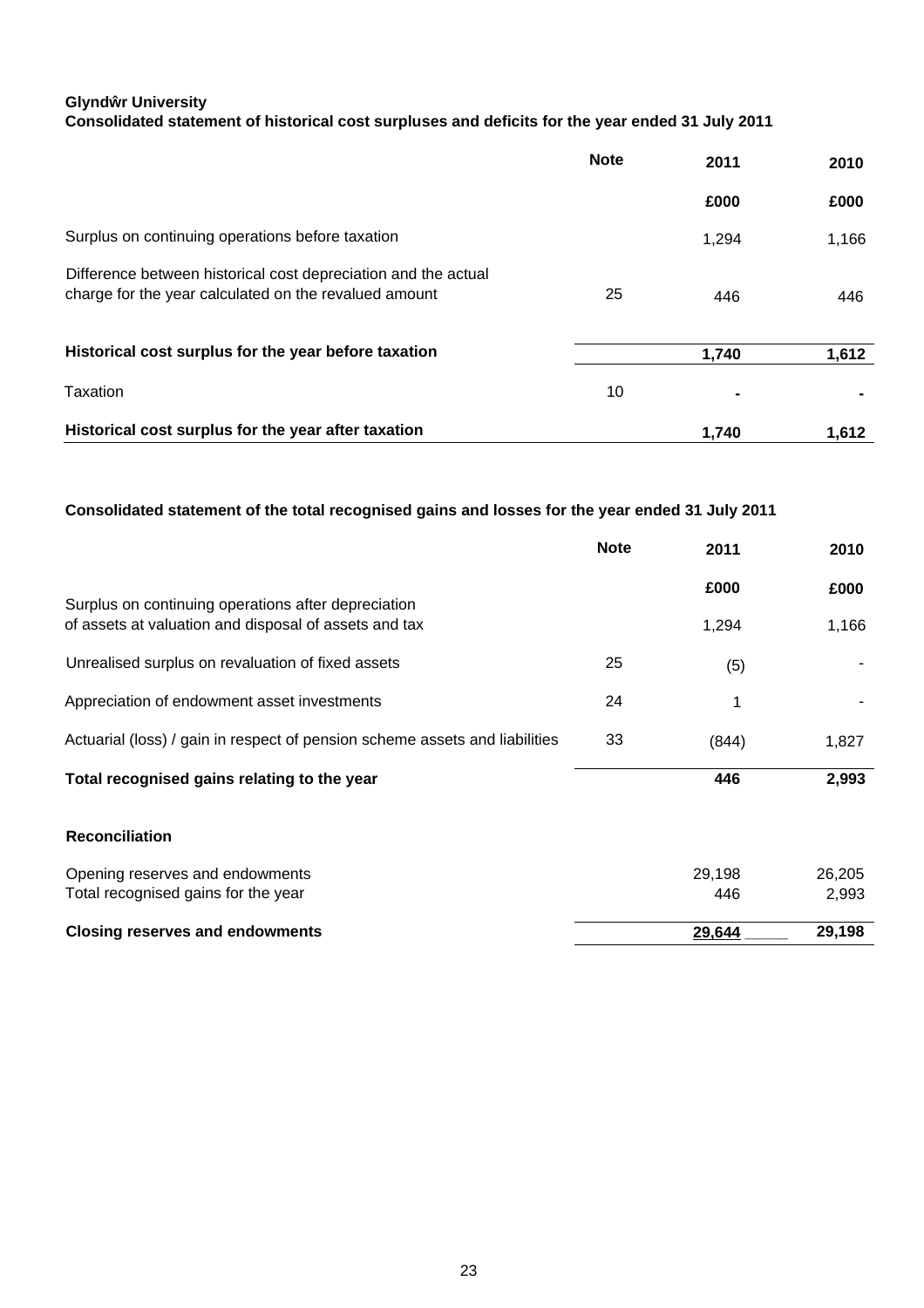### **Glynd r University Balance Sheets as at 31 July 2011**

|                                         |    | <b>Notes Consolidated</b> | <b>University</b> | <b>Consolidated</b> | <b>University</b> |
|-----------------------------------------|----|---------------------------|-------------------|---------------------|-------------------|
|                                         |    | 2011                      | 2011              | 2010                | 2010              |
|                                         |    | £000                      | £000              | £000                | £000              |
| <b>Fixed assets</b>                     |    |                           |                   |                     |                   |
| Intangible assets                       | 13 |                           |                   | 69                  | 69                |
| Tangible assets                         | 12 | 51,703                    | 50,955            | 48,222              | 47,407            |
| Investments                             | 15 |                           | 2,800             |                     | 2,800             |
| <b>Total fixed assets</b>               |    | 51,703                    | 53,755            | 48,291              | 50,276            |
| <b>Endowment Assets</b>                 | 16 | 18                        | 18                | 17                  | 17                |
| <b>Current assets</b>                   |    |                           |                   |                     |                   |
| <b>Stocks</b>                           | 14 | 86                        | 79                | 1,042               | 54                |
| <b>Debtors</b>                          | 17 | 5,796                     | 5,242             | 3,782               | 3,260             |
| Investments                             | 18 | 3,860                     | 3,860             | 4,012               | 4,012             |
| Cash at bank and in hand                |    | 3,405                     | 3,117             | 3,798               | 3,145             |
| <b>Total current assets</b>             |    | 13,147                    | 12,298            | 12,634              | 10,471            |
| Less: Creditors amounts falling due     |    |                           |                   |                     |                   |
| within one year                         | 19 | (9,399)                   | (8,323)           | (9, 193)            | (7, 849)          |
| <b>Net current assets</b>               |    | 3,748                     | 3,975             | 3,441               | 2,622             |
| Total assets less current liabilities   |    | 55,469                    | 57,748            | 51,749              | 52,915            |
|                                         |    |                           |                   |                     |                   |
| Less: Creditors - amounts failing       |    |                           |                   |                     |                   |
| due after more than one year            | 20 | (1,039)                   | (2, 392)          | (1,060)             | (2, 243)          |
| <b>Less: Provisions for liabilities</b> | 22 | (2,833)                   | (2,781)           | (2,862)             | (2,862)           |
| Net assets excluding pension            |    |                           |                   |                     |                   |
| liability                               |    |                           |                   |                     |                   |
|                                         |    | 51,597                    | 52,575            | 47,827              | 47,810            |
| Net pension liability                   | 33 | (11, 497)                 | (11, 497)         | (10, 375)           | (10, 375)         |
| <b>NET ASSETS INCLUDING PENSION</b>     |    |                           |                   |                     |                   |
| <b>LIABILITY</b>                        |    |                           |                   |                     |                   |
|                                         |    | 40,100                    | 41,078            | 37,452              | 37,435            |
| <b>Deferred capital grants</b>          | 23 | 10,456                    | 10,015            | 8,254               | 7,729             |
| <b>Endowment funds</b>                  |    |                           |                   |                     |                   |
| Expendable                              | 24 |                           |                   |                     |                   |
| Permanent                               | 24 |                           |                   |                     |                   |
| <b>Total endowments</b>                 |    | 18                        | 18                | 17                  | 17 <sup>2</sup>   |
|                                         |    | 18                        | $\overline{18}$   | $\overline{17}$     | 17 <sup>1</sup>   |
| <b>RESERVES</b>                         |    |                           |                   |                     |                   |
| Income and expenditure account          |    |                           |                   |                     |                   |
| excluding pension reserve               | 26 | 19,612                    | 21,297            | 17,594              | 18,375            |
| Pension reserve                         | 33 | (11, 497)                 | (11, 497)         | (10, 375)           | (10, 375)         |
|                                         |    |                           |                   |                     |                   |
| Income and expenditure account          |    |                           |                   |                     |                   |
| including pension reserve               | 26 | 8,115                     | 9,800             | 7,219               | 8,000             |
| Specific reserve                        | 24 | 200                       | 200               | 200                 | 200               |
| Revaluation reserve                     | 25 | 21,311                    | 21,045            | 21,762              | 21,489            |
| <b>Total reserves</b>                   |    | . » 29,626                | 31,045            | 29,181              | 29,689            |
| <b>TOTAL FUNDS</b>                      |    | 40,100                    |                   |                     |                   |
|                                         |    |                           | 41,078            | 37,452              | 37,435            |

**The financial statements on pages 22 to 48 were approved by the governing body on 9th December 2011 and were signed on its behalf by:**

Mr Michael Cant **Chairman** 

Professo**t <del>MI</del>Chael Scott cellor and Chief Executive Vice Chi an**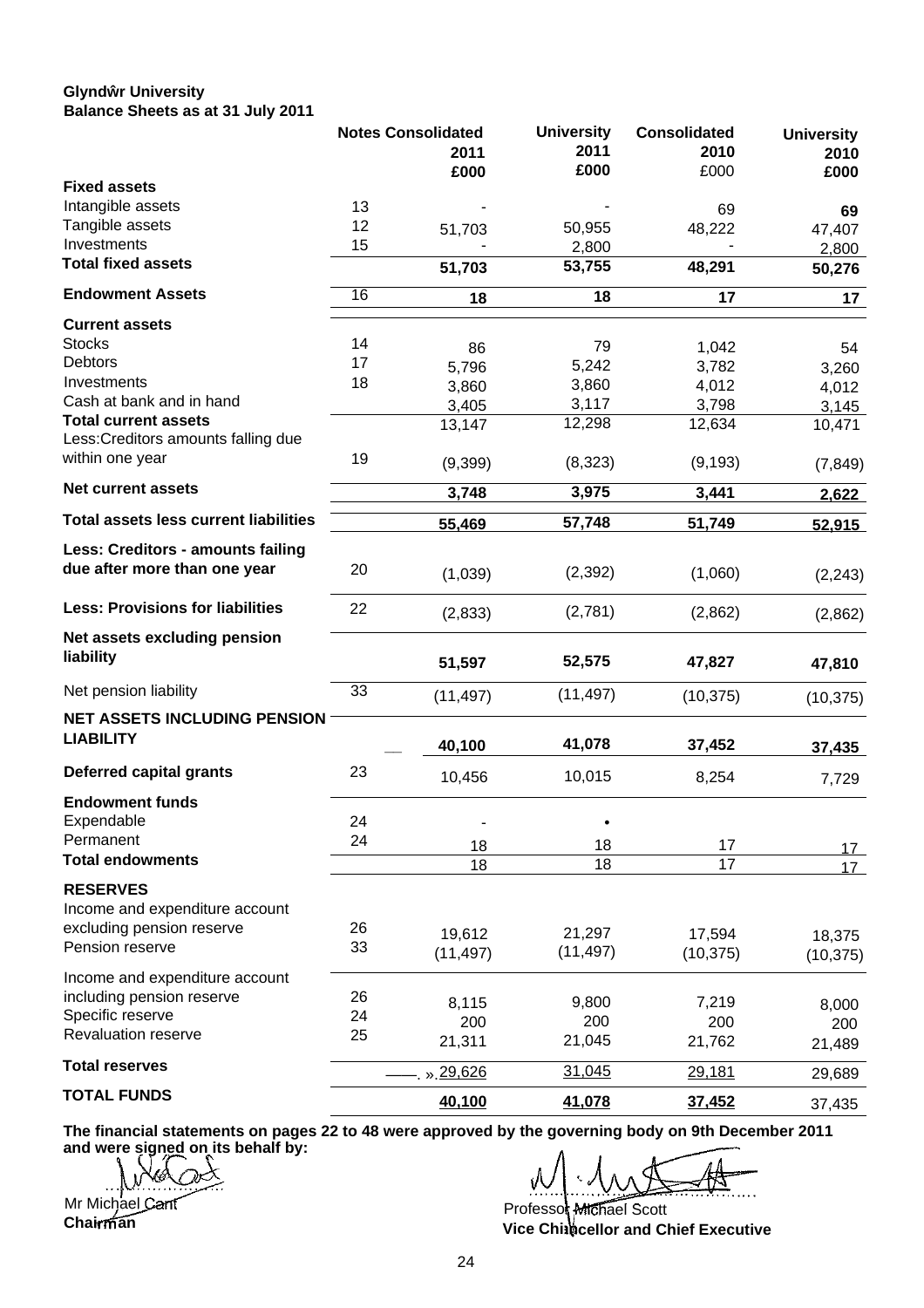# **Glynd r University**

**Consolidated cash flow statement for the year ended 31 July 2011**

|                                                                                | <b>Note</b>     | 2011<br>£000   | 2010<br>£000 |
|--------------------------------------------------------------------------------|-----------------|----------------|--------------|
| Net cash inflow from operating activities                                      | 27              | 1,816          | 2,714        |
| <b>Returns on investments</b>                                                  | 28              | 36             | 17           |
| <b>Taxation</b>                                                                | 10              |                |              |
| Capitai expenditure                                                            |                 |                |              |
| Appreciation of endowment asset investments                                    | 28              | 1              |              |
| Payments to aquire tangible assets                                             | 29              | (5, 426)       | (5,974)      |
| Deferred capitai grants received                                               | 29              | 3,049          | 3,505        |
| Cash (outflow) / inflow before management of liquid resources                  |                 | (524)          | 262          |
| <b>Management of liquid resources</b>                                          | 30              | 152            | 120          |
| <b>Financing</b>                                                               | 31              | (21)           | (177)        |
| (Decrease) / increase in cash in year                                          | $\overline{32}$ | (393)          | 205          |
| Reconciliation of net cash flow to movement in net funds                       |                 |                |              |
| (Decrease) / increase in cash in the year<br>Cash inflow from liquid resources | 32              | (393)<br>(151) | 205<br>(120) |
| Cash inflow from movement in finance leases and loans                          |                 | 175            | 658          |
| Movement in net funds in year                                                  |                 | (369)          | 743          |
| Net funds at 1 August                                                          |                 | 6,233          | 5,490        |
| Net funds at 31 July                                                           |                 | 5,864          | 6,233        |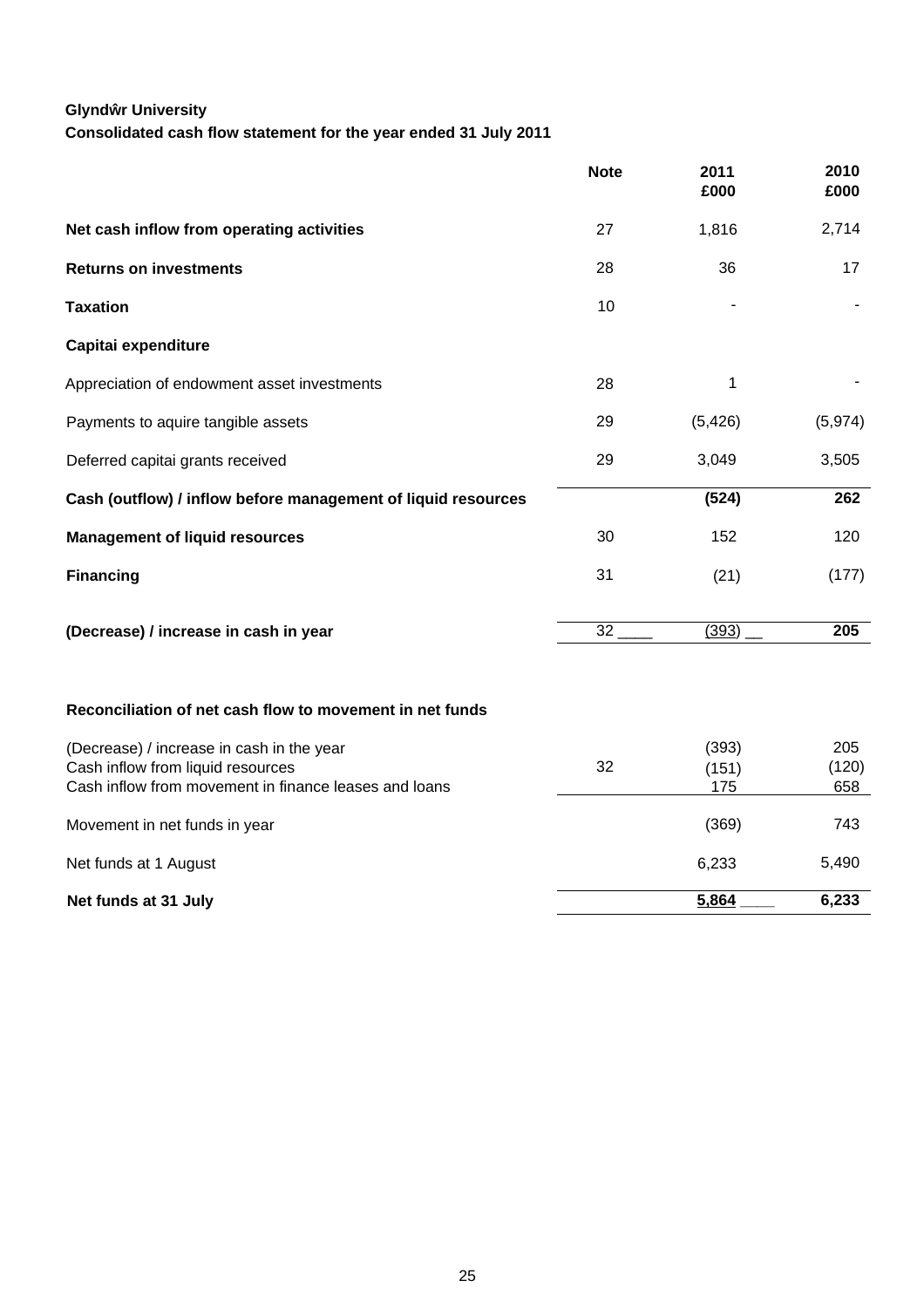# **NOTES TO THE FINANCIAL STATEMENTS**

# **1 ACCOUNTING POLICIES**

The following accounting policies have been applied consistently in dealing with items which are considered material in relation to the Financial Statements.

# (a) **Basis of preparation and accounting policies**

The financial statements have been prepared under the historical cost convention, as modified by the revaluation of certain fixed assets. They are in accordance with both the Statement of Recommended Practice: Accounting for Further and Higher Education (SORP 2007) and applicable accounting and financial reporting standards in the United Kingdom. Where relevant the accounts adhere to the accounting directives of HEFCW.

# (b) **Exceptional items**

At the year end the University has maintained the provision that it holds against the treasury deposit it has with Kaupthing, Singer and Friedlander (who are in administration). The current provision level is in line with our expectation to recover 79% and is also consistent with the midpoint outlined in LAAP Bulletin 82, May 2011, where a range for repayments in the pound was set between 78% and 86%.

Management have also disclosed other one-off costs in the Income and Expenditure Account which they regard as exceptional in cost or incidence.

# (c) **Basis of consolidation**

The consolidated financial statements consolidate the financial statements of the University and its subsidiary undertakings for the financial year to 31 July 2011 namely Plas Coch Sports Limited, Glynd r Innovations Limited, North Wales Science and Optic Glynd r Limited.

Gains and losses on any intra-group transactions are eliminated in full. Amounts in relation to debts between undertakings included in the consolidation are also eliminated.

# (d) **Recognition of income**

Recurrent grants from the Funding Councils are recognised in the period in which they are receivable.

Income from tuition fees is recognised in the period for which it is received and includes all fees chargeable to students or their sponsors, e.g. National Health Service. The cost of any fees waived by the University is included as expenditure in Note 8.

Income from research grants, contracts and other services rendered is included to the extent of the expenditure incurred during the year or the completion of the contract or service concerned. This is generally equivalent to the sum of the relevant expenditure incurred during the year and any related contributions towards overhead costs. All income from short-term deposits is credited to the income and expenditure account in the period in which it is earned.

Non-recurrent grants from Funding Councils or other bodies received in respect of the acquisition or construction of fixed assets are treated as deferred capital grants and amortised in line with depreciation over the life of the assets.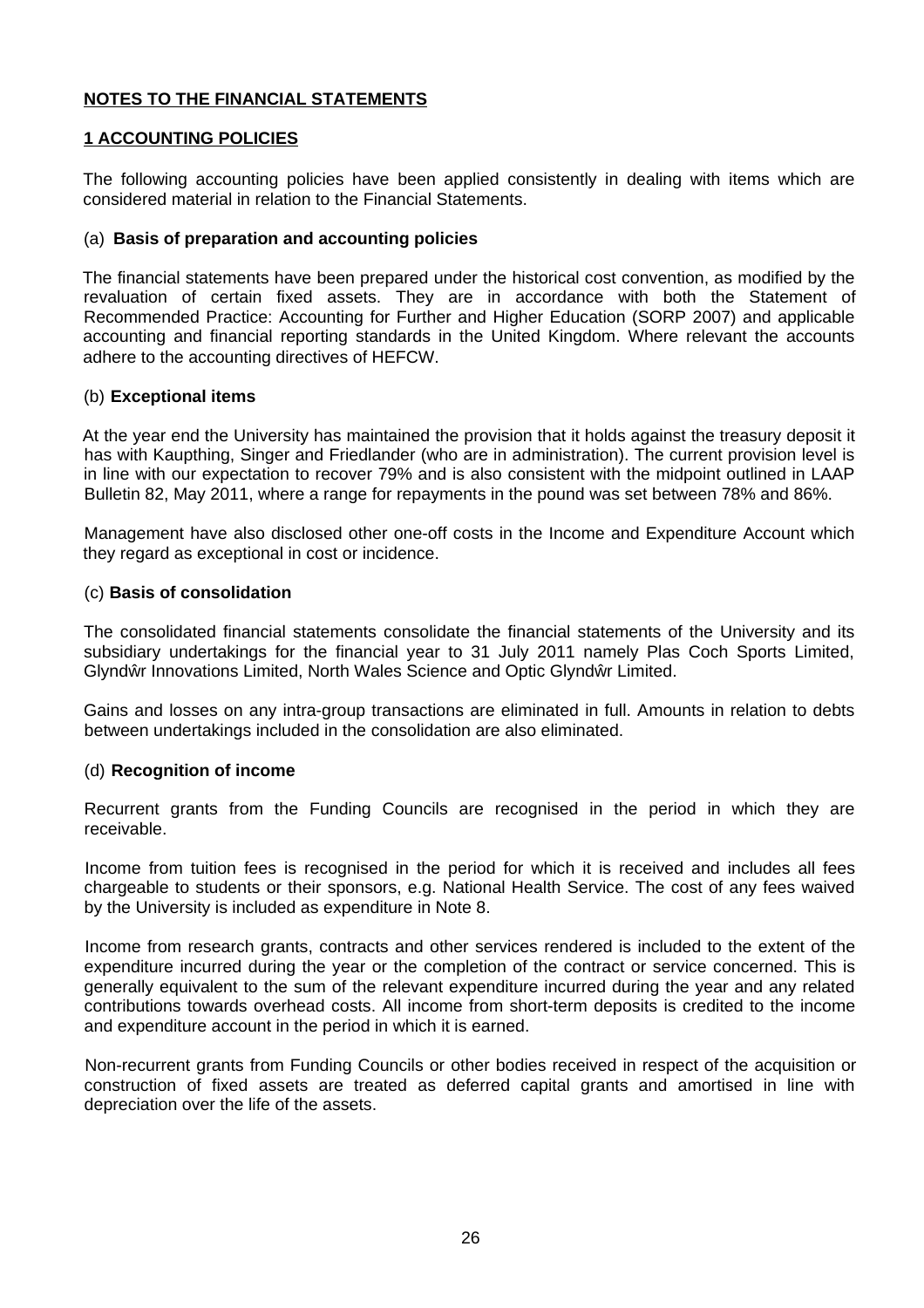# (e) **Pension contributions**

Retirement benefits to employees are provided by The Teachers' Pension Scheme (TPS), the Universities' Superannuation Scheme (USS) and the Locai Government Pension Scheme (LGPS). These are defined benefit schemes which are externally managed and contracted out of the State Earnings Related Pension Scheme. Contributions to the scheme are charged to the *income and* expenditure account so as to spread the cost of pensions over the employees' working lives with the University in such a way that the pension cost is a substantially level percentage of current and future pensionable payroll. Variations from regular costs are spread over the expected average remaining working lifetime of members of the schemes after making allowances for further withdrawals. The contributions are determined by qualified actuaries on the basis of triennial valuations using the projected unit method. Glynd r University's financial element of the TPS and USS cannot be determined and as such these are treated as defined cost schemes under FRS17.

# (f) **Leases**

Rental costs under operating leases are charged to expenditure in equal instalments over the period of the lease.

# (g) **Foreign currencies**

Transactions denominated in foreign currencies are recorded at the rate of exchange ruling at the dates of the transactions in 2010/11 as no forward contracts that are in place have been utilised. Monetary assets and liabilities denominated in foreign currencies are translated into sterling at year end rates. The resulting exchange differences are dealt with in the determination of income and expenditure for the financial year.

# (h) **Tangible fixed assets**

# i. Land and Buildings

The University's buildings are specialised buildings and therefore it is not appropriate to vaiue them on the basis of open market value.

Land and buildings inherited on incorporation are stated at valuation. Sites used by Glynd r University during the *period are valued at depreciated replacement cost on an existing education* use basis. In accordance with FRS15 the University is to revalue its properties every three years. Edwards Symmons (Chartered Surveyors) conducted a revaluation of Land and Buildings as at 31st July 2009 performed in accordance with the RICS Appraisal and Valuation Manual.

Freehold land is not depreciated. Freehold buildings are depreciated over the expected useful economic life to the University of 50 years. Capital expenditure applied to existing buildings is depreciated over its estimated useful life of 10 years.

Where land and buildings are acquired with the aid of specific grants they are capitalised and depreciated as above. The associated grants are credited to a deferred capital grant account and are released to the income and expenditure account over the expected useful economic life of the related asset on a basis consistent with the depreciation policy.

A review for impairment of a fixed asset is carried out if events or changes in circumstances indicate that the carrying amount of the fixed asset may not be recoverable.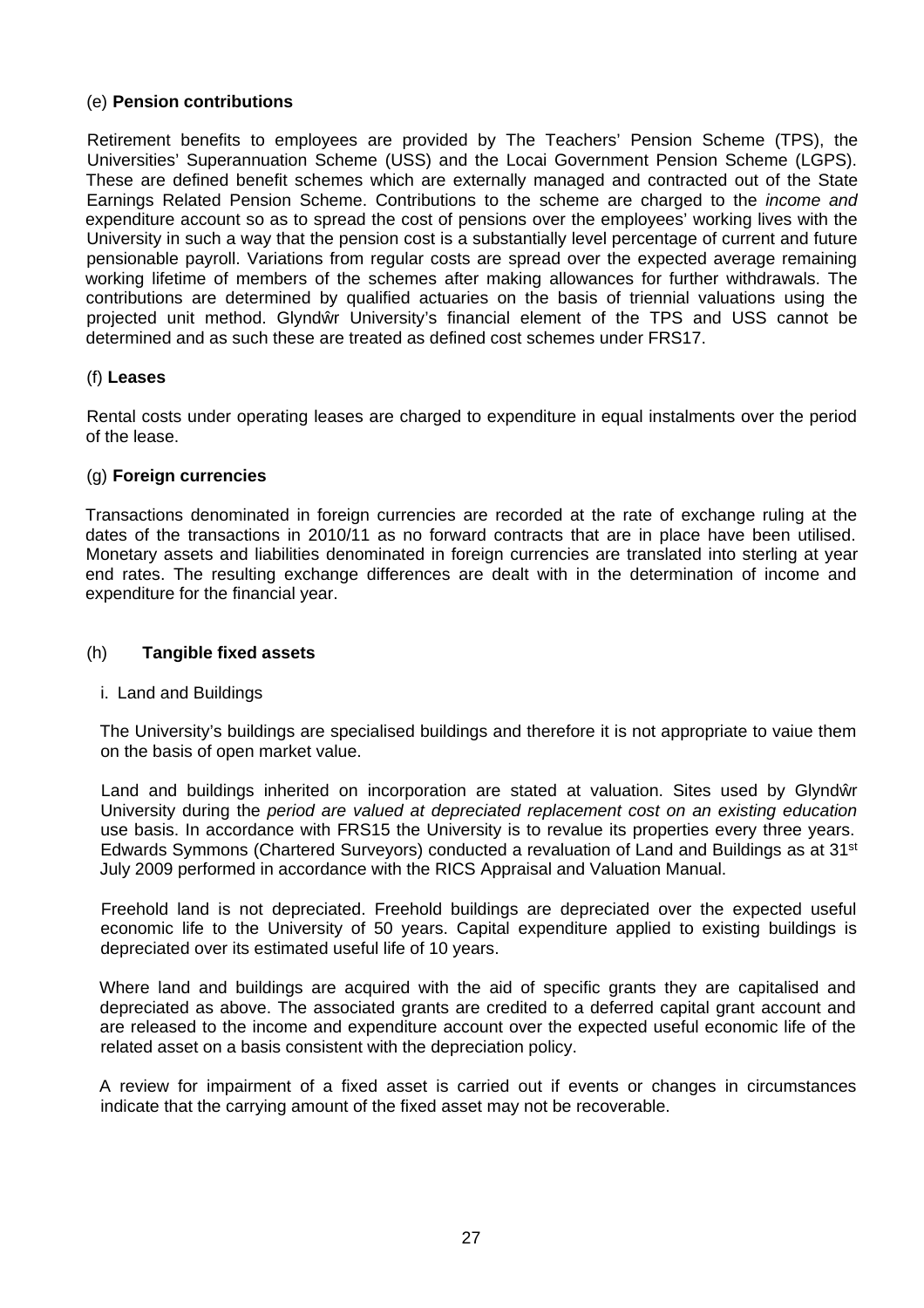# ii. Equipment

Equipment including microcomputer software costing less than £10,000 per individual item or group of related items is written off to the Income and Expenditure account in the period of acquisition. All other equipment is capitalised at cost. Equipment inherited from the Local Education Authority is included in the balance sheet at valuation.

The value of equipment included in the balance sheet is depreciated on a straight-line basis over its remaining useful economic life to the University of 5 years. Where equipment is acquired with the aid of specific grants it is capitalised and depreciated in accordance with the above policy, with the related grant being credited to a deferred capital grant account, released to the income and expenditure account over the expected useful life of the related equipment. It is University policy not to revalue this class of assets.

### iii. Motor Vehicles

Vehicles are capitalised at cost and depreciated over three years *factoring in a residual* value.

### (i) **Stocks**

Stocks consist of provisions and resources stock and are stated at the lower of their cost and net realisable value.

### (j) **Maintenance of Premises**

The University has a ten-year rolling maintenance plan, which is reviewed on an annual basis. The cost of maintenance is charged to income and expenditure account as incurred.

### (k) **Cash flows and liquid resources**

Cash flows comprise increases or decreases in cash. Cash includes cash in hand and deposits repayable on demand. Deposits are repayable on demand if they are in practice available within 24 hours without penalty. Liquid resources include sums on short-term deposit with recognised banks.

# (l) **Taxation status**

The University is an excepted charity within the meaning of Schedule 2 of the Charities Act 1993 and as such is a charity within the meaning the Section 506(1) of the income & Corporation Taxes Act 1988. Accordingly, the University is potentially exempt from taxation in respect of income or capital gains received within categories covered by Section 505 of the Income & Corporation Taxes Act 1988 or Section 256 of the Taxation of Charitable Gains Act 1992 to the extent that such income or gains are applied to exclusively charitable purposes. The University receives no similar exemption in respect of Value Added Tax.

The University's subsidiary companies are subject to corporation tax and VAT in the same way as any commercial organisation.

### (m) **Provisions**

Provisions are recognised when the a present legal or constructive obligation as a result of a past event exists. It is probable that a transfer of economic benefit will be required to settle the obligation and a reliable estimate can be made of the amount of the obligation.

### (n) **Goodwill**

The University amortises any goodwill arising on acquisition of a subsidiary over a maximum of 10 years. A shorter time period will be used where deemed appropriate.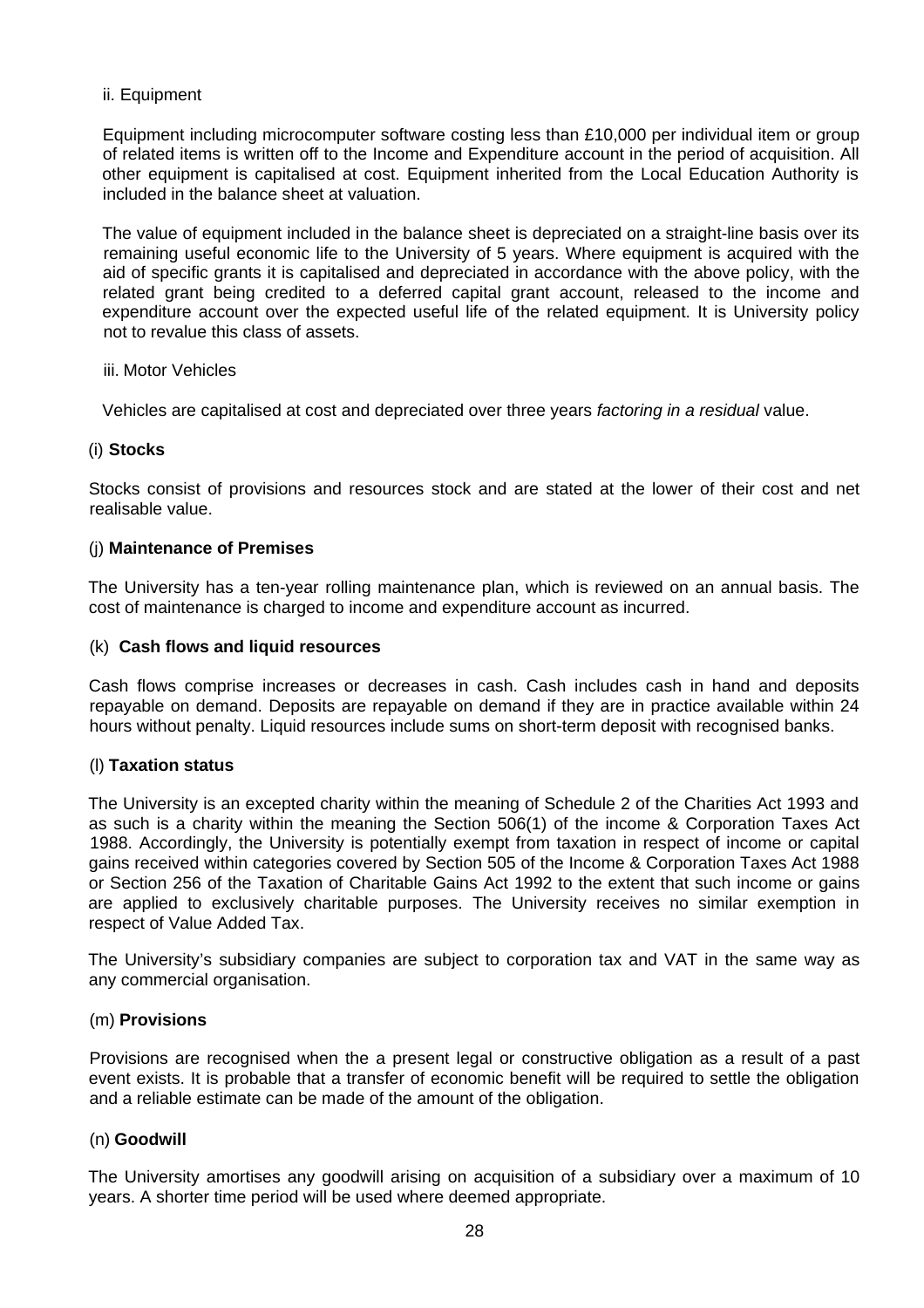# **NOTES TO THE FINANCIAL STATEMENTS**

# **2 Funding body grants**

|                                                   | <b>Note</b> | 2011<br>£000 | 2010<br>£000 |
|---------------------------------------------------|-------------|--------------|--------------|
| Recurrent grant:                                  |             |              |              |
| <b>Higher Education Funding Council for Wales</b> |             | 13,742       | 14,826       |
| Specific grants:                                  |             |              |              |
| Release of deferred income                        |             | 1,549        | 1,803        |
| <b>HEFCW</b> other income                         |             | 747          | 636          |
| Research grants                                   |             | 283          | 338          |
| Releases of deferred capital grants:              |             |              |              |
| <b>Buildings</b>                                  | 23          | 523          | 420          |
| Equipment                                         | 23          | 122          | 105          |
| <b>Total</b>                                      |             | 16,966       | 18,128       |
| 3 Tuition fees and education contracts            |             |              |              |
|                                                   |             | 2011         | 2010         |

| £000   | £000   |
|--------|--------|
| 8.478  | 7,943  |
| 2.647  | 3,018  |
| 4,968  | 3,706  |
| 1.531  | 1.501  |
| 17.624 | 16,168 |
|        |        |

# **4 Research grants and contracts**

| 4 Research grants and contracts | 2011<br>£000 | 2010<br>£000 |
|---------------------------------|--------------|--------------|
| <b>Research Council</b>         | 414          | 241          |
| UK based charities              | 39           | 12           |
| <b>European Commission</b>      |              | 37           |
| Other grants and contracts      | 2,016        | 2,033        |
| <b>Total</b>                    | 2,469        | 2,323        |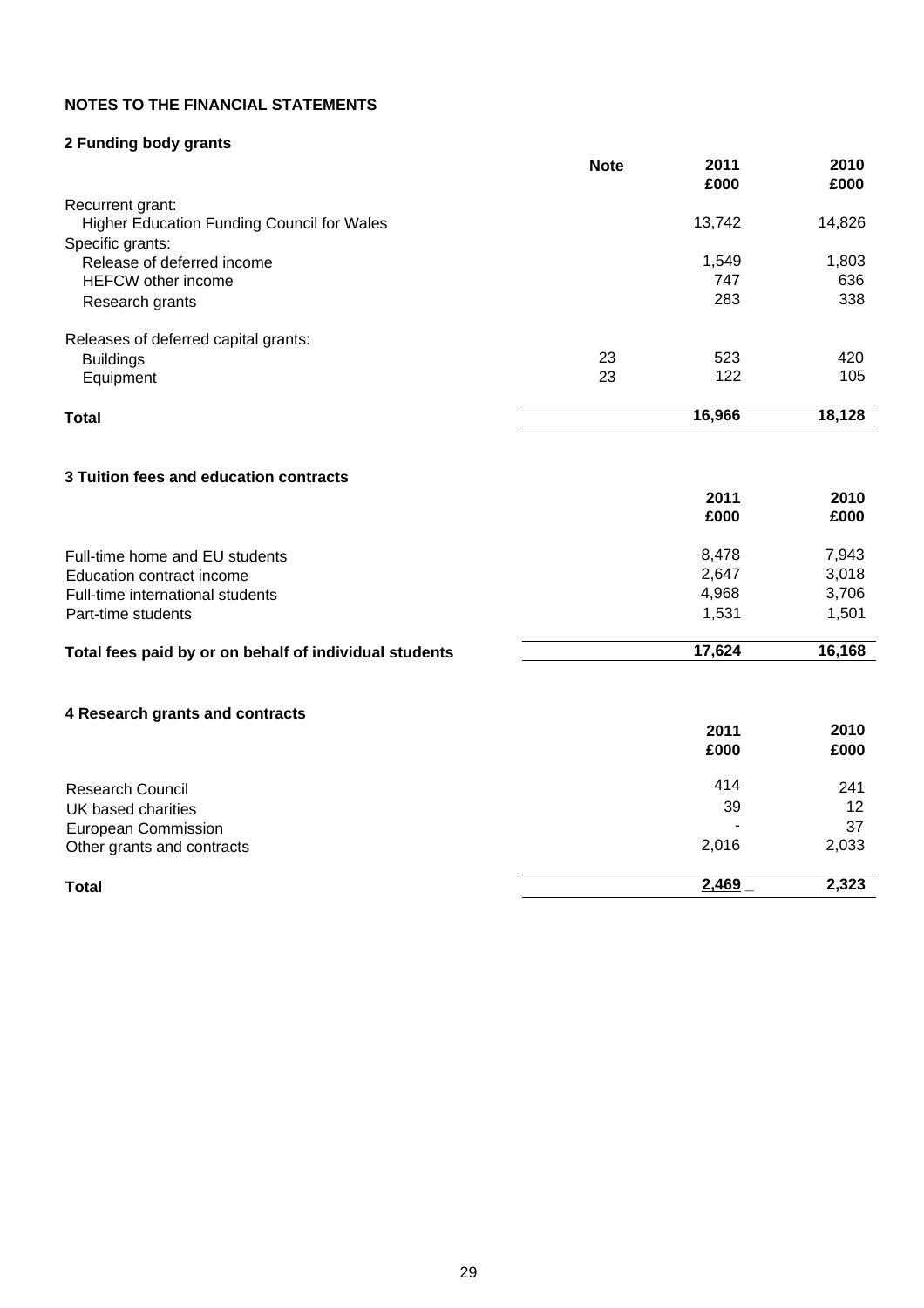| 5 Other income                                                                                                                                            | <b>Note</b> | 2011<br>£000                 | 2010<br>£000                        |
|-----------------------------------------------------------------------------------------------------------------------------------------------------------|-------------|------------------------------|-------------------------------------|
| Residences, catering and conferences<br>Other income generating activities<br>Other income gift of land<br>Research grants and contracts and other income | 23          | 1,670<br>4,922<br>478<br>202 | 1,912<br>3,861<br>536<br>394<br>169 |
| Releases from deferred capital grants<br><b>Total</b>                                                                                                     |             | <u>7,272</u>                 | 6,872                               |
| 6 Endowment and investment income                                                                                                                         |             | 2011<br>£000                 | 2010<br>£000                        |
| Other interest receivable<br>(This includes interest receivable in respect of specific reserves)                                                          |             | 35                           | 17                                  |
| <b>Total</b>                                                                                                                                              |             | 35                           | 17                                  |

# **7 Staff costs**

| 2011          | 2010          |
|---------------|---------------|
| <b>Number</b> | <b>Number</b> |
| 237           | 238           |
| 57            | 52            |
| 54            | 35            |
| 208           | 198           |
| 30            | 30            |
|               |               |

#### **Total 586 553**

# **Staff costs for the above persons:**

|                                                    | 2011   | 2010   |
|----------------------------------------------------|--------|--------|
|                                                    | £000   | £000   |
| Wages and salaries                                 | 20,246 | 20,318 |
| Social security costs                              | 1,578  | 1,556  |
| Other pension costs (including FRS 17 adjustments) | 2,955  | 2,891  |
| Payroll sub-total                                  | 24,779 | 24,765 |
| Restructuring costs                                | 631    | 634    |
| <b>Total</b>                                       | 25,410 | 25,399 |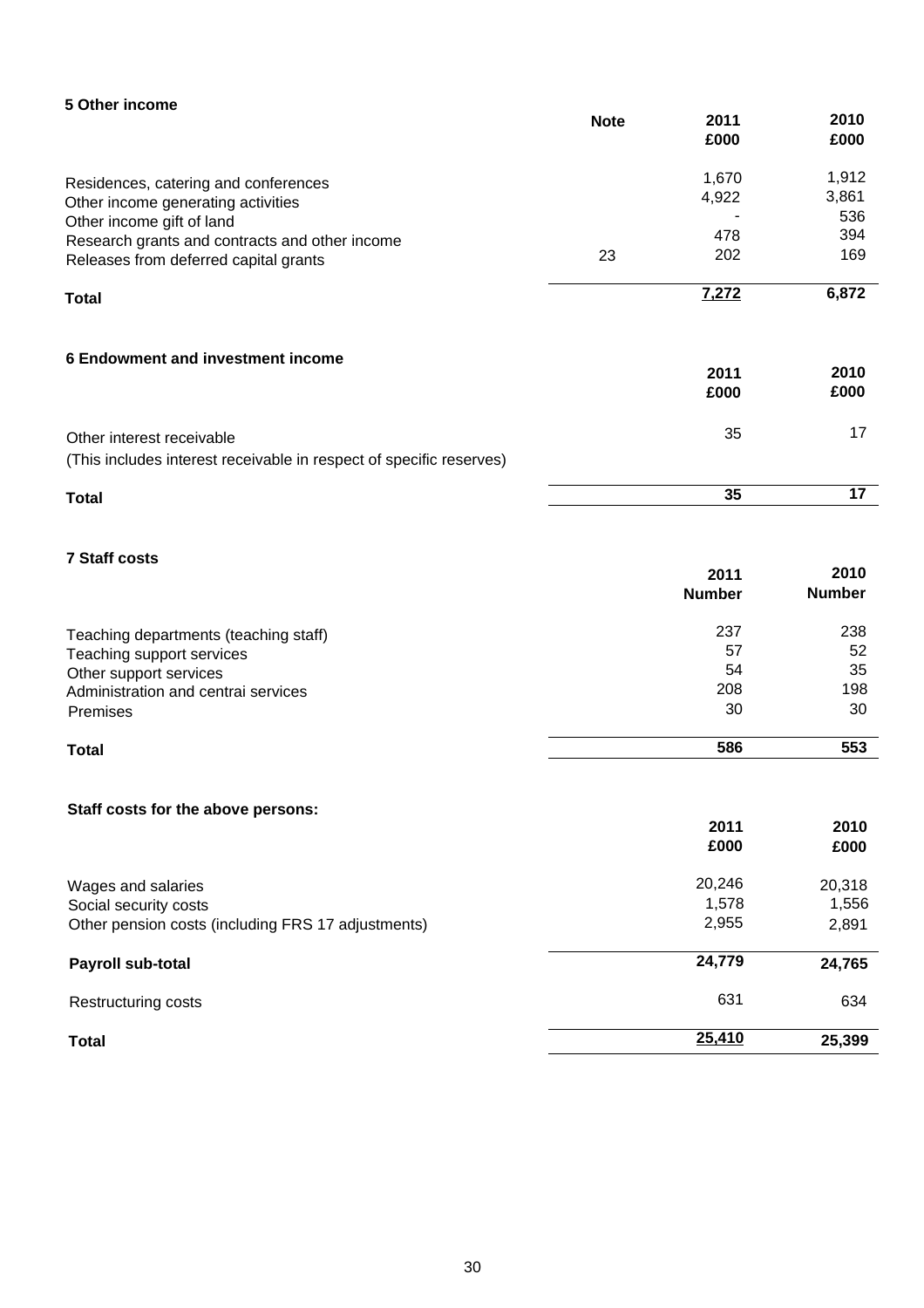# **7 Staff costs (continued)**

|                                     | 2011<br>£000 | 2010<br>£000 |
|-------------------------------------|--------------|--------------|
| Teaching departments                | 12,771       | 12,182       |
| Teaching support services           | 1,025        | 1,517        |
| Other support services              | 3,291        | 2,651        |
| Administration and central services | 4,482        | 5,160        |
| <b>Premises</b>                     | 853          | 859          |
| Other income generating activities  | 1,413        | 1,254        |
| Catering and residences             | 666          | 643          |
| FRS 17 retirement benefit charges   | 278          | 499          |
| Sub total                           | 24,779       | 24,765       |
| Exceptional restructuring costs     | 631          | 634          |
| Total                               | 25,410       | 25,399       |

| <b>Emoluments of the Vice-Chancellor:</b> | <b>Year ended</b><br>31 July 2011 | Year ended<br>31 July 2010 |
|-------------------------------------------|-----------------------------------|----------------------------|
| Saiary<br>Benefits in kind                | 176.579<br>11.424                 | 175,875<br>11,393          |
| Pension contributions                     | 24.898                            | 24,798                     |
|                                           | 212,901                           | 212,066                    |

| <b>Emoluments of higher paid employees:</b> | Year ended<br>31 July 2011<br>Number of<br>employees | Year ended<br>31 July 2010<br>Number of<br>employees |
|---------------------------------------------|------------------------------------------------------|------------------------------------------------------|
| £100,001 -£110,000                          |                                                      | 2                                                    |
| £110,001 -£120,000                          |                                                      |                                                      |
| £120,001 -£130,000                          |                                                      |                                                      |
| £130,001 -£140,000                          | W                                                    |                                                      |
| £140,001 -£150,000                          |                                                      |                                                      |
| £150,001 -£160,000                          |                                                      |                                                      |
| £160,001 -£170,000                          | W                                                    |                                                      |
| £170,001 -£180,000                          | W                                                    |                                                      |
| £180,001 -£190,000                          | $\mathcal{R}_{\mathcal{A}}$                          |                                                      |
| £190,001 -£200,000                          |                                                      |                                                      |
| £200,001 - £210,000                         |                                                      |                                                      |
| £210,001 -£220,000                          |                                                      |                                                      |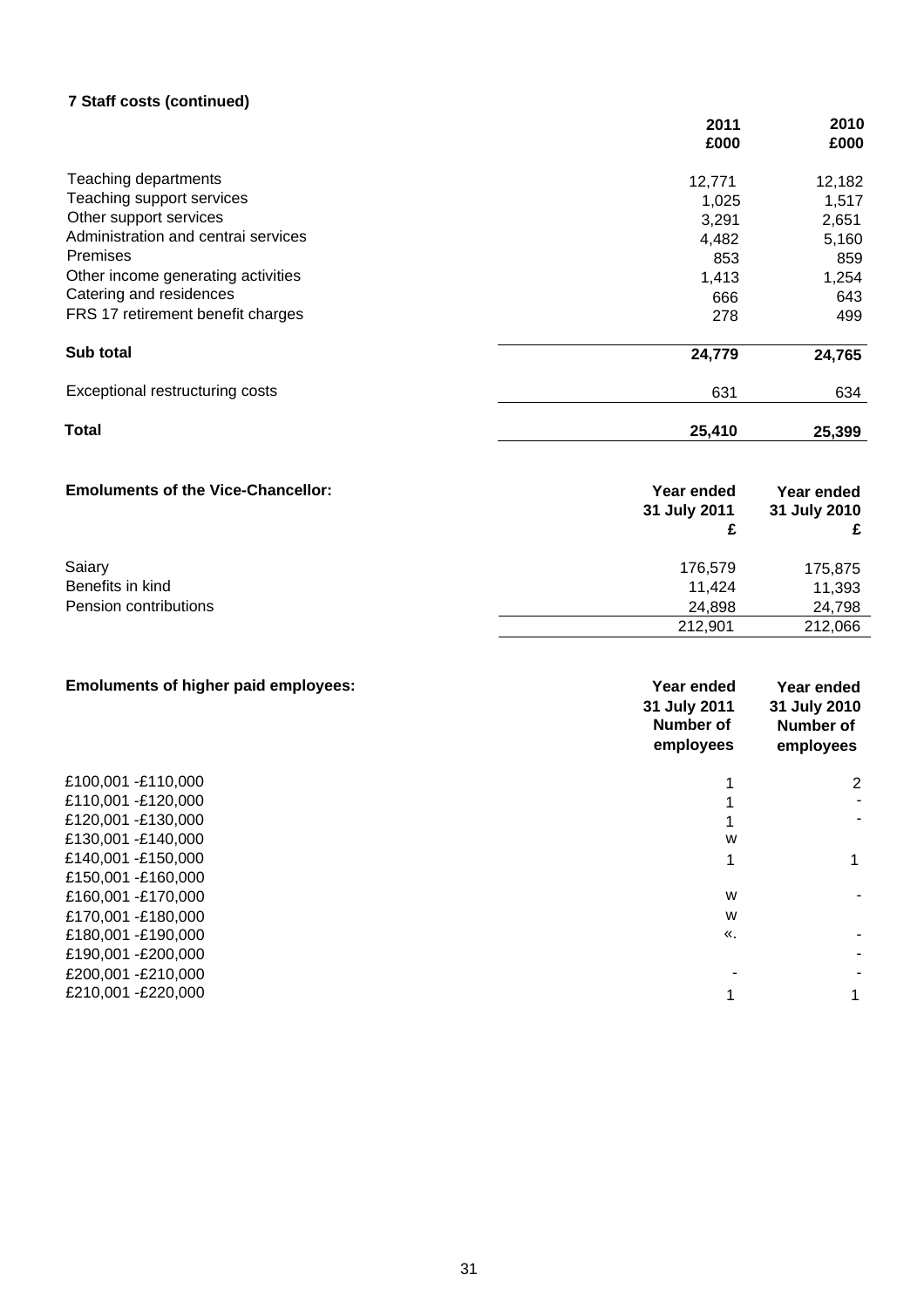# **8 Other operating expenses**

|                                               | 2011<br>£000 | 2010<br>£000 |
|-----------------------------------------------|--------------|--------------|
| Teaching departments                          | 1,527        | 1,607        |
| Teaching support services                     | 3,063        | 2,897        |
| Administration and central services           | 694          | 429          |
| General education                             | 1,072        | 1,439        |
| Premises costs: running costs                 | 2,019        | 1,324        |
| Premises costs: maintenance                   | 470          | 271          |
| Staff and student facilities                  | 369          | 711          |
| Planned maintenance                           | 206          | 130          |
| Other income generating activities            | 2,718        | 2,190        |
| Catering and residence operations             | 119          | 261          |
| Franchised provision                          | 744          | 975          |
| Research                                      | 1,791        | 1,015        |
| Bursary payments (waived fees) to HE students | 833          | 1,410        |
| Other expenses                                |              | 388          |
| Total before exceptional item                 | 15,625       | 15,047       |
| Exceptional - reversal of impairment          | (240)        | (630)        |
| Exceptional - impairment of goodwill          |              | 513          |
| <b>Total other operating expenses</b>         | 15,385       | 14,930       |
| Other operating expenses include:             |              |              |
|                                               | 2011<br>£000 | 2010<br>£000 |
| Auditors' remuneration:                       |              |              |
| external audit - university                   | 28           | 21           |
| external audit - subsidiaries                 | 33           | 17           |
| external audit - governance advice            | 5            |              |
| internal audit                                | 26           | 21           |
| Hire of other assets - operating leases       |              | 29           |
| Hire of other assets - buildings              |              | 30           |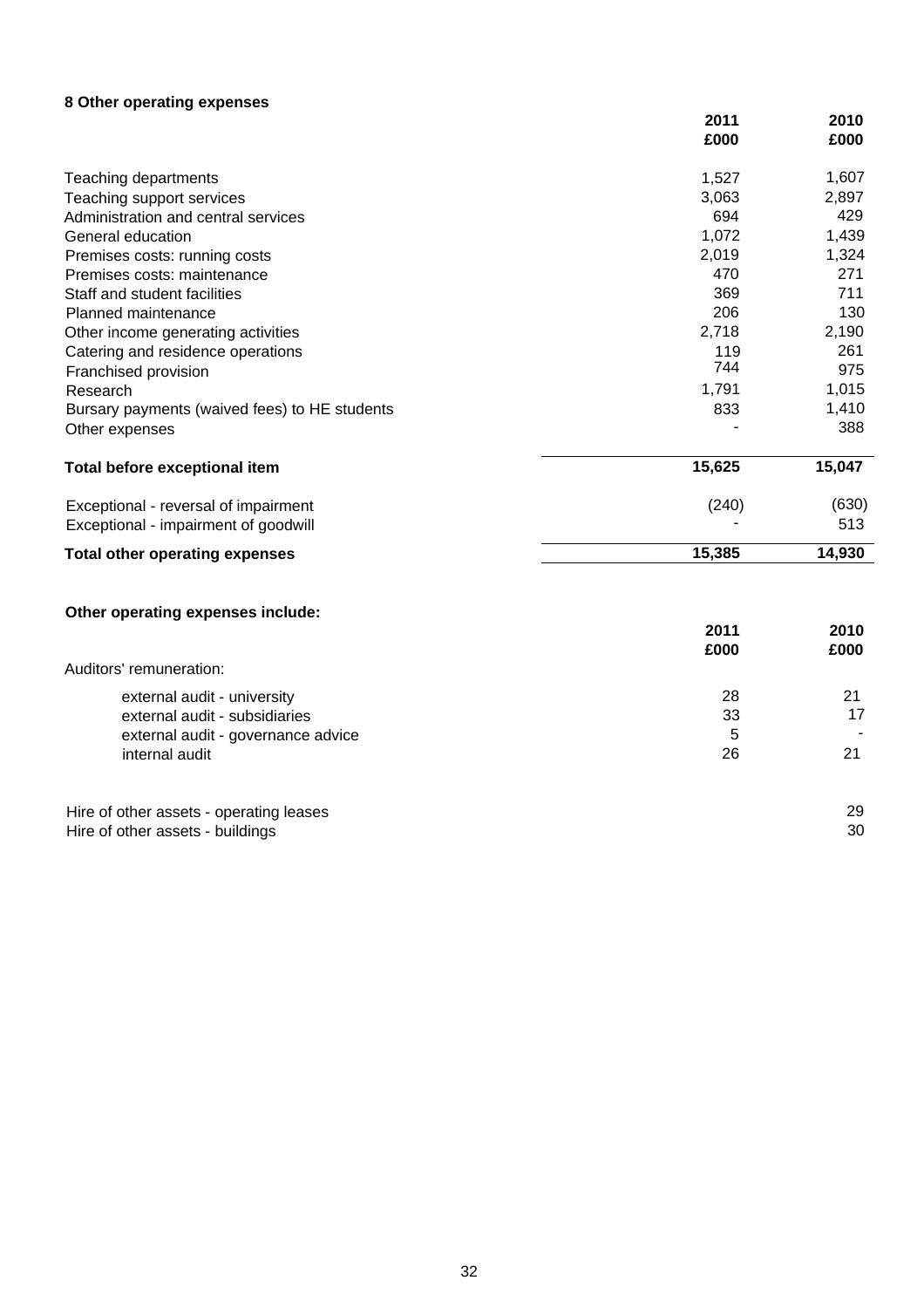| 9 Interest and other finance costs                                                                                                   | <b>Note</b> | 2011<br>£000   | 2010<br>£000 |
|--------------------------------------------------------------------------------------------------------------------------------------|-------------|----------------|--------------|
| Loans wholly repayable within 5 years<br>Repayable within 5 years, by instalments<br>Repayable wholly or partly in more than 5 years |             |                |              |
| On finance leases<br>Pension finance costs                                                                                           | 33          | 333            | 671          |
| <b>Total</b>                                                                                                                         |             | 333            | 671          |
| <b>10 Taxation</b>                                                                                                                   |             | 2011<br>£000   | 2010<br>£000 |
| UK corporation tax<br>Provision for deferred corporation tax in the<br>accounts of the subsidiary company                            |             |                |              |
| <b>Total</b>                                                                                                                         |             | $\blacksquare$ |              |

In the opinion of the Board of Governors, the criteria of s505 ICTA 1988 and s256 TOGA 1992 are fulfilled and there is no Corporation Tax liability arising on the University's activities for the period ended 31 July 2011

### **11 Surplus for the year retained within general reserves**

The surplus on continuing operations for the period is made up as follows:

| 2011<br>£000 | 2010<br>£000 |
|--------------|--------------|
| 2,597        | 1,885        |
| (631)        | (634)        |
| 240          | 630          |
|              | (513)        |
| 2,206        | 1,368        |
|              |              |
|              | (60)         |
| 21           | (16)         |
| (11)         |              |
| (922)        | (126)        |
| 1,294        | 1,166        |
|              |              |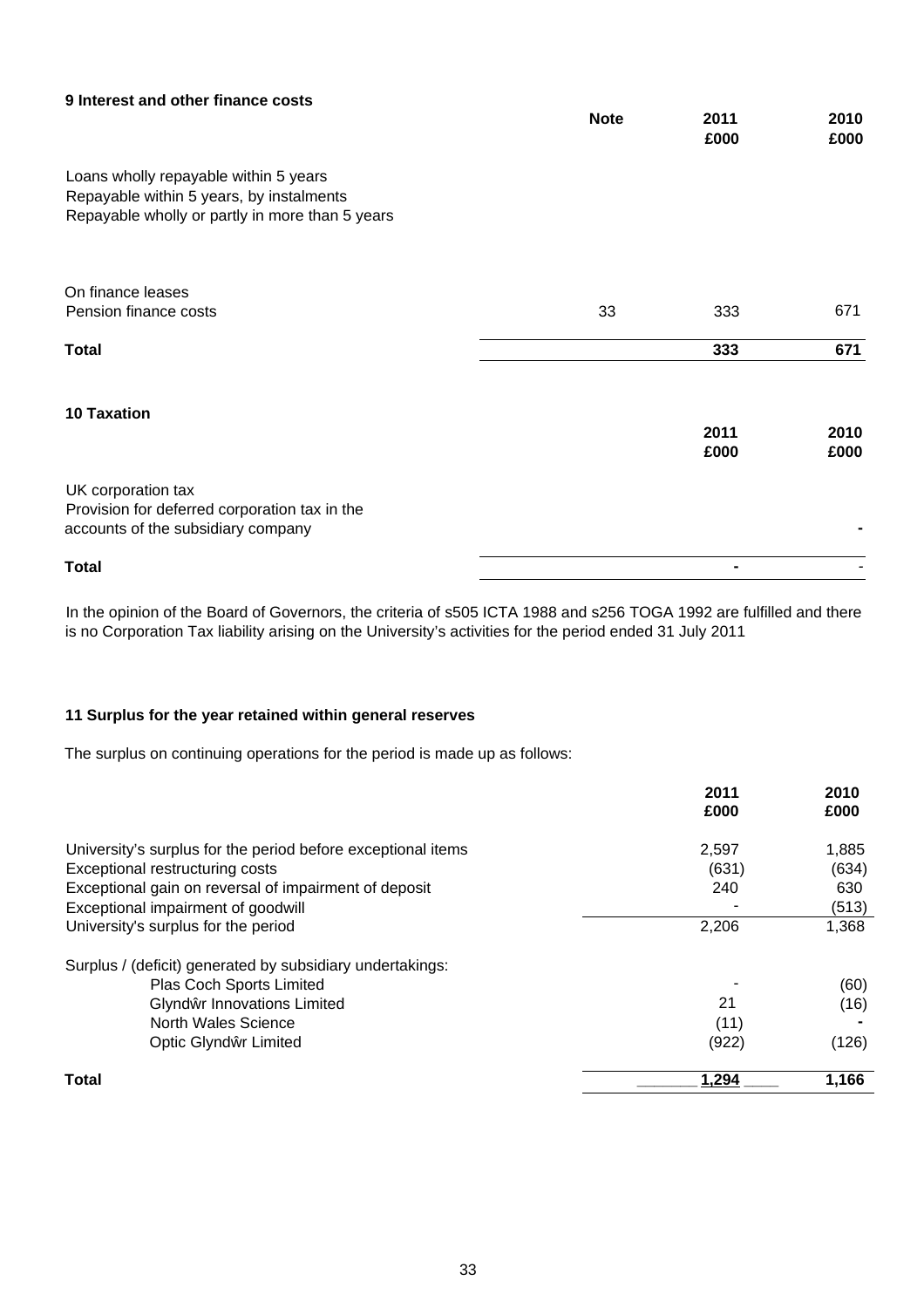# **12 Tangible assets (consolidated)**

|                                    | Freehold<br>Land &<br><b>Buildings</b> | Fixtures,<br>fittings<br>equipment<br>& motor<br>vehicles | Assets in the<br><b>Course of</b><br><b>Construction</b> | <b>Total</b> |
|------------------------------------|----------------------------------------|-----------------------------------------------------------|----------------------------------------------------------|--------------|
|                                    | £000                                   | £000                                                      | £000                                                     | £000         |
| <b>Cost or Valuation</b>           |                                        |                                                           |                                                          |              |
| As at 1 August 2010                | 44,329                                 | 5,631                                                     | 2,658                                                    | 52,618       |
| Additions                          | 4,829                                  | 553                                                       | 44                                                       | 5,426        |
| <b>Transfers</b>                   | 2,537                                  | 165                                                       | (2,702)                                                  |              |
| <b>Disposals</b>                   |                                        | (2,703)                                                   |                                                          | (2,703)      |
| At 31 July 2011                    | 51,695                                 | 3,646                                                     |                                                          | 55,341       |
| <b>Accumulated depreciation</b>    |                                        |                                                           |                                                          |              |
| As at 1 August 2010                | 847                                    | 3,550                                                     |                                                          | 4,397        |
| Charge for year                    | 1,233                                  | 711                                                       |                                                          | 1,944        |
| Eliminated in respect of disposals |                                        | (2,703)                                                   |                                                          | (2,703)      |
| At 31 July 2011                    | 2,080                                  | 1,558                                                     | ¥                                                        | 3,638        |
| Net book value                     |                                        |                                                           |                                                          |              |
| At 31 July 2011                    | 49,615                                 | 2,088                                                     |                                                          | 51,703       |
| Net book value                     |                                        |                                                           |                                                          |              |
| Asatl August 2010                  | 43,483                                 | 2,081                                                     | 2,658                                                    | 48,222       |

If the land and buildings had not been revalued they would have been included at the following amounts:

|      | 2011<br>£000 | 2010<br>£000 |
|------|--------------|--------------|
| Cost | 19,647       | 12,281       |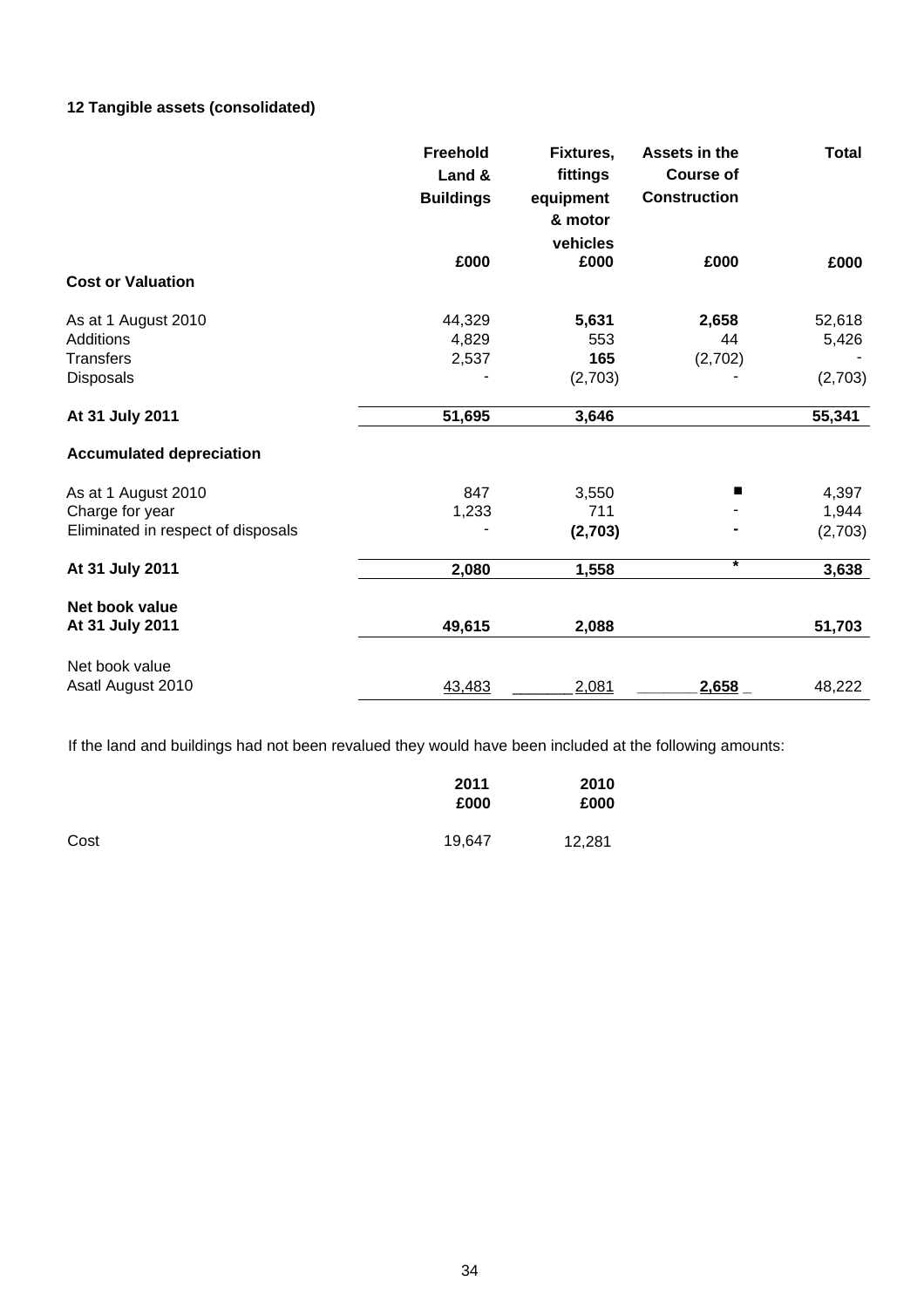# **12 Tangible assets (university)**

|                                    | Freehold<br>Land &<br><b>Buildings</b> | Fixtures,<br>fittings<br>equipment<br>& motor | Assets in the<br><b>Course of</b><br><b>Construction</b> | <b>Total</b> |
|------------------------------------|----------------------------------------|-----------------------------------------------|----------------------------------------------------------|--------------|
|                                    | £000                                   | vehicles<br>£000                              | £000                                                     | £000         |
| <b>Cost or Valuation</b>           |                                        |                                               |                                                          |              |
| As at 1 August 2010                | 43,398                                 | 5,553                                         | 2,658                                                    | 51,609       |
| <b>Additions</b>                   | 4,829                                  | 535                                           | 44                                                       | 5,408        |
| <b>Transfers</b>                   | 2,537                                  | 165                                           | (2,702)                                                  |              |
| <b>Disposals</b>                   |                                        | (2,703)                                       |                                                          | (2,703)      |
| At 31 July 2011                    | 50,764                                 | 3,550                                         | ÷,                                                       | 54,314       |
| <b>Accumulated depreciation</b>    |                                        |                                               |                                                          |              |
| As at 1 August 2010                | 791                                    | 3,411                                         |                                                          | 4,202        |
| Charge for year                    | 1,155                                  | 705                                           |                                                          | 1,860        |
| Eliminated in respect of disposals |                                        | (2,703)                                       |                                                          | (2,703)      |
| At 31 July 2011                    | 1,946                                  | 1,413                                         | -                                                        | 3,359        |
| Net book value                     |                                        |                                               |                                                          |              |
| At 31 July 2011                    | 48,818                                 | 2,137                                         |                                                          | 50,955       |
| Net book value                     |                                        |                                               |                                                          |              |
| As at 1 August 2010                | 42,607                                 | 2,142                                         | 2,658                                                    | 47,407       |

See note on tangible assets (consolidated)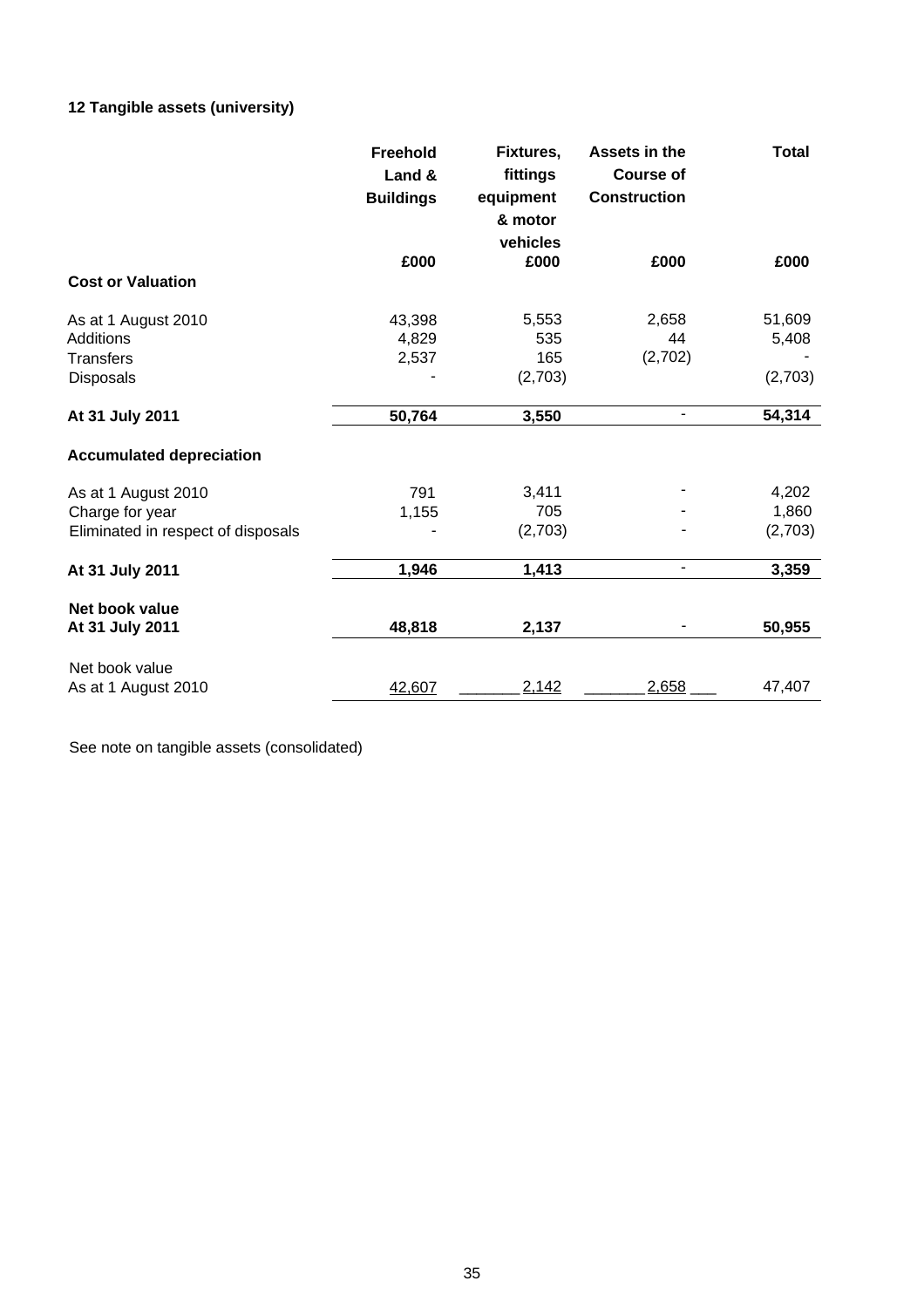### **13 Intangible assets - goodwill arising from acquisition (consolidated and University)**

| (CONSUNDATED AND UNIVERSITY)                                                                   | Goodwill     |                 |  |
|------------------------------------------------------------------------------------------------|--------------|-----------------|--|
|                                                                                                | 2011<br>£000 | 2010<br>£000    |  |
| Cost<br>As at 1 August 2010<br><b>Additions</b>                                                | 678          | 678             |  |
| As at 31 July 2011                                                                             |              | 678<br>678      |  |
| <b>Accumulated amortisation</b><br>As at 1 August 2010<br>Charge in year<br>Impairment in year | 609<br>69    | 27<br>69<br>513 |  |
| As at 31 July 2011                                                                             |              | 678<br>$-609$   |  |
| Net book value at year end                                                                     |              | 69              |  |

The goodwill arose on the acquisition of Optic Glynd r Limited.

# **14 Stocks**

|                                               | <b>Consolidated</b><br>2011<br>£000 | <b>University</b><br>2011<br>£000 | <b>Consolidated</b><br>2010<br>£000 | <b>University</b><br>2010<br>£000 |
|-----------------------------------------------|-------------------------------------|-----------------------------------|-------------------------------------|-----------------------------------|
| Stocks - goods for resale<br>Work in progress | 86                                  | 79<br>$\blacksquare$              | 61                                  | 54                                |
| <b>Total</b>                                  | 86                                  | <u>79</u>                         | 981<br>1,042                        | 54                                |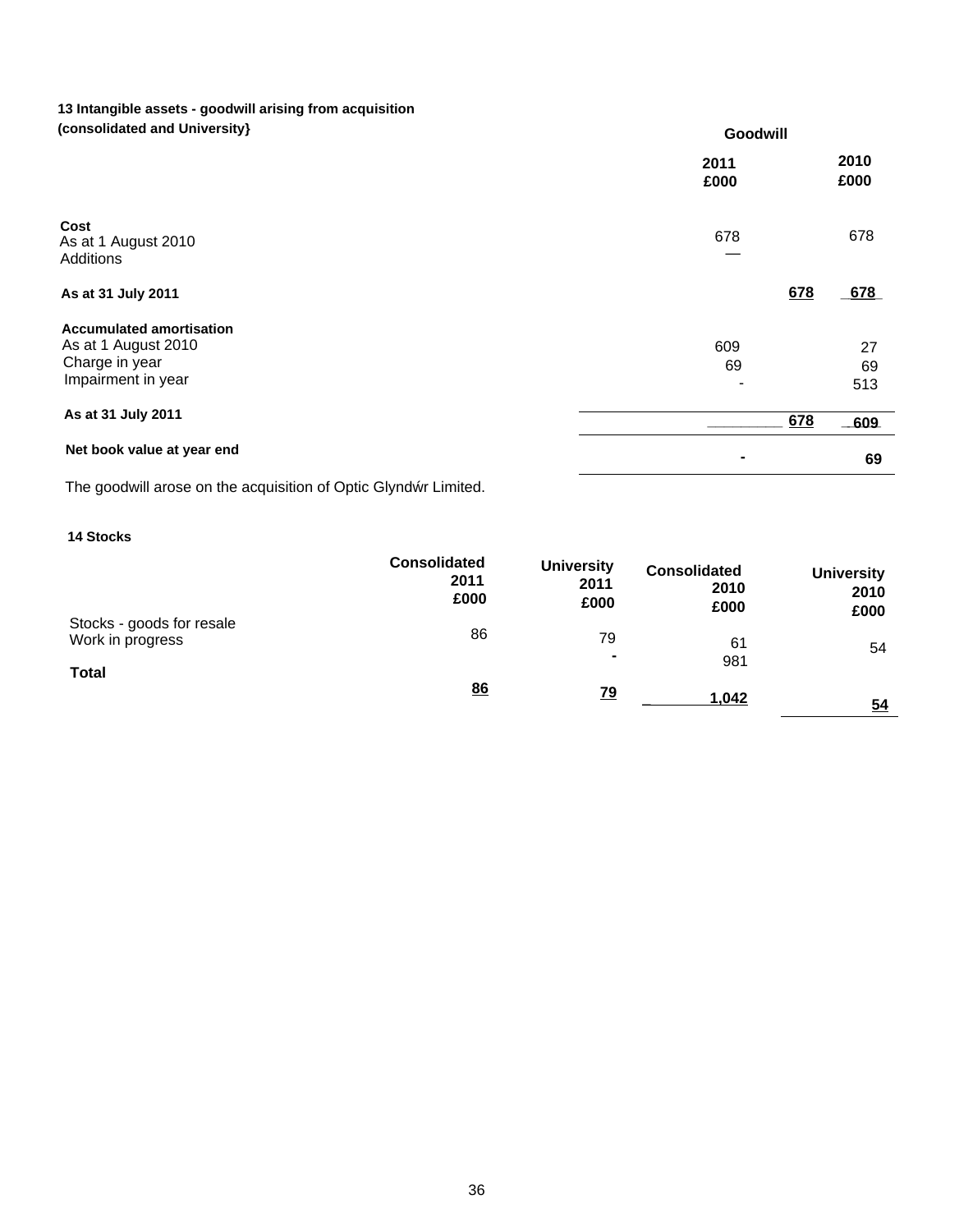#### **15 Investments**

| Investments in subsidiary companies | <b>University</b><br>£000 |  |
|-------------------------------------|---------------------------|--|
| Cost                                |                           |  |
| At 1 August 2010                    | 2,800                     |  |
| Additions                           |                           |  |
| At 31 July 2011                     | 2,800                     |  |
| Net book value                      |                           |  |
| At 31 July 2011                     | 2,800                     |  |
| At 1 August 2010                    | 2,800                     |  |

### **The University has the following subsiduaries:**

| <b>Name</b>                                                                            | % ownership of Country of<br>ordinary shares incorporation        | <b>Principal</b><br>activity                                                      |
|----------------------------------------------------------------------------------------|-------------------------------------------------------------------|-----------------------------------------------------------------------------------|
| Giynd r innovations Limited                                                            | 100 England & Wales                                               | Consultancy, commercial<br>technical contracts, incubation                        |
| Plas Coch Sports Limited                                                               | 100 England & Wales                                               | Not traded in year                                                                |
| Glynd r Business School Limited<br>Optic Glynd r Limited<br><b>North Wales Science</b> | 100 England & Wales<br>100 England & Wales<br>100 England & Wales | Not traded in year<br>Development of opto-electronics<br>Science discovery centre |

Directors believe that the carrying value of the investments is supported by their underlying net assets and/or the entities ability to generate cash over the useful economic lives of their assets.

### **16 Endowment assets**

|                                                                                                                  | <b>Note</b> | <b>Consolidated</b><br>£000 | <b>University</b><br>£000 |
|------------------------------------------------------------------------------------------------------------------|-------------|-----------------------------|---------------------------|
| Balance at 1 August 2010                                                                                         |             | 17                          | 17                        |
| Additions<br>Appreciation of endowment asset investments<br>Disposals<br>Appreciation on disposals / revaluation |             | 1                           |                           |
| Balance at 31 July 2011                                                                                          |             | 18                          | 18                        |
| Represented by:                                                                                                  |             |                             |                           |
| Cash balances                                                                                                    | 32          | 18                          | 18                        |
| <b>Total</b>                                                                                                     |             | <u>18</u>                   | 18                        |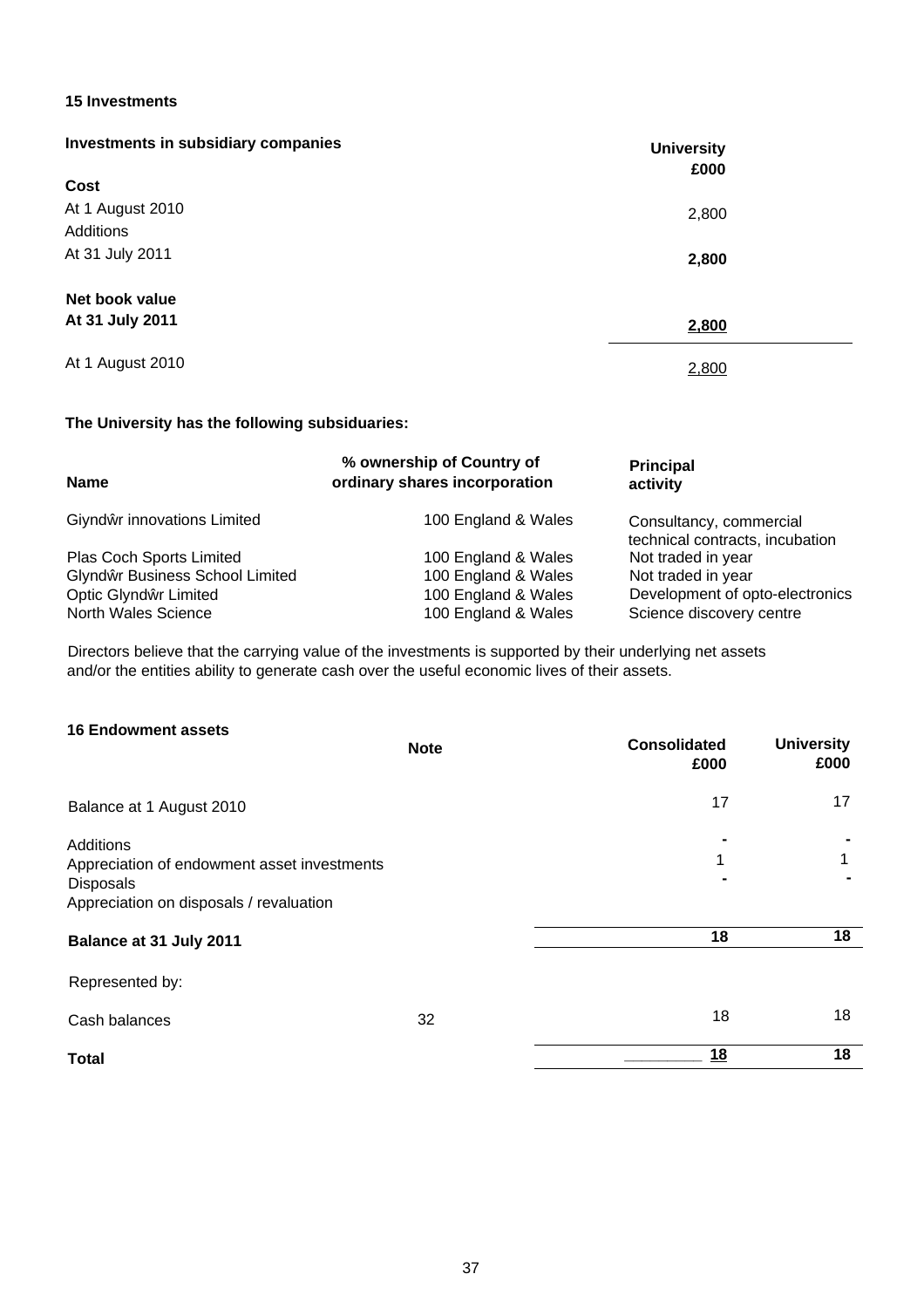### **17 Debtors**

|                                     | <b>Consolidated</b> | <b>University</b> | <b>Consolidated</b> | <b>University</b> |
|-------------------------------------|---------------------|-------------------|---------------------|-------------------|
|                                     | 2011                | 2011              | 2010                | 2010              |
|                                     | £000                | £000              | £000                | £000              |
| Trade debtors                       | 5,188               | 4,354             | 3.280               | 2,826             |
| Amounts owed by group undertakings: |                     |                   |                     |                   |
| Subsidiary undertakings             | -                   | 310               |                     | 61                |
| Prepayments and accrued income      | 608                 | 578               | 502                 | 373               |
| <b>Total</b>                        | 5,796               | 5,242             | 3,782               | 3,260             |

# **18 Investments**

|                           | <b>Consolidated</b><br>2011<br>£000 | <b>University</b><br>2011<br>£000 | <b>Consolidated</b><br>2010<br>£000 | <b>University</b><br>2010<br>£000 |
|---------------------------|-------------------------------------|-----------------------------------|-------------------------------------|-----------------------------------|
| Deposits maturing:        |                                     |                                   |                                     |                                   |
| In one year or less       | 3,860                               | 3,860                             | 4,012                               | 4,012                             |
| Between one and two years | ۰                                   | $\blacksquare$                    |                                     |                                   |
| <b>Total</b>              | 3,860                               | 3,860                             | 4,012                               | 4,012                             |

# **19 Creditors: amounts falling due within one year**

|                                     | <b>Consolidated</b><br>2011<br>£000 | <b>University</b><br>2011<br>£000 | <b>Consolidated</b><br>2010<br>£000 | <b>University</b><br>2010<br>£000 |
|-------------------------------------|-------------------------------------|-----------------------------------|-------------------------------------|-----------------------------------|
| Trade creditors                     | 905                                 | 805                               | 1,021                               | 830                               |
| Amounts owed to group undertakings: |                                     |                                   |                                     |                                   |
| Subsidiary undertakings             | -                                   | ۰                                 |                                     | 530                               |
| Obligations under finance leases    | 220                                 | $\blacksquare$                    | 220                                 |                                   |
| Other creditors                     | 1,051                               | 1,171                             | 828                                 | 978                               |
| Loans due                           | 529                                 |                                   | 534                                 |                                   |
| Accruals and deferred income        | 6,694                               | 6.347                             | 6.590                               | 5,511                             |
| <b>Total</b>                        | 9,399                               | 8,323                             | 9,193                               | 7,849                             |

| 20 Creditors: amounts falling due after more than one year |                                     |                                   |                                     |                                   |
|------------------------------------------------------------|-------------------------------------|-----------------------------------|-------------------------------------|-----------------------------------|
|                                                            | <b>Consolidated</b><br>2011<br>£000 | <b>University</b><br>2011<br>£000 | <b>Consolidated</b><br>2010<br>£000 | <b>University</b><br>2010<br>£000 |
| Loans from subsidiary undertakings                         |                                     | 2.243                             | $\blacksquare$                      | 2,243                             |
| Obligations under finance leases                           | 890                                 |                                   | 1.060                               |                                   |
| Pension obligations                                        | 149                                 | 149                               | $\blacksquare$                      |                                   |
| <b>Total</b>                                               | 1,039                               | 2,392                             | 1.060                               | 2,243                             |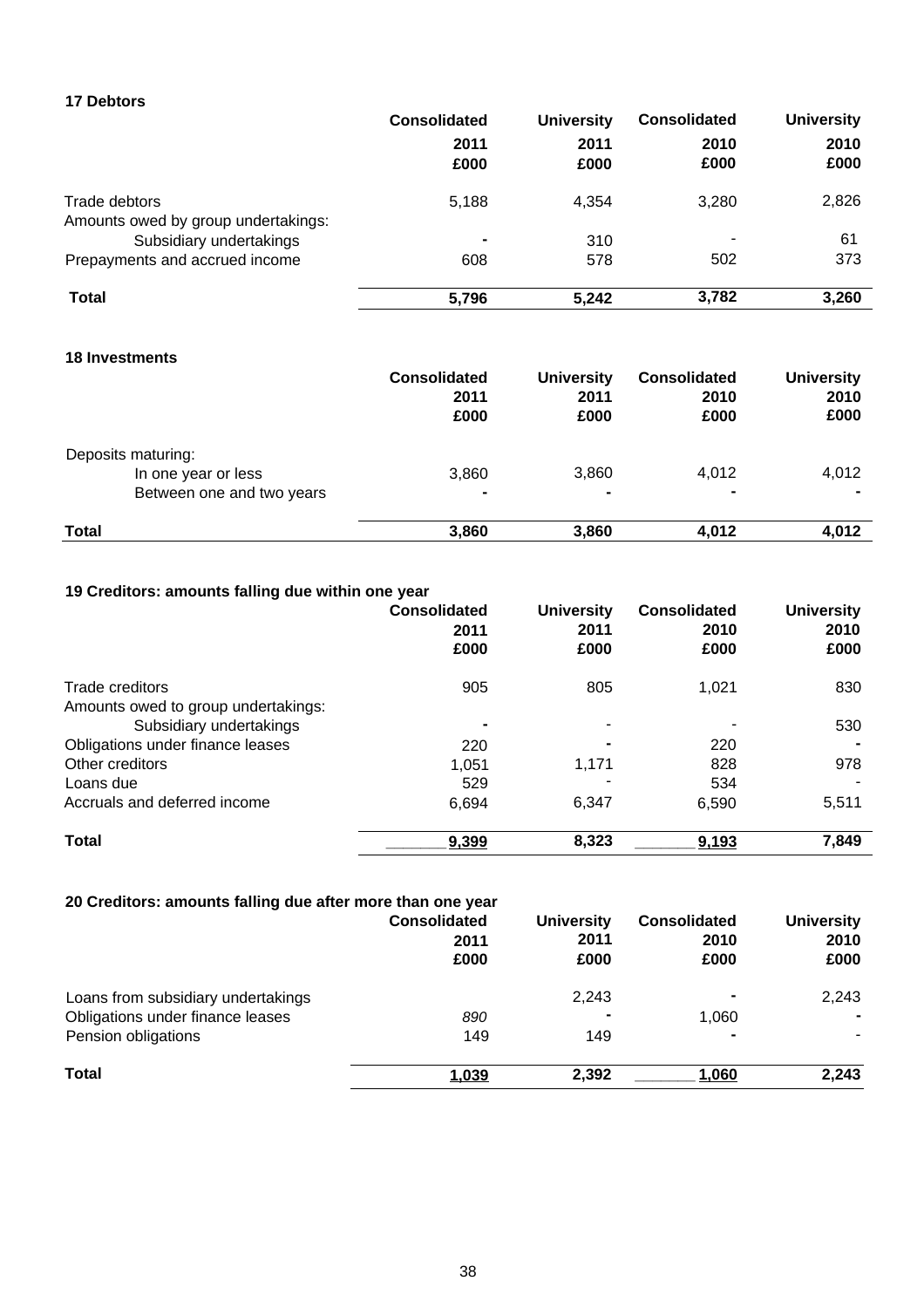# **21 Borrowings**

|                                  | <b>Consolidated</b><br>2011<br>£000 | <b>University</b><br>2011<br>£000 | <b>Consolidated</b><br>2010<br>£000 | <b>University</b><br>2010<br>£000 |
|----------------------------------|-------------------------------------|-----------------------------------|-------------------------------------|-----------------------------------|
| a)Loans                          |                                     |                                   |                                     |                                   |
| Loans are repayable as follows:  |                                     |                                   |                                     |                                   |
| In one year or less or on demand | 529                                 |                                   | 534                                 |                                   |
| Between one and two years        |                                     |                                   | -                                   |                                   |
| Between two and five years       |                                     |                                   | $\blacksquare$                      |                                   |
| In five years or more            | $\blacksquare$                      |                                   | $\blacksquare$                      |                                   |
| <b>Total</b>                     | 529                                 |                                   | 534                                 |                                   |

The University currently has no borrowings with banks or overdrafts.

|                                                | <b>Consolidated</b><br>2011<br>£000 | <b>University</b><br>2011<br>£000 | <b>Consolidated</b><br>2010<br>£000 | <b>University</b><br>2010<br>£000 |
|------------------------------------------------|-------------------------------------|-----------------------------------|-------------------------------------|-----------------------------------|
| b) Finance leases                              |                                     |                                   |                                     |                                   |
| The net finance lease obligations to which the |                                     |                                   |                                     |                                   |
| institution is committed are:                  |                                     |                                   |                                     |                                   |
| In one year or less                            | 220                                 |                                   | 220                                 |                                   |
| Between two and five years                     | 670                                 |                                   | 840                                 |                                   |
| In five years or more                          |                                     |                                   | $\blacksquare$                      |                                   |
| <b>Total</b>                                   | 890                                 |                                   | 1,060                               |                                   |

### **22 Provisions for liabilities**

|                          | <b>Consolidated</b><br>2011<br>£000 | <b>University</b><br>2011<br>£000 | <b>Consolidated</b><br>2010<br>£000 | <b>University</b><br>2010<br>£000 |
|--------------------------|-------------------------------------|-----------------------------------|-------------------------------------|-----------------------------------|
| <b>Enhanced pension:</b> |                                     |                                   |                                     |                                   |
| At 1 August              | 2,862                               | 2,862                             | 2,808                               | 2,808                             |
| Provided in year         |                                     |                                   | 54                                  | 54                                |
| Released in year         | (81)                                | (81)                              |                                     |                                   |
| At 31 July               | 2,781                               | 2,781                             | 2,862                               | 2,862                             |
| Other provision:         |                                     |                                   |                                     |                                   |
| At 1 August              |                                     |                                   | -                                   |                                   |
| Provided in year         | 52                                  | -                                 | ۰                                   |                                   |
| At 31 July               | 52                                  |                                   | ۰                                   |                                   |
| <b>Total</b>             | 2,833                               | 2,781                             | 2,862                               | 2,862                             |

Enhanced pension comprises a release in year to reflect the actuarial liability remaining for all TPS members on enhanced pensions.The provision is released quarterly against the payments to the scheme members which continues for the duration of their scheme membership.

Other provisions provides for an anticipated cost from a legal claim in a group subsiduary.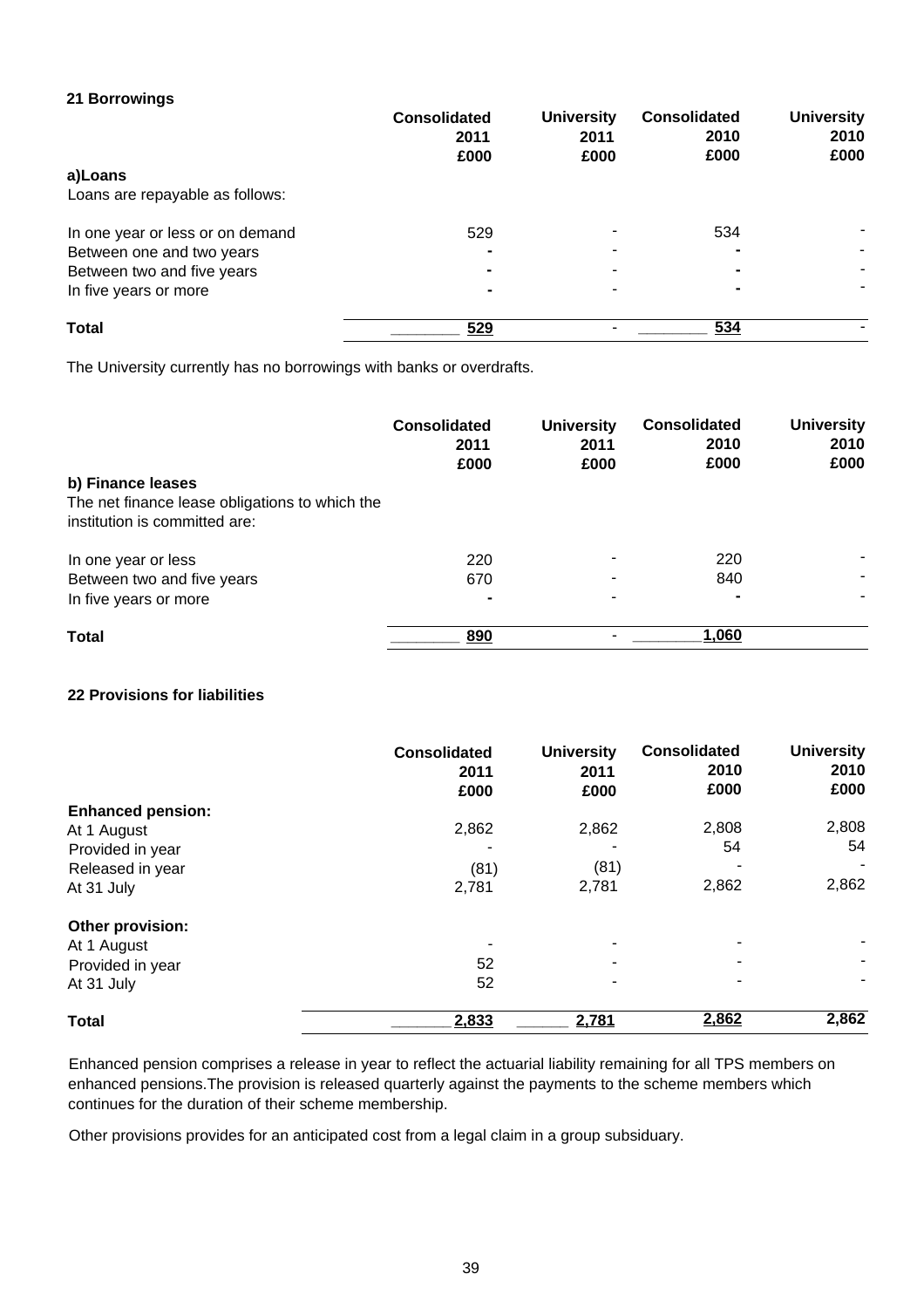# **23 Deferred capital grants**

|                  |                                            |                | <b>Consolidated</b>               |        |
|------------------|--------------------------------------------|----------------|-----------------------------------|--------|
|                  |                                            | <b>HEFCW</b>   | Other                             |        |
|                  |                                            | grants         | grants                            | Total  |
|                  |                                            | £000           | £000                              | £000   |
| At1 August 2010  |                                            |                |                                   |        |
|                  | Land and buildings                         | 6,450          | 1,387                             | 7,837  |
|                  | Equipment                                  | 207            | 210                               | 417    |
|                  |                                            | 6,657          | 1,597                             | 8,254  |
| Cash received    |                                            |                |                                   |        |
|                  | Land and buildings                         | 2,688          |                                   | 2,688  |
|                  | Equipment                                  | 197            | 164                               | 361    |
|                  |                                            | 2,885          | 164                               | 3,049  |
|                  | Released to income and expenditure account |                |                                   |        |
|                  | Land and buildings                         | (523)          | (110)                             | (633)  |
|                  | Equipment                                  | (122)          | (92)                              | (214)  |
|                  |                                            | (645)          | (202)                             | (847)  |
| At 31 July 2011  |                                            |                |                                   |        |
|                  | Land and buildings                         | 8,615          | 1,277                             | 9,892  |
|                  | Equipment                                  | 282            | 282                               | 564    |
| <b>Total</b>     |                                            | 8,897          | 1,559                             | 10,456 |
|                  |                                            |                |                                   |        |
|                  |                                            | <b>HEFCW</b>   | <b>University</b><br><b>Other</b> |        |
|                  |                                            |                |                                   | Total  |
|                  |                                            | grants<br>£000 | grants<br>£000                    | £000   |
|                  |                                            |                |                                   |        |
| At 1 August 2010 | Land and buildings                         | 6,450          | 862                               | 7,312  |
|                  |                                            | 207            | 210                               | 417    |
|                  | Equipment                                  | 6,657          | 1,072                             | 7,729  |
| Cash received    |                                            |                |                                   |        |
|                  | Land and buildings                         | 2,688          |                                   | 2,688  |
|                  | Equipment                                  | 197            | 164                               | 361    |
|                  |                                            | 2,885          | 164                               | 3,049  |
|                  | Released to income and expenditure account |                |                                   |        |
|                  | Land and buildings                         | (524)          | (25)                              | (549)  |
|                  | Equipment                                  | (122)          | (92)                              | (214)  |
|                  |                                            | (646)          | (117)                             | (763)  |
| At 31 July 2011  |                                            |                |                                   |        |
|                  | Land and buildings                         | 8,614          | 837                               | 9,451  |
|                  | Equipment                                  | 282            | 282                               | 564    |
| Total            |                                            | 8,896          | 1,119                             | 10,015 |
|                  |                                            |                |                                   |        |

# **24 Endowment funds and specific reserves**

|                                                               | <b>Consolidated and University</b> |                             |                      |  |
|---------------------------------------------------------------|------------------------------------|-----------------------------|----------------------|--|
|                                                               | <b>Restricted</b><br>£000          | <b>Unrestricted</b><br>£000 | <b>Total</b><br>£000 |  |
| At 1 August 2010                                              |                                    | 17                          | 17                   |  |
| Additions                                                     | ۰                                  |                             |                      |  |
| Appreciation of endowment asset investments                   |                                    |                             |                      |  |
| Income for year                                               |                                    |                             |                      |  |
| Expenditure for year                                          |                                    |                             |                      |  |
| At 31 July 2011                                               |                                    | 18                          | 18                   |  |
| <b>Specific reserve</b>                                       |                                    |                             |                      |  |
| Covenant on behalf of Charity Commission for sale of property | 200                                |                             | 200                  |  |
| <b>Total</b>                                                  | 200                                |                             | 200                  |  |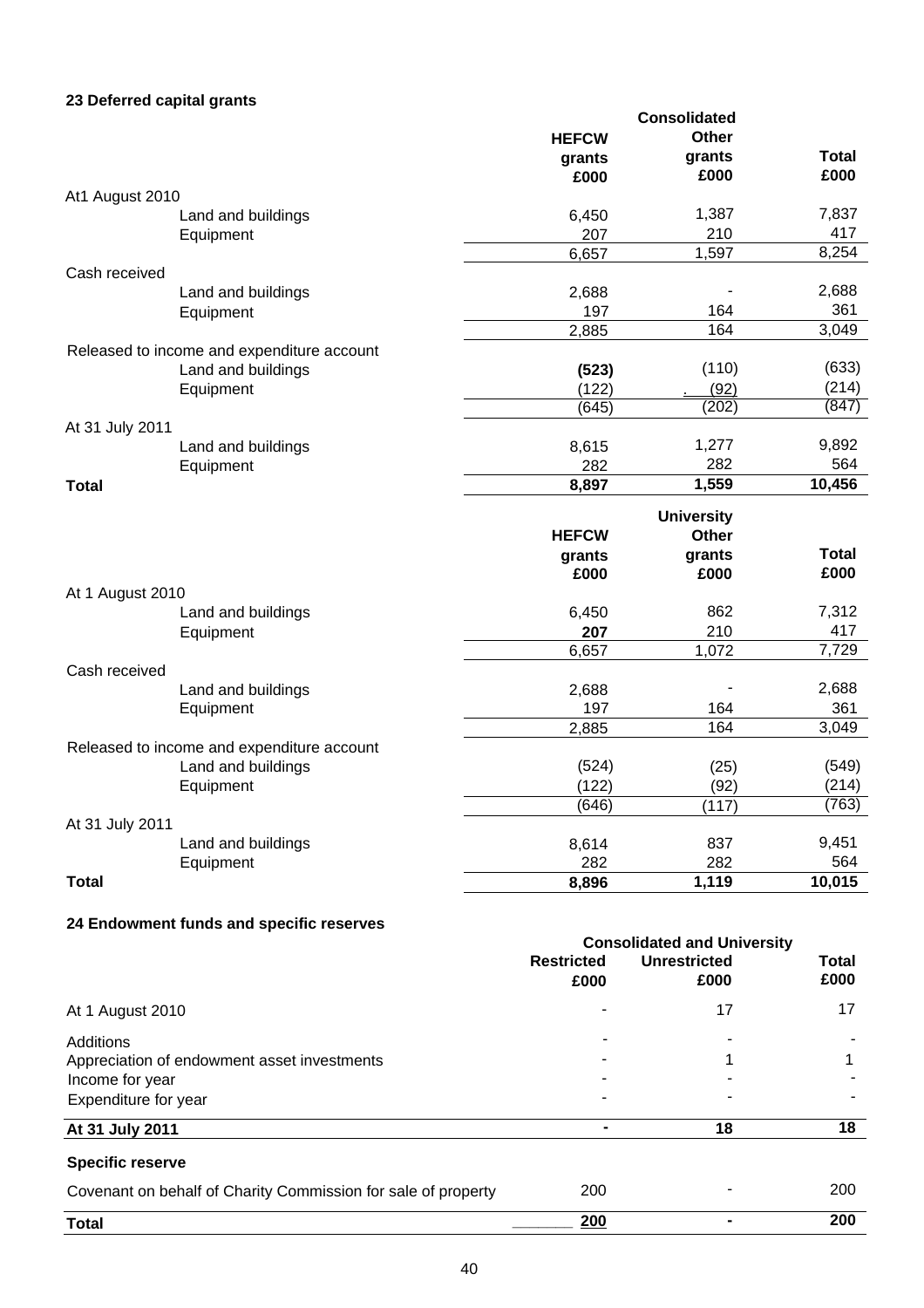### **25 Revaluation reserve**

|                                                                                                      | <b>Consolidated</b><br>2011<br>£000 | <b>University</b><br>2011<br>£000 | <b>Consolidated</b><br>2010<br>£000 | <b>University</b><br>2010<br>£000 |
|------------------------------------------------------------------------------------------------------|-------------------------------------|-----------------------------------|-------------------------------------|-----------------------------------|
| At 1 August                                                                                          | 21,762                              | 21,489                            | 22,208                              | 21,927                            |
| Revaluations in the period                                                                           |                                     | ۰                                 |                                     |                                   |
| Adjustment for VAT accrual<br>Transfer from revaluation reserve to general<br>reserve in respect of: | (5)                                 | (5)                               |                                     |                                   |
| Depreciation on revalued assets                                                                      | (446)                               | (438)                             | (446)                               | (438)                             |
| At 31 July                                                                                           | 21,311                              | 21,045                            | 21,762                              | 21,489                            |

# **26 Movement on general reserves**

|                                                                                  | <b>Consolidated</b><br>2011 | <b>University</b><br>2011 | <b>Consolidated</b><br>2010 | <b>University</b><br>2010 |
|----------------------------------------------------------------------------------|-----------------------------|---------------------------|-----------------------------|---------------------------|
|                                                                                  | £000                        | £000                      | £000                        | £000                      |
| <b>Income and Expenditure Account Reserve</b>                                    |                             |                           |                             |                           |
| At 1 August                                                                      | 7,219                       | 8,000                     | 3,780                       | 4,367                     |
| Surplus retained for the year                                                    | 1,294                       | 2,206                     | 1,166                       | 1,368                     |
| Transfer from revaluation reserve<br>Actuarial gain in respect of pension scheme | 446                         | 438                       | 446                         | 438                       |
| valuation                                                                        |                             |                           | 2,000                       | 2,000                     |
| Actuarial loss in respect of pension scheme                                      | (844)                       | (844)                     | (173)                       | (173)                     |
| At 31 July                                                                       | 8,115                       | 9,800                     | 7,219                       | 8,000                     |
| Balance represented by:                                                          |                             |                           |                             |                           |
| Pension reserve<br>Income and expenditure reserve excluding                      | (11, 497)                   | (11, 497)                 | (10, 375)                   | (10, 375)                 |
| pension reserve                                                                  | 19,612                      | 21,297                    | 17,594                      | 18,375                    |
| At 31 July                                                                       | 8,115                       | 9,800                     | 7,219                       | 8,000                     |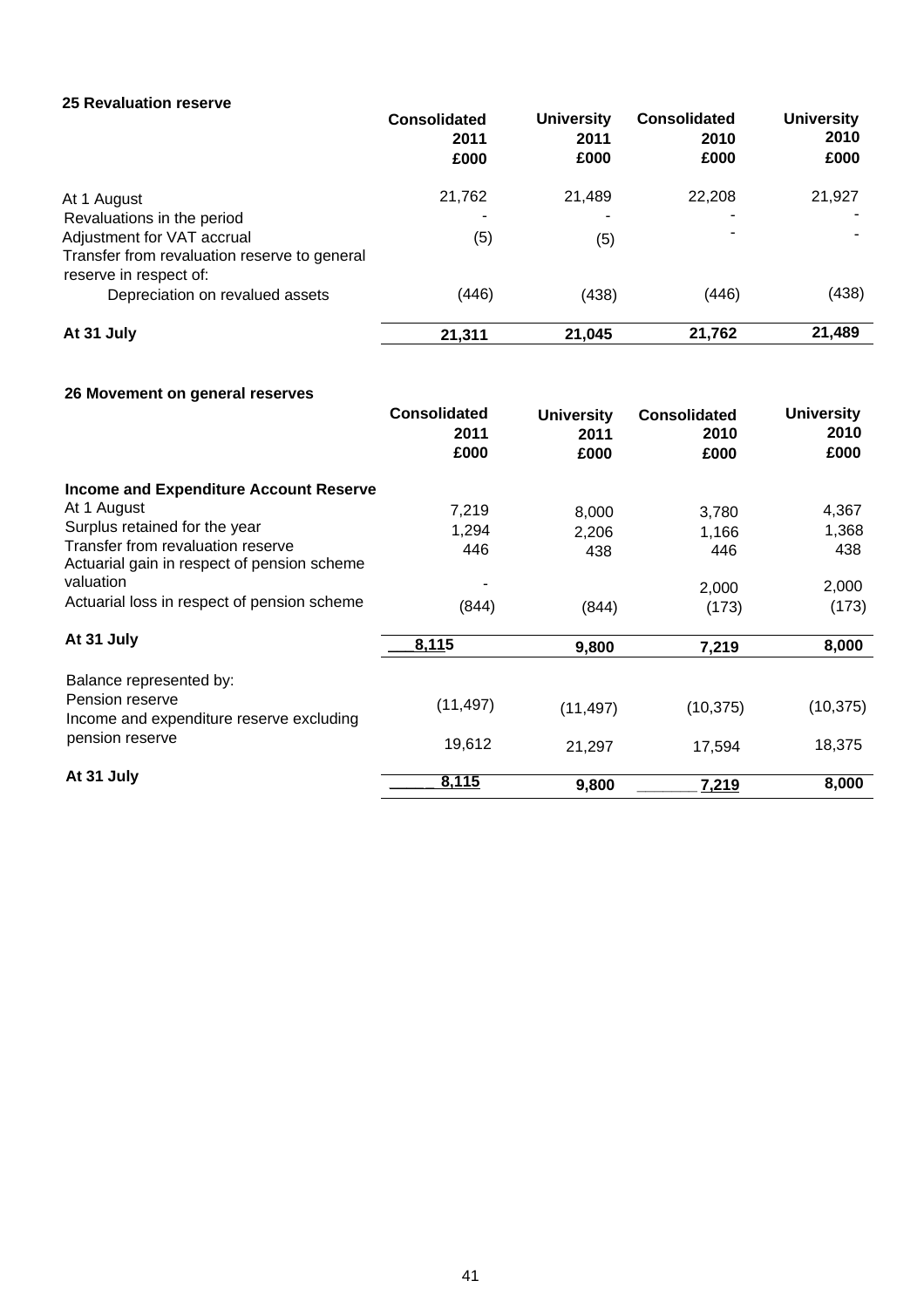| 27 Reconciliation of net cash inflow from operating activities             |              |                            |                            |
|----------------------------------------------------------------------------|--------------|----------------------------|----------------------------|
|                                                                            | <b>Notes</b> | Year ended<br>2011<br>£000 | Year ended<br>2010<br>£000 |
| Surplus on continuing operations after depreciation of assets at valuation |              | 1,294                      | 1,166                      |
| Depreciation                                                               | 12           | 1,944                      | 1,342                      |
| Amortisation of goodwill                                                   | 13           | 69                         | 69                         |
| Impairment of goodwill                                                     | 13           |                            | 513                        |
| Deferred capital grants released to income                                 | 23           | (847)                      | (694)                      |
| Interest payable                                                           | 9            | 333                        | 671                        |
| Pension cost less contributions payable                                    | 33           | (55)                       | (172)                      |
| (Increase) / decrease in stocks and work in progress                       | 14           | 956                        | 106                        |
| (Increase) / decrease in debtors                                           | 17           | (2,014)                    | 1,354                      |
| Increase / (decrease) in creditors                                         | 19           | 205                        | (1,678)                    |
| Revaluation reserve adjustment                                             | 25           | (5)                        |                            |
| (Decrease) / increase in provisions                                        | 22           | (29)                       | 54                         |
| Interest receivable                                                        | 6            | (35)                       | (17)                       |
| Net cash inflow from operating activities                                  |              | 1,816                      | 2,714                      |
|                                                                            |              |                            |                            |
| 28 Returns on investments                                                  |              | Year ended<br>2011<br>£000 | Year ended<br>2010<br>£000 |
| Income from endowments                                                     |              | 1                          |                            |
| Other interest received                                                    | 6            | 35                         | 17                         |
| <b>Total</b>                                                               |              | 36                         | 17                         |
| 29 Capital expenditure and financial investment                            |              |                            |                            |
|                                                                            |              | Year ended                 | Year ended                 |
|                                                                            |              | 2011                       | 2010                       |
|                                                                            |              | £000                       | £000                       |
| Purchase of tangible fixed assets                                          | 12           | (5, 426)                   | (5, 974)                   |
| Deferred capital grants received                                           | 23           | 3,049                      | 3,505                      |
| Net cash outflow from capital expenditure and financial investment         |              | (2, 377)                   | (2, 469)                   |
| 30 Management of liquid resources                                          |              |                            |                            |
|                                                                            |              | Year ended                 | Year ended                 |
|                                                                            |              | 2011                       | 2010                       |
|                                                                            |              | £000                       | £000                       |
| Withdrawals from deposits                                                  |              | (162)                      | (120)                      |
| Impairment of deposits                                                     |              |                            |                            |

**Net cash outflow from management of liquid resources**

**(152) (120)**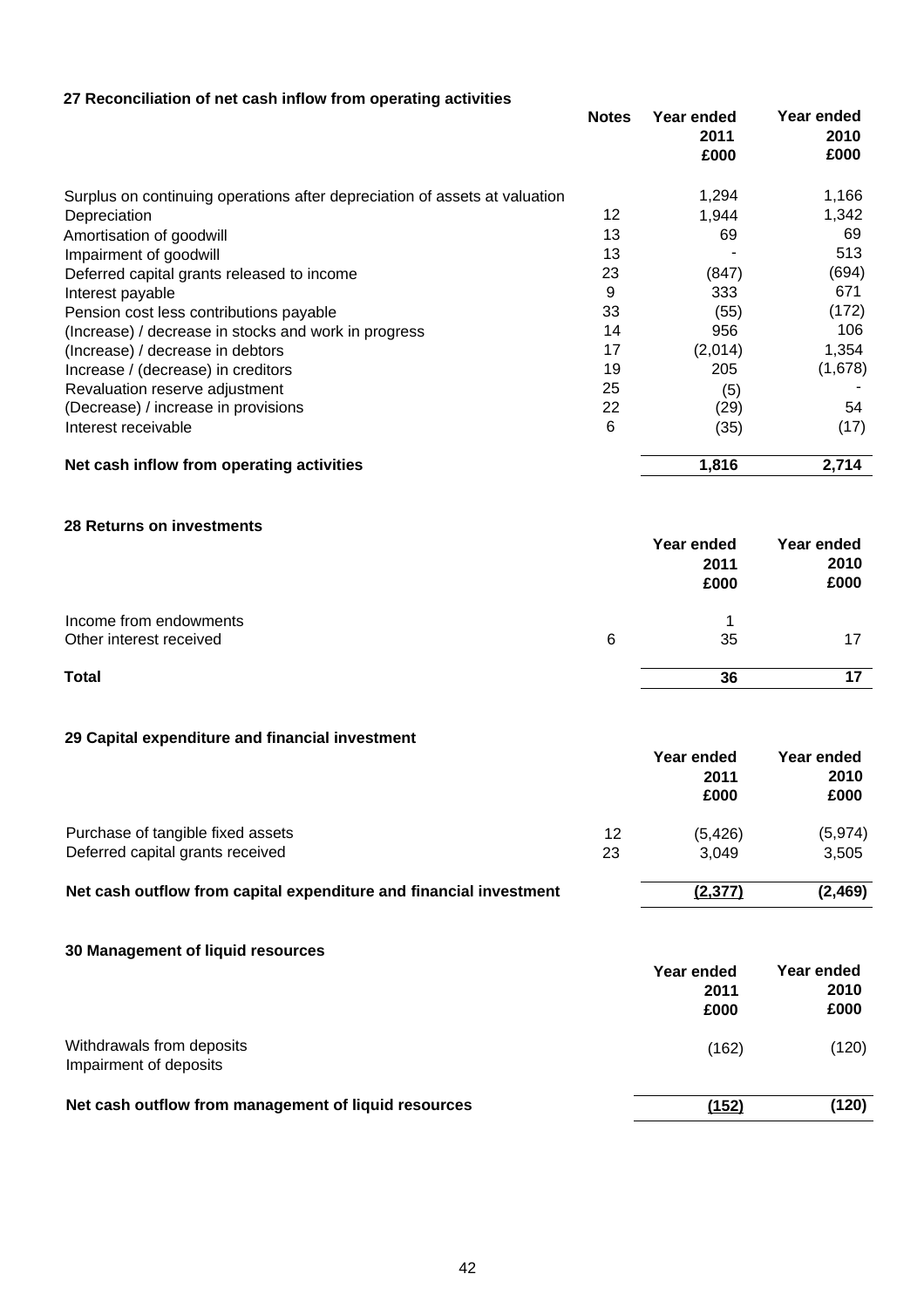| 31 Financing                                                       | <b>Note</b> |              | Year ended Year ended |
|--------------------------------------------------------------------|-------------|--------------|-----------------------|
|                                                                    |             | 2011<br>£000 | 2010<br>£000          |
| Debt due beyond a year:                                            |             |              |                       |
| Capital grants received<br>Capital element of finance lease rental |             |              |                       |
| payments                                                           |             | (21)         | (177)                 |
| Net cash inflow from financing                                     |             | O            | (177)                 |

# **32 Analysis of changes in net funds**

|                             |    | At 1 August<br>2010 | <b>Cash flows</b> | <b>Other</b><br>changes | At 31 July<br>2011 |
|-----------------------------|----|---------------------|-------------------|-------------------------|--------------------|
|                             |    | £000                | £000              | £000                    | £000               |
| Cash at bank and in hand    |    | 3,798               | (393)             |                         | 3,405              |
| Endowment asset investments | 16 | 17                  |                   |                         | 18                 |
| <b>Total</b>                |    | 3,815               | (392L             |                         | 3,423              |
| Debt due within 1 year      |    | (534)               | 5                 | ۰                       | (529)              |
| Debt due after 1 year       |    | (1,060)             | 170               |                         | (890)              |
| Current asset investments   |    | 4,012               | (152)             |                         | 3,860              |
| <b>Total</b>                |    | 6,233               | (369)             |                         | 5,864              |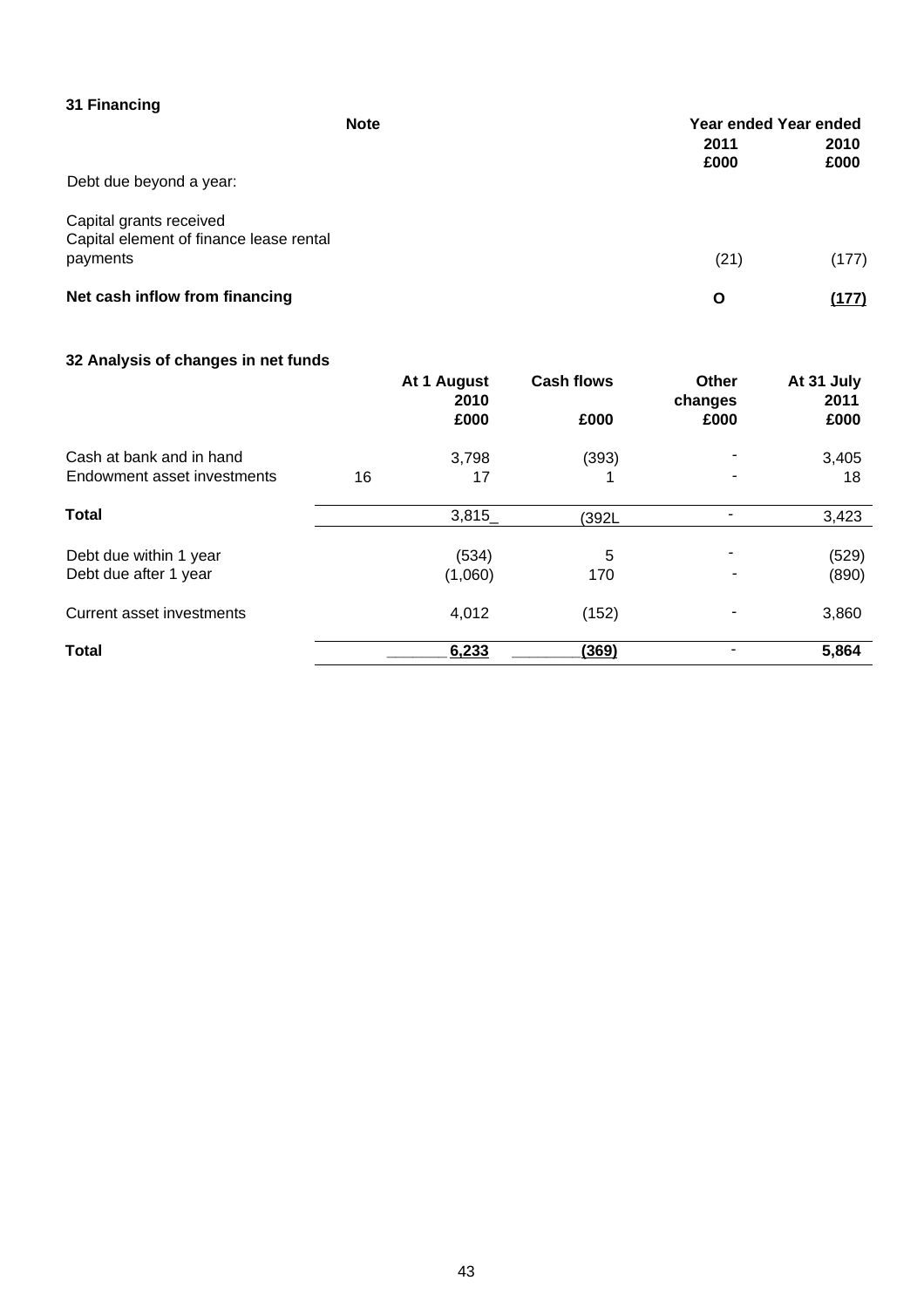### **33 Pension and similar obligations (University)**

The University's employees belong to three principal pension schemes: the Teachers Pension Scheme England and Wales (TPS) for academic and related staff; and the Local Government Pension Scheme (LGPS) for non-teaching staff, both are defined benefit schemes and the University Superannuation Scheme. The total pension cost for the period was £2,955,000 (2010 - £2,891,000). The expected costs for 2011/12 for the LGPS are £507,000 finance charge and £1,385,000 contributions.

### **Teachers' Pension Scheme**

The Teachers' Pension Scheme is an unfunded defined benefit scheme. Contributions on a pay as you go basis are credited to the exchequer under arrangements governed by the Superannuation Act 1972. A notional asset value is ascribed to the Scheme for the purposes of determining contribution rates.

The Teachers' Pension Scheme is subject to a valuation by the scheme actuary every four years. The Government Actuary's Department has been working on the current valuation (as at 31 March 2008) but this has.been suspended pending the final report by the IPSPC and full consideration of the Spending Review announcements.

The latest actuarial valuations of the TPS was 31 March 2004 as follows:

| Latest actuarial valuation                       | 31 st March 2004            |
|--------------------------------------------------|-----------------------------|
| Actuarial method                                 | <b>Prospective Benefits</b> |
| Investment returns per annum                     | 6.5% per annum              |
| Salary scaie increases per annum                 | 5.0% per annum              |
| Market value of assets at date of last valuation | £162,650 million            |
|                                                  |                             |

Proportion of members' accrued benefits covered by the actuarial value of the assets 98.88%

Following the implementation of Teachers' Pensions (Employers' Supplementary Contributions) Regulations 2000 the Government Actuary carried out a further review on the level of employer contributions. For the period from 1 August 2010 to 31 July 2011 the employer contribution was 14.1%. The employee rate of contribution is 6.4%.

# **Universities Superannuation Scheme (USS)**

The university participates in the Universities Superannuation Scheme, a defined benefit scheme which is externally funded and contracted out of the State Second Pension (S2P). The assets of the scheme are held in a separate fund administered by the trustee, Universities Superannuation Scheme Limited. Under the scheme trust deed and rules, the employer contribution rate is determined by the trustee acting on actuarial advice.

The institution is unable to identify its share of the underlying assets and Habilites of the scheme on a consistent and reasonable basis and therefore, as required by FRS 17 Retirement Benefits, accounts for the scheme as if it were a defined contribution scheme. As a result, the amount charged to the income and expenditure account represents the contributions payable to the scheme in respect of the accounting period.

The latest actuarial valuation of the scheme was at 31 March 2005. The valuation was carried out using the projected unit method. The assumptions which have the most significant effect on the result of the valuation are those relating to the rate of return on investments (i.e. the valuation rate of interest) and the rates of increase in salary and pensions and the assumed rates of mortality. In relation to the past service liabilities the financial assumptions were derived from market yields prevailing at the valuation date.

Under the definitions set out in Financial Reporting Standard 17 (FRS17) Retirement Benefits, the TPS and the USS are multi employer pension scheme. The University is unable to identify its share of the underlying assets and liabilities of the scheme. The total cost for the period was £278,000 (2010: £483,000).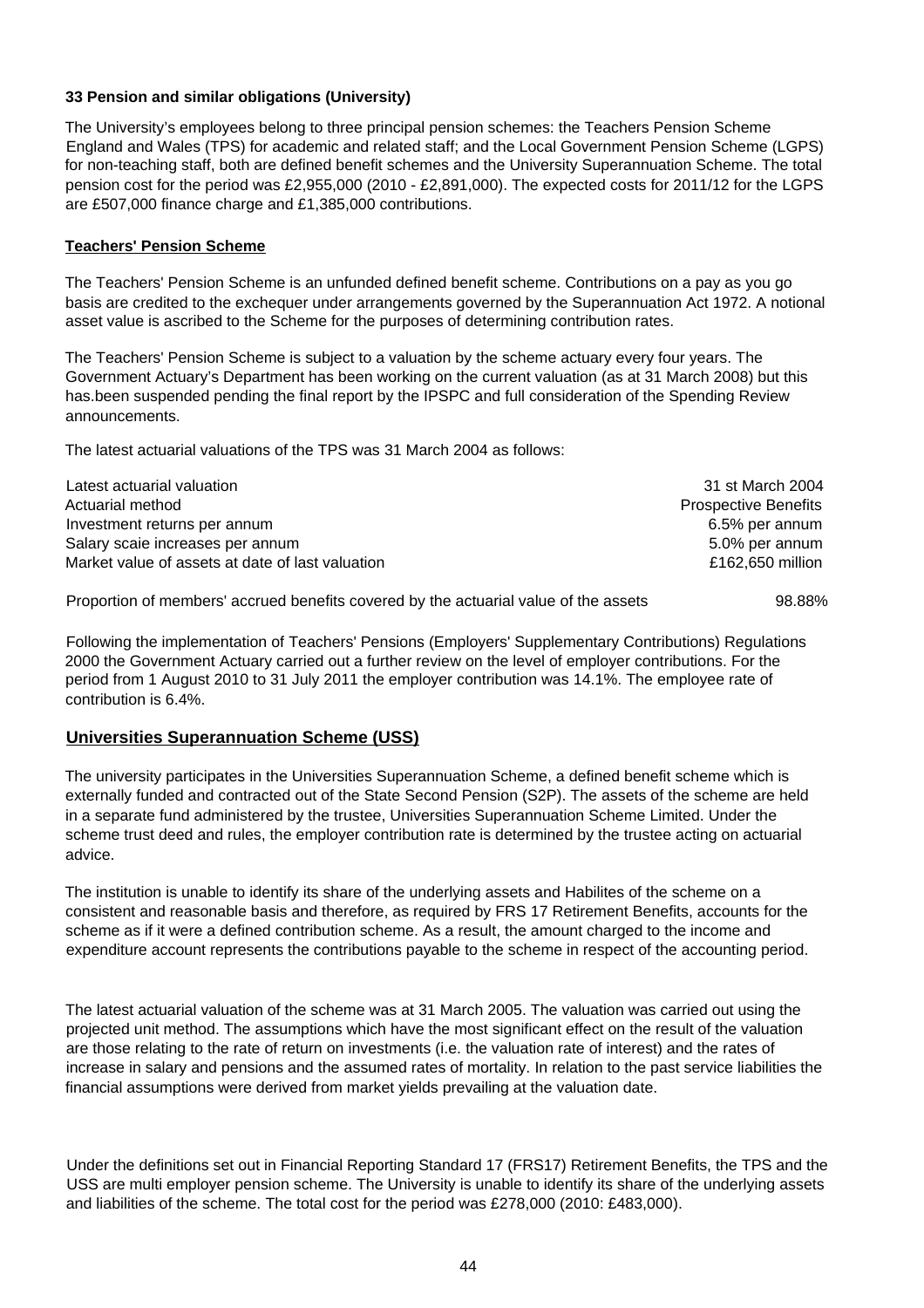# **33 Pension and similar obligations (University) (continued)**

#### **Local Government Pension Scheme**

The foliowing information is based upon a full actuarial valuation of the Fund at 31 March 2010 updated to 31 July 2011 by a qualified independent actuary.

|                                                    | At 31 July | At 31 July | At 31 July |
|----------------------------------------------------|------------|------------|------------|
|                                                    | 2011       | 2010       | 2009       |
| Rate of increase in salaries                       | 4.40%      | 4.45%      | 4.95%      |
| Rate of increase for pensions in payment/inflation | 2.90%      | 2.70%      | 3.70%      |
| Discount rate for liabilities                      | 5.30%      | 5.50%      | 6.30%      |

The current mortality assumptions include sufficient allowance for future improvements in mortality rates. The assumed life expectations on retirement at age 65 are: **At 34 July 2 At 31 July**

|                                                                 | At 31 July             | At 31 July           |
|-----------------------------------------------------------------|------------------------|----------------------|
|                                                                 | 2011                   | 2010                 |
|                                                                 | 23.2 years             | 22.2 years           |
| - of a male (female) future pensioner aged 65 in 20 years' time | $(25.9 \text{ years})$ | $(25 \text{ years})$ |
|                                                                 | 21.8 vears             | 21.1 years           |
| - of male (female) current pensioner aged 65                    | $(24.3 \text{ years})$ | $(24 \text{ years})$ |

The assets in the scheme and the expected rates of return were:

|                                     | Long-term  |                              | Long-term |           | Long-term           |            |
|-------------------------------------|------------|------------------------------|-----------|-----------|---------------------|------------|
|                                     | rate of    |                              | rate of   |           | rate of             |            |
|                                     | return     | Value                        | return    | Value     | return              | Value      |
|                                     |            | expected at 31 July expected |           |           | at 31 July expected | at 31 July |
|                                     | at 31 July | 2011 at 31 July              |           |           | 2010 at 31 July     | 2009       |
|                                     | 2011       | £000                         | 2010      | £000      | 2009                | £000       |
| Equities                            | 7.0%       | 9,084                        | 7.5%      | 10,839    | 7.5%                | 8,491      |
| Government Bonds                    | $0.0\%$    |                              | 4.2%      |           | 4.5%                |            |
| <b>Other Bonds</b>                  | 4.9%       | 3,347                        | 5.1%      | 2,422     | 5.8%                | 1,918      |
| Property                            | $6.0\%$    | 1,411                        | 6.5%      | 1,384     | 6.5%                | 1,027      |
| Cash                                | 0.5%       | 979                          | 0.5%      | 38        | 0.5%                | 196        |
| Other                               | 7.0%       | 7,945                        | 7.5%      | 4.536     | 7.5%                | 3,474      |
| Total market value of assets        |            | 22,766                       |           | 19,219    |                     | 15,106     |
| Present value of scheme liabilities |            | (34,263)                     |           | (29,594)  |                     | (26, 809)  |
| Related deferred tax liability      |            |                              |           |           |                     |            |
| Deficit in the scheme               |            | (11, 497)                    |           | (10, 375) |                     | (11, 703)  |

|                                                                                 | Year ended<br>2011<br>£000 | Year ended<br>2010<br>£000 |
|---------------------------------------------------------------------------------|----------------------------|----------------------------|
| Analysis of the amount charged to income and expenditure account                |                            |                            |
| Current service cost                                                            | (1,202)                    | (1, 155)                   |
| Curtailments                                                                    | (200)                      | (16)                       |
| Total operating charge recognised in staff costs                                | (1, 402)                   | (1, 171)                   |
| Analysis of pension finance income / (costs)                                    |                            |                            |
| Expected return on pension scheme assets                                        | 1,324                      | 1,059                      |
| Interest on pension liabilities                                                 | (1,657)                    | (1,730)                    |
| <b>Pension finance costs</b>                                                    | (333)                      | (671)                      |
| Amount recognised in the statement of total recognised gains and losses (STRGL) |                            |                            |
| Actual return less expected return on pension scheme assets'                    | 917                        | 1,564                      |
| Experience gains and losses arising on the scheme liabilities                   | (1,761)                    | (1,737)                    |
| Past service cost gain                                                          |                            | 2,000                      |
| Actuarial (loss) / gain recognised in STRGL                                     | (844)                      | 1,827                      |
| Movement in deficit during year                                                 |                            |                            |
| Deficit in scheme at 1 August                                                   | (10, 375)                  | (11, 703)                  |
| Movement in year:                                                               |                            |                            |
| Current employer service charge                                                 | (1,202)                    | (1, 155)                   |
| <b>Employer Contributions</b>                                                   | 1,457                      | 1,343                      |
| Curtailments                                                                    | (200)                      | (16)                       |
| Net interest / return on assets                                                 | (333)                      | (671)                      |
| Actuarial gain or loss                                                          | (844)                      | 1.827                      |
| Deficit in scheme at 31 July                                                    | (11, 497)                  | (10, 375)                  |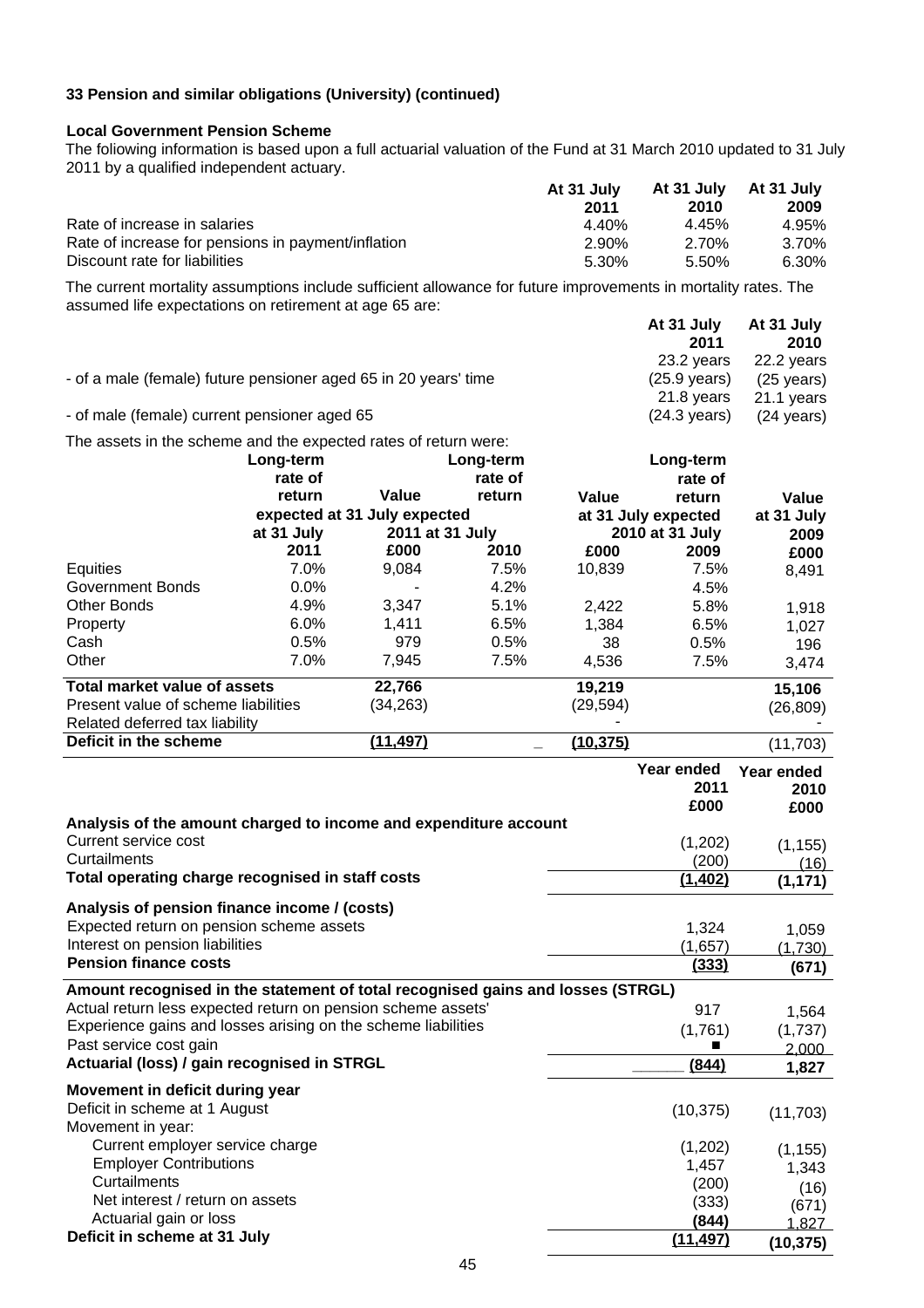### **33 Pension and similar obligations (University) (continued)**

#### **Analysis of the movement in the present value of the scheme liabilities**

|                                                                    |              |              |              | 2011<br>£000 | 2010<br>£000 |
|--------------------------------------------------------------------|--------------|--------------|--------------|--------------|--------------|
| At beginning of the year                                           |              |              |              | 29,594       | 26,809       |
| Current service cost                                               |              |              |              | 1,202        | 1,155        |
| Interest cost                                                      |              |              |              | 1,657        | 1,730        |
| Contributions by scheme participants                               |              |              |              | 468          | 463          |
| Actuarial gains and losses                                         |              |              |              | 1,761        | 1,737        |
| Benefits paid                                                      |              |              |              | (619)        | (316)        |
| Past service costs                                                 |              |              |              |              | (2,000)      |
| <b>Business combinations</b>                                       |              |              |              |              |              |
| Curtailments                                                       |              |              |              | 200          | 16           |
| Settlements                                                        |              |              |              |              |              |
| At end of year                                                     |              |              |              | 34,263       | 29,594       |
| Analysis of the movement in the present value of the scheme assets |              |              |              |              |              |
|                                                                    |              |              |              | 2011         | 2010         |
|                                                                    |              |              |              | £000         | £000         |
| At beginning of the year                                           |              |              |              | 19,219       | 15,106       |
| Expected rate of return on scheme assets                           |              |              |              | 1,324        | 1,059        |
| Actuarial gains and losses                                         |              |              |              | 917          | 1,564        |
| Contributions by employer                                          |              |              |              | 1,457        | 1,343        |
| Contributions by scheme participants                               |              |              |              | 468          | 463          |
| Benefits paid                                                      |              |              |              | (619)        | (316)        |
| At end of year                                                     |              |              |              | 22,766       | 19,219       |
| History of experience gains and losses                             |              |              |              |              |              |
|                                                                    | 2011<br>£000 | 2010<br>£000 | 2009<br>£000 | 2008<br>£000 | 2007<br>£000 |
| Actual return on scheme assets                                     | 2,194        | 2,623        | (2,048)      | (787)        |              |
| Difference between the expected and<br>actual return on assets     | 917          | 1,564        | (3, 149)     | (1, 916)     | 641          |
| Experience gains and losses on scheme                              |              |              |              |              |              |
| liabilities                                                        | (1,761)      | (1,737)      | 2,640        | 2,119        | (627)        |
| Present value of the scheme liabilities                            | (34, 263)    | (29, 594)    | (26, 809)    | (26, 396)    | (21, 991)    |
| Present value of the scheme assets.                                | 22,766       | 19,219       | 15,806       | 15,725       | 15,634       |
| Deficit                                                            | (11, 497)    | (10, 375)    | (11,003)     | (10, 671)    | (6, 357)     |
|                                                                    |              |              |              |              |              |

The expected return on scheme assets is determined by considering the expected returns available on the assets underlying the current investment policy. Expected yields on fixed interest investments are based on gross redemption yields as at the Balance Sheet date. Expected returns on equity investments reflect long-term rates of return experienced in the retrospective markets.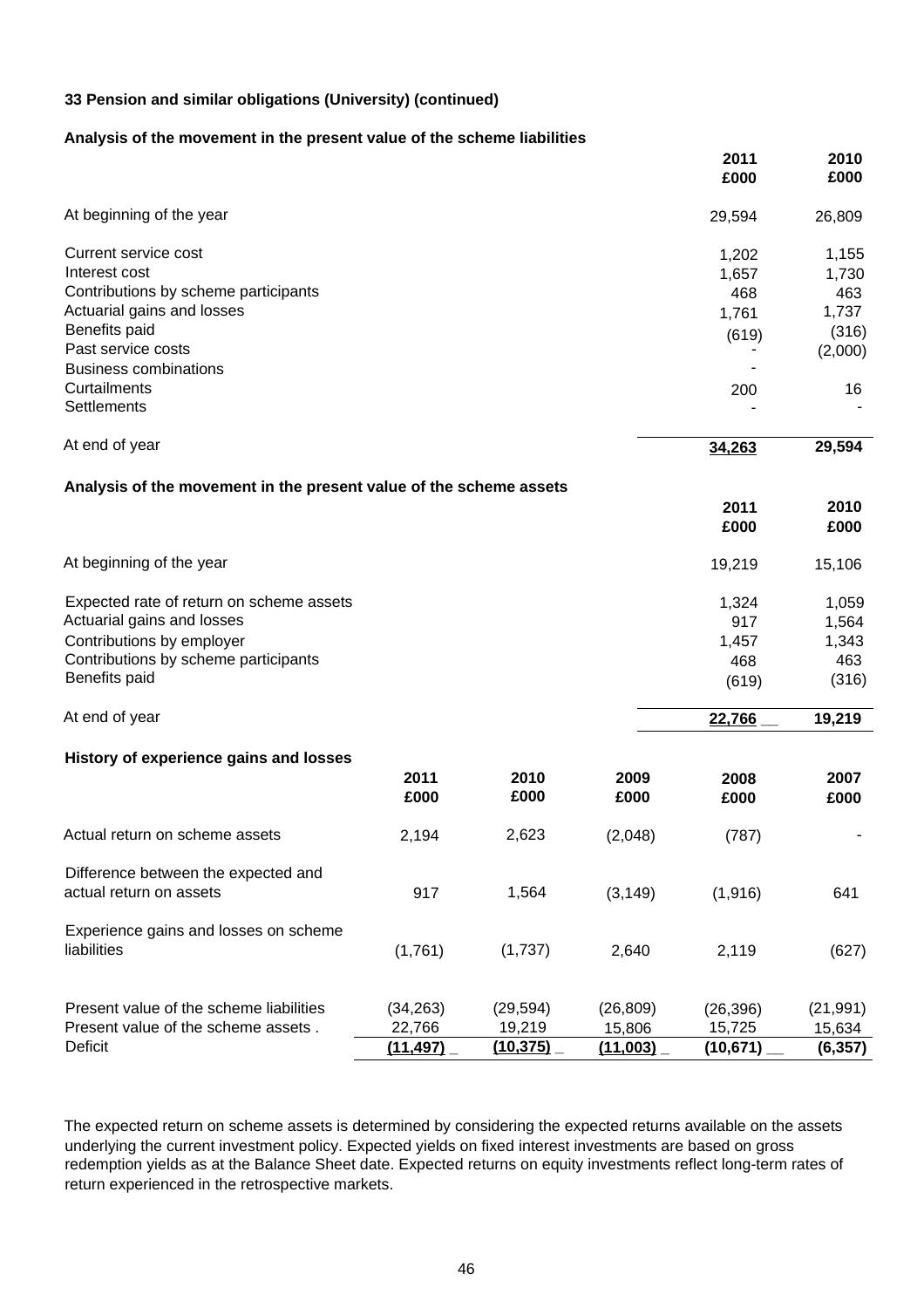#### **34 Capitai commitments**

|                                       | <b>Consolidated</b>        |                            |  |
|---------------------------------------|----------------------------|----------------------------|--|
| Commitments contracted for at 31 July | Year ended<br>2011<br>£000 | Year ended<br>2010<br>£000 |  |
| <b>Creative Industries Building</b>   | $\blacksquare$             | 5,000                      |  |
| Centre for the Child Building         | $\blacksquare$             | 2,100                      |  |
| <b>Total</b>                          |                            | 7,100                      |  |

### **35 Financial commitments**

At 31 July the Group had annual commitments under non-cancellable operating leases as follows:

|                                              | <b>Consolidated and University</b> |                                            |                         |                                             |
|----------------------------------------------|------------------------------------|--------------------------------------------|-------------------------|---------------------------------------------|
|                                              | 2011                               |                                            | 2010                    |                                             |
|                                              | <b>Property</b><br>£000            | Vehicles,<br>plantand<br>equipment<br>£000 | <b>Property</b><br>£000 | Vehicles,<br>plant and<br>equipment<br>£000 |
| Expiring within one year                     | $\blacksquare$                     | 13                                         | -                       | 29                                          |
| Expiring within two and five years inclusive | $\blacksquare$                     |                                            |                         | 30                                          |
| Expiring in over five years                  | $\blacksquare$                     | -                                          |                         |                                             |
| Total                                        | $\blacksquare$                     | 13                                         | $\blacksquare$          | 59                                          |

### **36 Contingent liability**

The University are standing as guarantor for the NatWest Bank in respect of a €5 million Euro contract between Optic Glynd r Limited and the European Southern Observatory (ESO) organisation in respect of delivery of works on the ESO Extra Large Telescope project for completion in March 2013. These monies may become payable if the contract is not completed successfully In the alloted timescale.